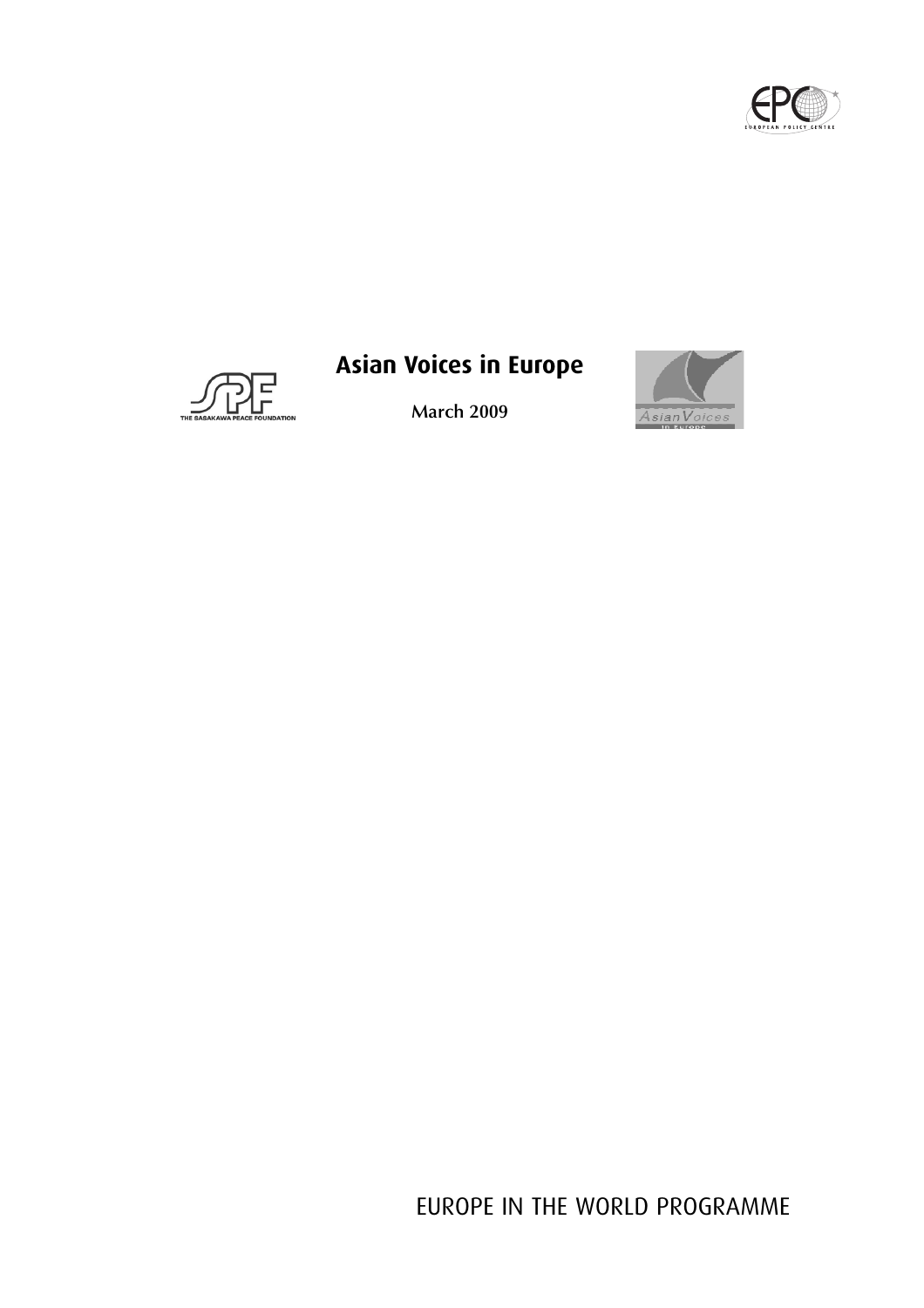

## **Table of Contents**

| Foreword<br>by Shada Islam |                                                                                                                         | 6              |
|----------------------------|-------------------------------------------------------------------------------------------------------------------------|----------------|
| Ι.                         | Building democracy in Pakistan: a role for the EU and the US<br>Event report<br>Keynote speech                          | 7<br>9         |
| Н.                         | Asian regional deals: spur or obstacle to free trade?<br>Event report<br>Keynote speech                                 | 14<br>16       |
|                            | III. Injecting new momentum into ASEM: an uphill struggle?<br>Event report<br>Keynote speech                            | 26<br>28       |
| IV.                        | The impact of the global financial crisis on the world's poorest<br>Event report<br>Keynote speech                      | 32<br>34       |
| V.                         | Asia and the financial crisis: how deep, how long?<br>Event report<br>Keynote speech                                    | 38<br>40       |
|                            | VI. India-Pakistan relations: from tension to cooperation?<br>Event report<br>Keynote speech (I)<br>Keynote speech (II) | 46<br>48<br>51 |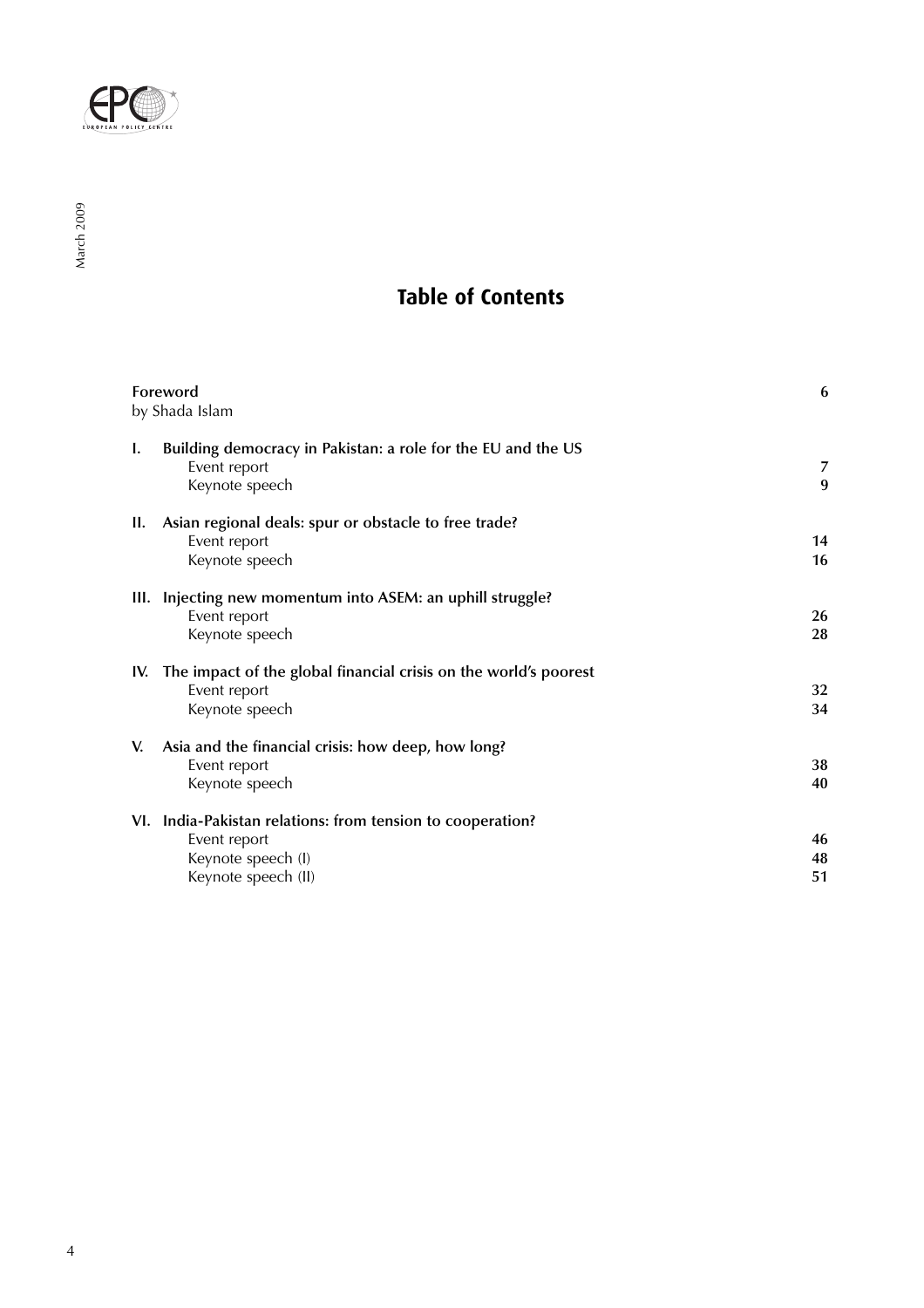

## **Keynote speeches**

**Dipankar Banerjee, retired Major General, Director, Institute of Peace and Conflict Studies, New Delhi, India**

**Masahiro Kawai, Dean, Asian Development Bank Institute, Tokyo, Japan**

**Khalid Mahmood, Director of the Institute of Public Policy, Beaconhouse National University, Lahore, and former Pakistan Ambassador**

**Talat Masood, retired Lieutenant-General, independent military and political analyst, Islamabad, Pakistan**

**Razeen Sally, Co-Director of the European Centre for International Political Economy (ECIPE)**

**Isagani Serrano, Acting President of the Philippine Rural Reconstruction Movement, the Philippines**

**Lay Hwee Yeo, Senior Research Fellow at the Singapore Institute of International Relations (SIIA) and Associate Director of the EU Centre in Singapore (EUC)**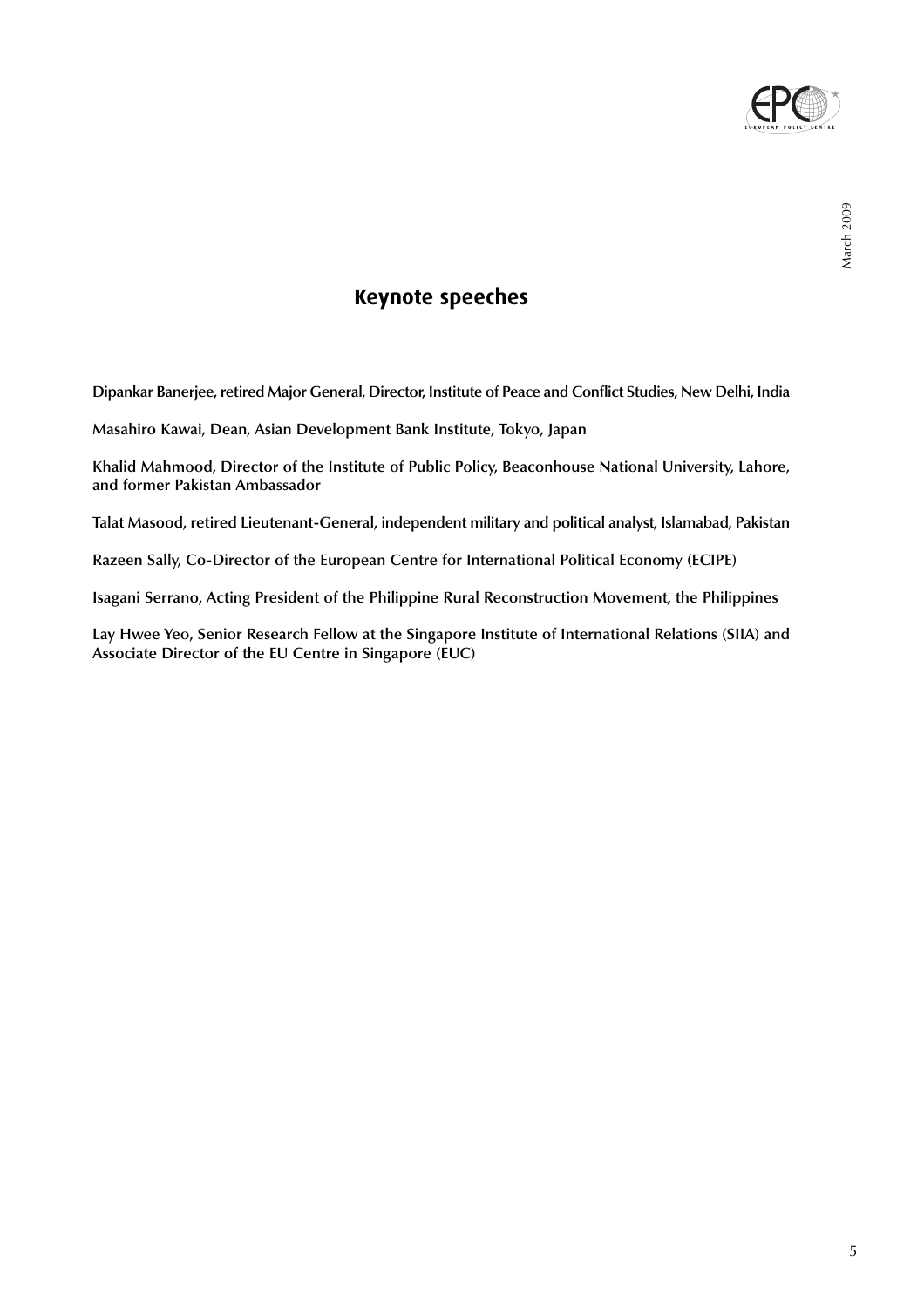

## **Foreword**

#### **By Shada Islam**

The European Policy Centre and the Tokyo-based Sasakawa Peace Foundation continued to cooperate on their joint 'Asian Voices in Europe' lecture series in 2008-2009 for the third year running.

Under this initiative, six Policy Debates were held in Brussels on key economic, political and security developments in Asia and various aspects of EU-Asia relations. These discussions included presentations by high-profile Asian speakers from Pakistan, India, Singapore, Japan, the Philippines and China. In addition, we also invited experts on Asia based in the United States and in the European Union.

The EPC has been working on EU-Asia relations and Asian affairs since 2004, and the 'Asian Voices in Europe' lecture series is an important and complementary part of this work.

The Sasakawa Peace Foundation (SPF) was established in September 1986 as a private non-profit organisation. Since then, it has launched a wide range of programmes aimed at promoting international understanding, exchange and cooperation between Japan and the rest of the world. The SPF has been organising 'Asian Voices' seminars in Washington, DC, for eight years and decided to extend this to Brussels in 2006, in collaboration with the EPC, to address a European audience.

The series reflects Asia's growing importance in international economic, political and security affairs, increased Asian interest in the Union and steps being taken by both sides to intensify their relationship.

Policy Debates in 2008-2009 focused on some of the key themes, such as fighting poverty, global security and world trade, which were discussed at the Group of Eight Summit of industrialised nations in Japan in July 2008. These included a discussion of the ways in which the international community could bolster democracy in Pakistan, the significance of Asian regional trade agreements and their impact on global trade, and the importance of reinvigorating the EU-Asian relationship. The regional security implications of worsened India-Pakistan relations following the devastating bombing attacks on Mumbai were also studied by independent analysts from both countries.

The impact of the global financial and economic crisis on Asian countries was the theme of two Policy Dialogues: one which looked at the impact of the downturn on Asia's poorest countries and another which focused on Asia's economic powerhouses – China and India.

The series ran from June 2008 to February 2009. The Asian speakers who took part certainly made their voices heard through interesting and thought-provoking presentations. They did not shy away from controversy, stimulating lively and challenging debates with panellists, including European and American analysts and scholars, and EU officials.

This publication includes reports on all these events, plus the transcripts of the keynote speeches given at each of them.

This lecture series has been very successful and the EPC is grateful for the generous support provided by the Sasakawa Peace Foundation.

**Shada Islam is a Senior Programme Executive at the European Policy Centre.**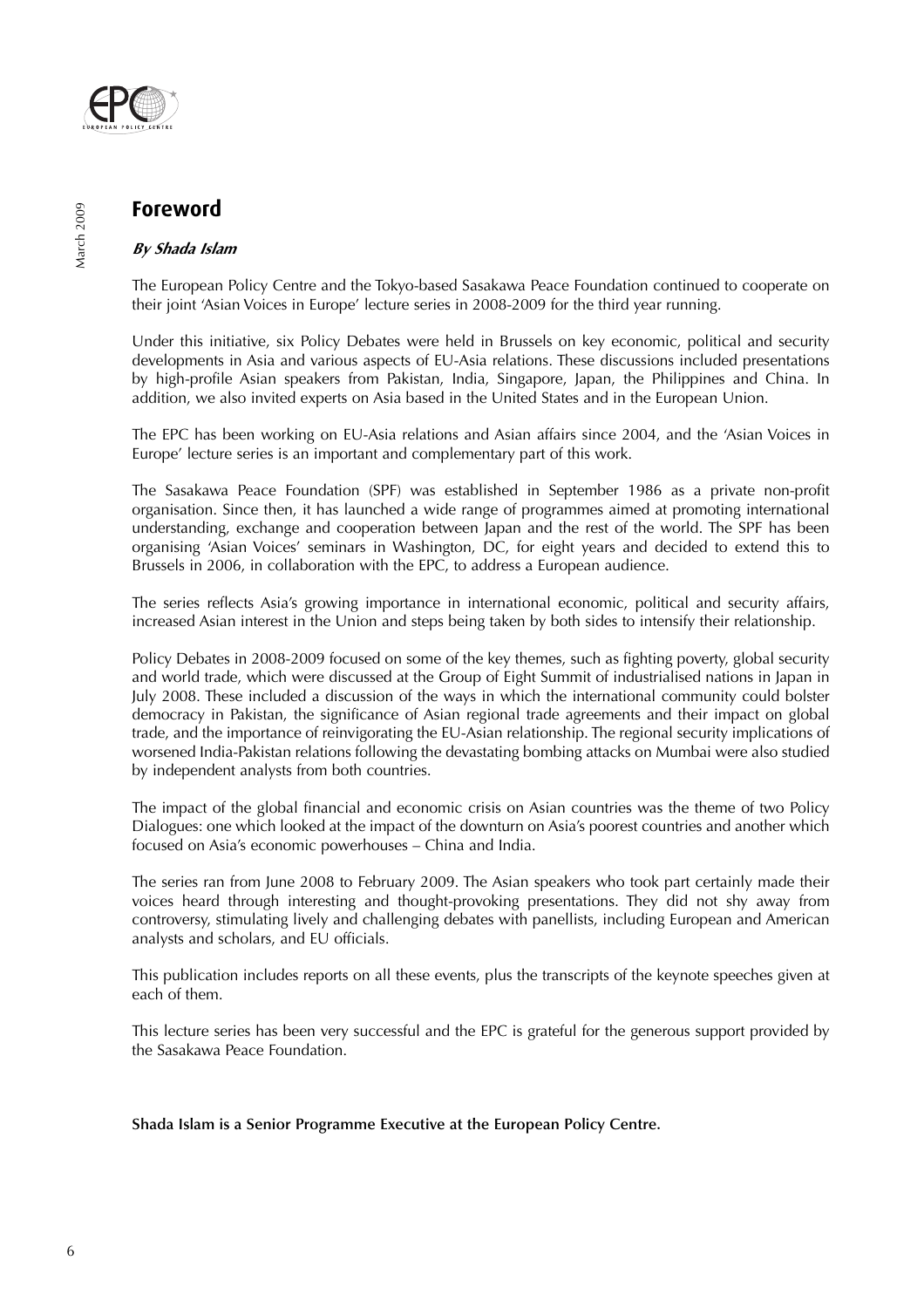

**June 16 2008: The recent elections in Pakistan could hail a 'new dawn' in Pakistani politics, provided the new government takes immediate steps to strengthen the legal system, develop a new economic model, build state institutions and improve basic services. The EU can play a strong role by offering support in state-building and helping to build a democratic Muslim state that offers an example to the world.**

## **Event report**

Khalid Mahmood, Director of the Institute of Public Policy, Beaconhouse National University, Lahore, and former Pakistan Ambassador, underlined the importance of the February elections, which had resulted in a PPP-PML-N governing coalition, even though this has fragmented over disagreements about reinstating suspended members of the judiciary.

Three important events took place during a "traumatic" 2007:

- the country's declaration of a state of emergency;
- the suspension of the 60 judges;
- the assassination of Benazir Bhutto, which was, for the Pakistani people, like the assassination of President Kennedy and 9/11 "rolled into one".

These events exposed the fault lines in Pakistan, and the fact that it has failed to develop into a moderate Islamic state, and has been dominated by a "predatory elite which constitutes less than 1% of the population".

Pakistan's challenge is to address the weak foundations of democracy and rebuild the state. Over the last 60 years, the military has intervened four times and the courts have legalised this – for, as Pakistan military expert Stephen Cohen put it: "The generals can't govern Pakistan, but they will not let anyone else do so."

The country's economy has to be improved, for while there has been over 5% growth *per annum*, this has relied on foreign inflows, leading to a "casino economic model" that neglected domestic savings and exports, did not invest in human capital and failed to protect local industry.

Another challenge is to inject good governance into a currently dysfunctional system, as there has been no investment in basic services, such as education.

One of Pakistan's most over-riding problems is that its politics are geared to fulfilling short-term US interests, which the local Pakistani population deeply resents, and this has created deep structural governance problems. US policy towards Pakistan revolves round giving military support – as a result, of the \$12.6 billion in US assistance the country received from 1954 to 2000, only €3.4 billion went to elected governments.

On the security question, the new government has said that it will not hold talks with anyone who refuses to lay down their arms, that its territory will not be used against any other country, and that foreign terrorists will not be allowed to hide out in Pakistan.

It recently condemned the US air strike on the Pakistan/Afghanistan border (in the Federally Administered Tribal Areas – FATA – where Pakistani soldiers were killed), saying the strikes create political instability, and the presence of terrorist groups in Pakistan should be dealt with by putting more human resources on the ground.

Mr Mahmood said the West's interest in Pakistan mainly centres round sorting out Afghanistan, a concern Pakistan shares as it wants a peaceful and stable neighbour, so it is cooperating with the Afghan government, and supporting EU counter-terrorism and reconstruction measures. However, the international community needs to show that it is "winning" in Afghanistan before real progress can be made.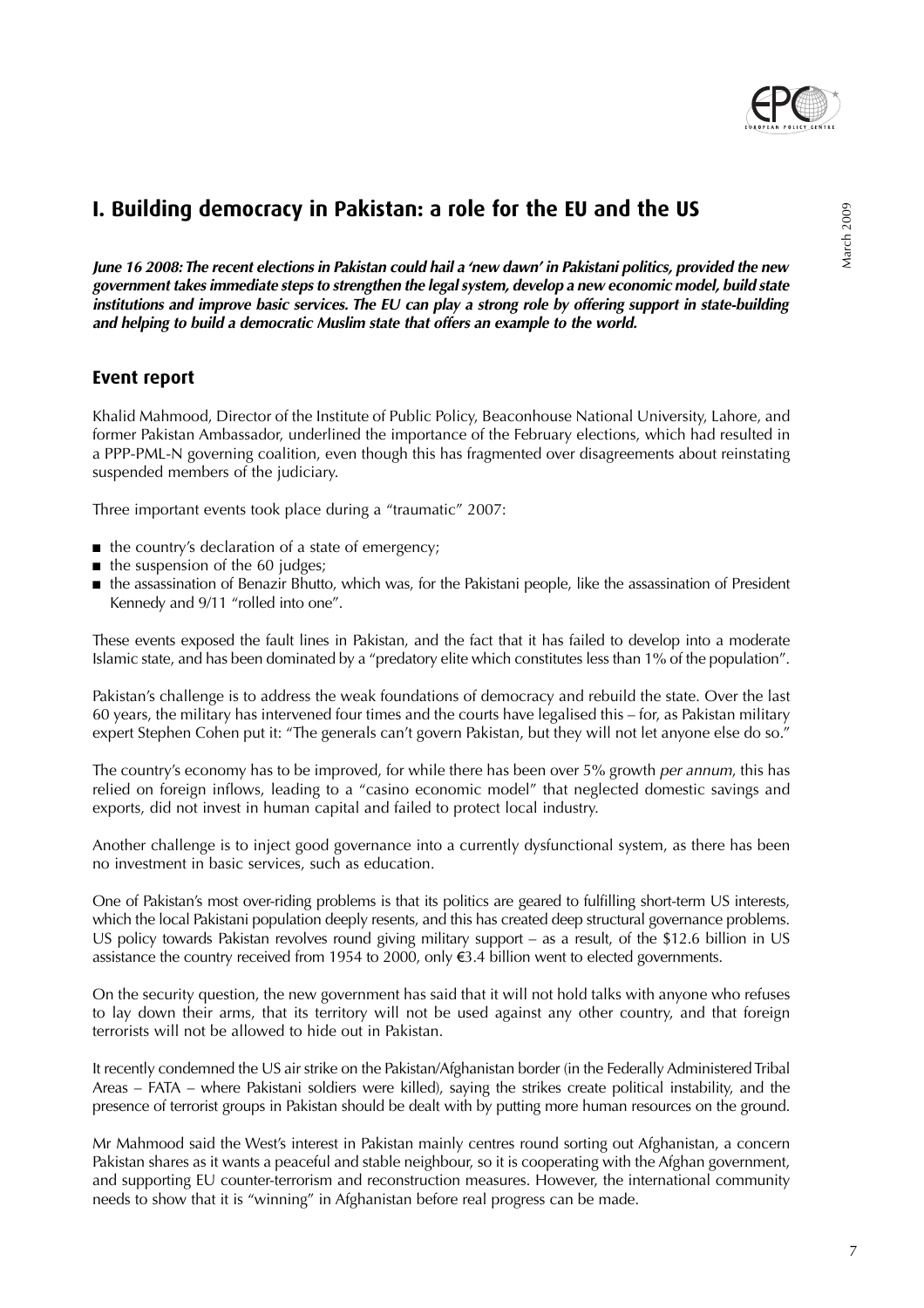

#### **The need for EU support**

The EU can help Pakistan to make the structural reforms it needs, and Member States such as Spain, Portugal, Greece and Poland could share their experience of moving from military/authoritarian rule to a democracy, said Mr Mahmood.

The EU needs to recognise that the stakes are high in Pakistan and the rest of the region, and to offer it the support it needs, as it stands at a strategic global crossroads, which could become a seedbed for terrorism and extremism with more and more military intervention.

The Union will gain from increasing its engagement in Pakistan, since a successful Pakistani democracy will demonstrate to the 1.3 billion Muslins worldwide – including 20 million in the EU – that "democracy works and is the best guarantee against terrorism, injustice and hopelessness".

Mr Mahmood agreed with EU High Representative Javier Solana that "the best protection of our security is a world of well-governed democratic states". He believed that this could be the Union's "tryst with destiny", as helping to build Pakistan's institutions and economy is one way to help Islam and the West to coexist harmoniously, enhancing the EU's profile as the world's largest donor, an engine for reform and a soft power.

#### **The US in Pakistan**

Karl Inderfurth, John O. Rankin Professor of the Practice of International Affairs, George Washington University, Elliot School of International Affairs, said this was an important democratic moment for Pakistan, as the elections had exceeded expectations by being transparent, free and fair and returned the country to civilian government.

However, there is a danger that the merger of three trends – political uncertainty, the economic downturn and security threats – could create "the perfect storm" in Pakistan.

While the US is slightly less unpopular in Pakistan than before, the way in which it has supported President Pervez Musharraf and given massive military assistance but failed to support a free press and judiciary or a vibrant civil society, has put it "on the wrong side". The US lacks a comprehensive plan to deal with the terrorist threat in the FATA, and must realign its priorities, replacing military assistance with support for services like schools and health clinics.

Mr Inderfurth suggested that the US should:

- stop micro-managing Pakistan's affairs;
- triple non-security aid, including education assistance, and let Pakistan define what military aid it needs;
- give a "democracy dividend" of \$1 billion to help the return to democracy, institution-building, supporting political parties and civil society;
- engage with Pakistan on its important issues, and accept that the US is there "for the long-haul";
- take a regional approach to security issues, and cross-border infiltration between Pakistan and Afghanistan; and encourage Pakistan to return to the trilateral NATO-Afghanistan-Pakistan military effort;
- work with Pakistan on joint terrorist operations, with EU assistance, in the tribal areas.

Mr Inderfurth stressed the need for a multi-pronged, regional approach towards Pakistan, Afghanistan and Iran, because this would give Afghanistan stable borders and enable it to develop its economic potential.

James Moran, Director for Asia, Directorate-General for External Relations (Relex), European Commission, said the EU observer mission gave a positive assessment of the election, and the Union is working to strengthen Pakistan's institutions: it has tripled development aid, reactivated the Framework Agreement and reinvigorated trade flows.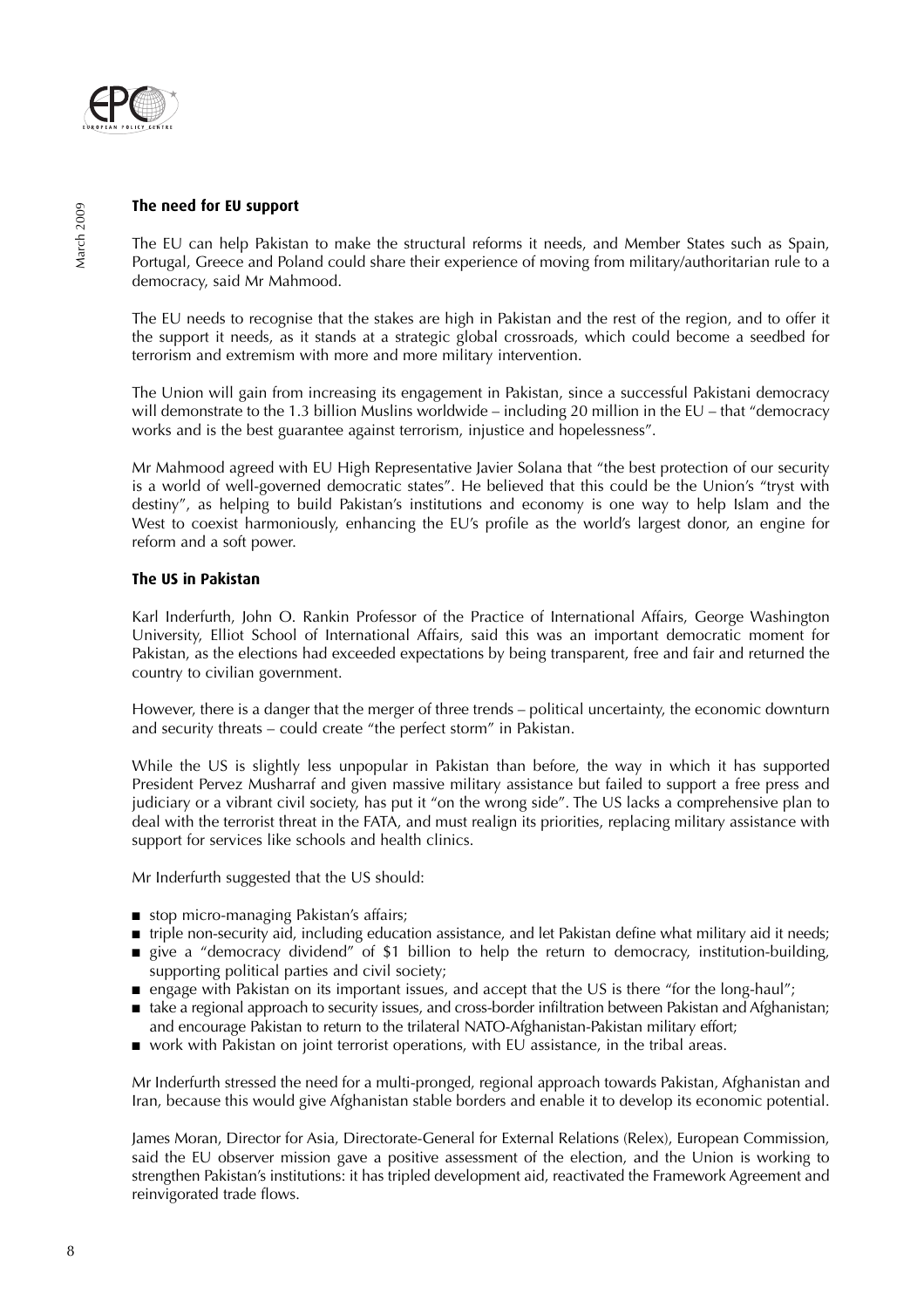

The country must face up to its economic challenges, focusing on growth, cutting inflation and its deficit, and not letting itself be sidelined by trivial issues. It must move to democratic rule, and the new civil government must seek to fulfil the high expectations people have of it. There is a need to build confidence in the parliamentary system, build respect for the Prime Minister, and help the political parties to turn from fiefdoms into democratic parties.

As to the role of external actors, Mr Moran said the US has a lot to offer in terms of practical cooperation, while, over the next three years, the EU is giving €200 million to help develop natural resources, education and human resources in the border area. This complements its activities in Afghanistan, which is the biggest focus of EU aid and where the EU is helping to support trade and reconstruction along the border, using a multi-track approach to political reform, development and security.

Overall EU involvement has increased substantially over the last few years, as the Union has come to appreciate Pakistan's importance.

#### **Discussion**

Asked about a regional strategy for Afghanistan, Mr Mahmood said there was a coalition support fund which is reimbursing Pakistan's expenditure on the war on terror, and the EU is giving €2.5 billion in economic assistance.

Questioned about the new government's priorities. Mr Mahmood said it was dealing with the threats in the FATA, an area that has been the theatre of war for the last 30 years. Pakistan feels that it has taken casualties for someone else's war, as it has sacrificed more troops in the FATA than the US. Mr Moran agreed that the new government needs to give people in FATA more opportunities to develop economically.

On the question of Afghanistan, Mr Mahmood said the Kabul government needs to solve the problems of narcotics and security, and the Pakistan government is trying to use economic incentives in the border areas and a multi-pronged approach that includes political, social and economic elements, while retaining the threat of force. Iran is a key player, but the US refuses to acknowledge its contribution.

Mr Inderfurth said other countries had noted the failure of President Karzai's government to achieve any breakthrough and were concerned about its inability to establish legitimacy. Iran had to be engaged, and he hoped that the new United Nations Special Envoy on Afghanistan might be effective in pursuing a regional approach. He added that India needs to be part of this, and this is more likely given the normalisation of relations between Islamabad and New Delhi.

Asked whether the new government was "a false dawn", Mr Mahmood said that for the first time, senior military officials are calling for President Musharraf to be held accountable. He also welcomed the growth of civil society and a free press, which, he said, the President had encouraged.

### **Keynote speech: Towards a democratic and prosperous Pakistan – a case for strategic partnership with the EU**

#### **By Khalid Mahmood, Director of the Institute of Public Policy, Beaconhouse National University, Lahore, and former Pakistan Ambassador**

Pakistan and its people are living through a moment of reconciliation at home and goodwill abroad. Following the 18 February elections, which represented people's commitment to democracy, a coalition of the main parties i.e. PPP and PML-N worked together in the government for a few weeks. However, on 12 May, there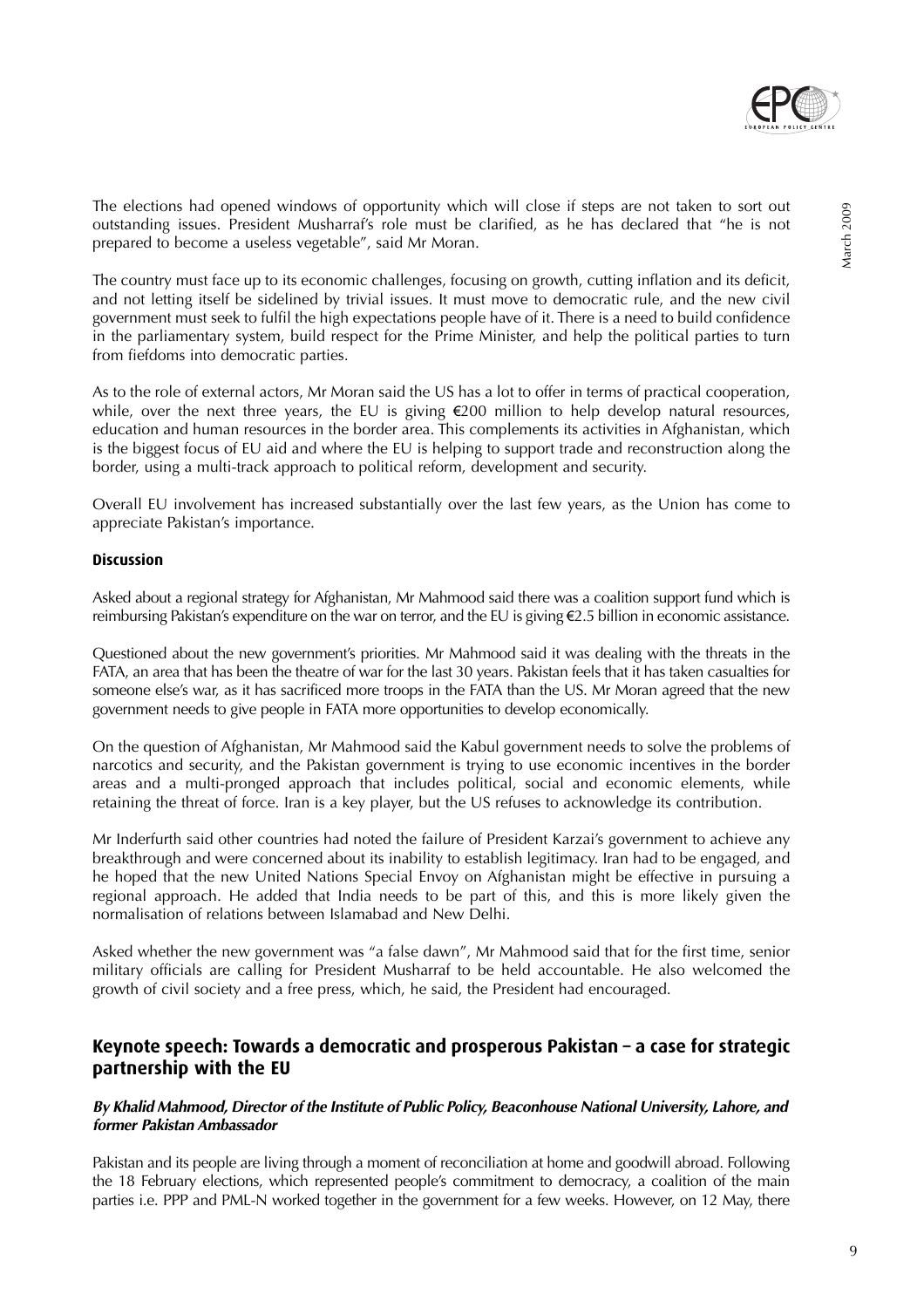

was a split in that coalition over the issue of the restoration of judges who were sacked for not taking oath under the Emergency. This raised doubts about a return to the polarisation that Pakistan has seen in the 1990s. However, the commitment of the two coalition partners to work together remains intact.

The election of 2008 was preceded by a traumatic year during which the suspension of the chief justice on 9 March, 2007 led to public mobilisation. This mobilisation was insufficient to bring the regime down but sufficient to bring into the open the alienation of the people from the government.

The imposition of the Emergency on 3 November was described by Mohtarma Benazir Bhutto as the blackest day in the history of Pakistan. She said that "while it is dangerous to stand up to a military dictatorship, it is more dangerous not to do so". In the memory of the Pakistani public, three events stand out in 2007. These are the Emergency, the sacking of the 60 Judges who refused to take oath under the Provisional Constitutional Order and the tragic killing of Benazir Bhutto, which has been equated with the assassination of John F. Kennedy and 9/11 rolled into one.

The year brought out the fault lines that Pakistan has been living through in its history. One of which, in the words of Professor Stephen Cohen is that the "generals can't govern Pakistan but they will not let anyone else govern it either" since the military has no capacity to develop a national consensus. Also, in its troubled history, Pakistan has missed many opportunities due to the absence of a consensus over many issues. These include the role of Islam, whether Pakistan could fulfil its promise of being a moderate Islamic state, ambiguity towards radical Islamic groups and ethnic and provincial differences. A corollary of this has been that a predatory elite which constitutes less than 1% of the population has dominated the state and has rigged the market to obtain the benefits of economic growth over the years.

The various challenges that Pakistan faces today are grave and the people expect early action by the new government on the following:

- 1. **Address the weak foundations of democracy** as seen in the constitutional and judicial crisis since 3 November over the restoration of the sacked judges and establishing the rule of law.
- 2. **The economy is at a critical juncture once again** and the government needs to develop a strategy for accelerating sustainable development through addressing fiscal and trade imbalances, inflation which is at an all-time high, food and fuel crisis, poverty reduction, diversification of exports and expanding education at all levels.
- 3. **Spreading good governance in the system** by efficiency, accountability, delivery of basic services to the people and the larger issues of policy formation and its execution, since over the years because of corruption and politicisation, the standard of civil services have been eroded and they have become dysfunctional.

The new government's policy of tackling terrorism effectively and marginalising the terrorists in the Federally Administrative Tribal Areas (FATA) has begun well. This is being done using a multi-faceted approach in which the government has decided not to negotiate with the terrorists while not refraining from talking to insurgent tribesmen who have renounced violence.

Before assessing the performance of the government in its response to these challenges, it may be useful to step back to determine the context in which all this is happening in Pakistan. In the last 60 years in Pakistan, the military has intervened four times over 32 years and the superior courts have legalised the usurpation of power under the Doctrine of Necessity over the years. They have thus influenced the structure of the state and practice of politics in Pakistan.

These governments have relied on external resources and powers to prop them up. While the economy in the first 50 years of Pakistan has grown by an average rate of 5.5%, it has relied heavily on foreign inflows; and in the Pakistani model of economic development, there has been neglect of domestic savings, exports, investment in human capital and protection to industry. During the last eight years Pakistan has grown faster at an average of 5.7% but the current economic crisis has brought into focus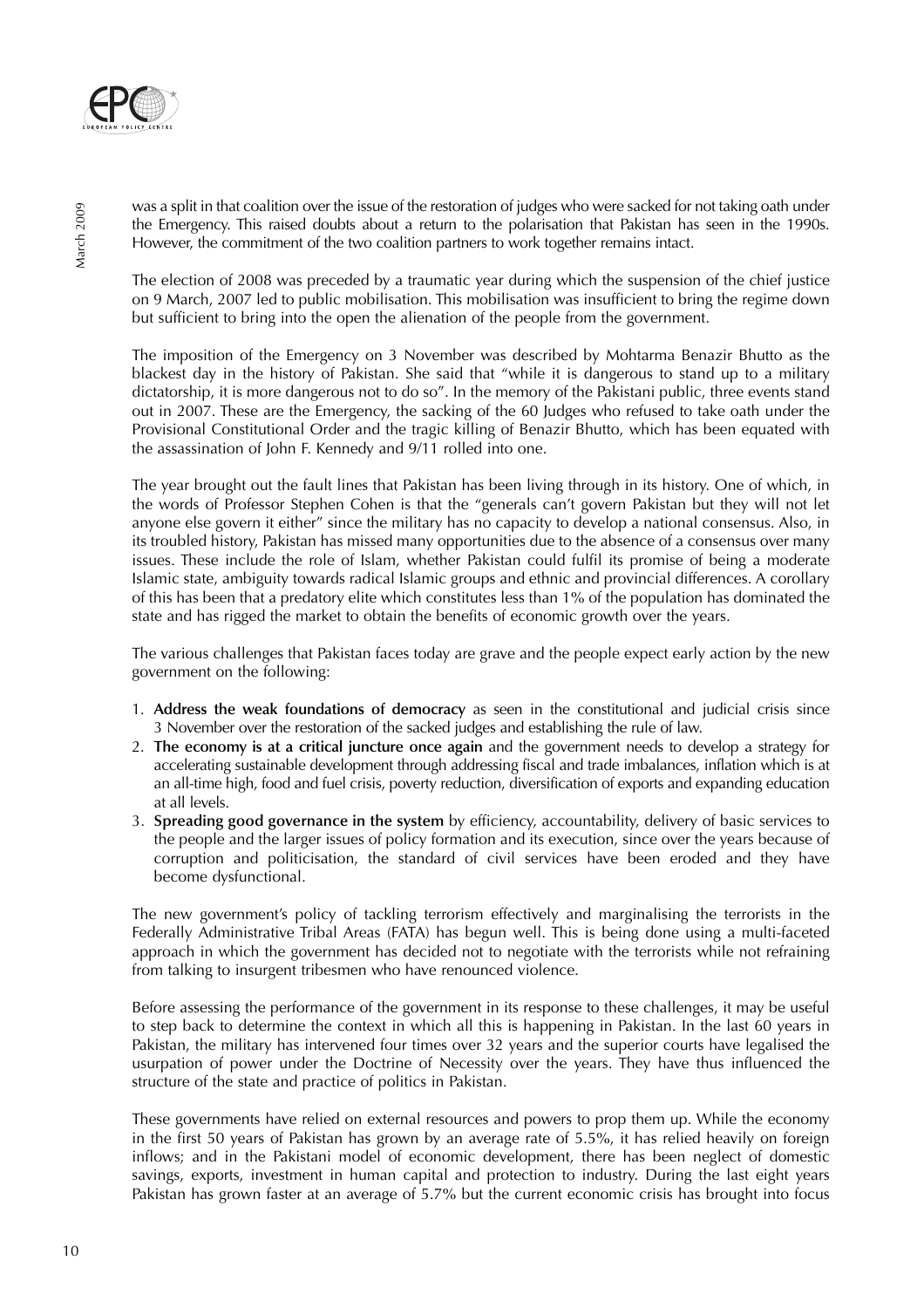

As a result, there has been a decay of the institutions and a lack of adequate allocations on health and education. Pakistan compares poorly even with other South Asian countries in some of its social indicators, which are alarming including the neglect of the primary education. This is seen in the proliferations of Madrassas whose number can be estimated at 15,000 while the number of students studying there may be about 1.5 million. The under-investment in education is one of the most alarming indicators of the economic development experience of Pakistan.

One of the achievements that the people of Pakistan talk about with a sense of great satisfaction is that Pakistan has taken seriously its responsibilities as a Nuclear weapon state and acted with restrain and responsibility since 28 May 1998 when it conducted the nuclear tests. This has restored strategic balance to South Asia.

Apart from the misplaced priorities in Pakistan's economy and history, US relations are also a critical element in understanding how Pakistan became a part of the Free World during the Cold War, played a critical role in bringing about the Sino-America détente in 1971, how after 1979 it worked together to roll back the Soviet invasion of Afghanistan and then, of course, after 9/11, joined the war against terrorism. According to its critics, this relationship is based on short-term American interests and fears. Therefore, Pakistani people have a sense of being used by the Americans.

It is interesting to note that from 1954 to 2000, out of over \$12.6 billion of US assistance only \$3.4 billion was given to the elected governments. Since 2002, the assistance has amounted to \$10.8 billion which has included Coalition Support Funds totalling \$5.5 billion, while economic assistance has been only \$2.76 billion. It is clear that military cooperation has been the hallmark of US policy to Pakistan over the years.

The hot and cold wars that Pakistan has fought with and for US have extracted a political, psychological and social price from the people of Pakistan.

There is a public perception in Pakistan that the relationship with US over the years has dealt with the US' short-term interests and left in its wake deep structural problems of the Pakistani state including increasing costs of cooperation with the USA.

According to some commentators, Pakistan's history and geography have produced the special character of its domestic and foreign policy. There is a perception that the military, judiciary and the USA have manipulated power in Pakistan to their advantage. All this may be changing, which I will talk about in some detail. One point I will argue strongly is that Pakistan's government should be able to act independently while cooperating with Washington.

As regards the new government's policy on counter-terrorism, it is based on the premise that it will not hold talks with anyone refusing to lay down arms nor allow the use of our territory against any other country, nor help foreign terrorists find hideouts in our territory, while not ruling out the option of using force in the event of a failure. This policy has components of political reform, economic assistance and military elements.

There has been growing unease in Washington over Pakistan's efforts to negotiate with the Taliban in the border areas. The Pakistan government condemned the US Strike on 10 June 2008 on the Pakistan-Afghanistan border. Eleven paramilitary soldiers were killed. This was the third time in as many months since the formation of the new government that the attacks have taken place. This was the most damaging by far. The Prime Minister also denounced the attack in the parliament. This is a manifestation of the American pressure on Pakistan and its concerns about the situation in FATA. However, such bombing fuels anti-American sentiments.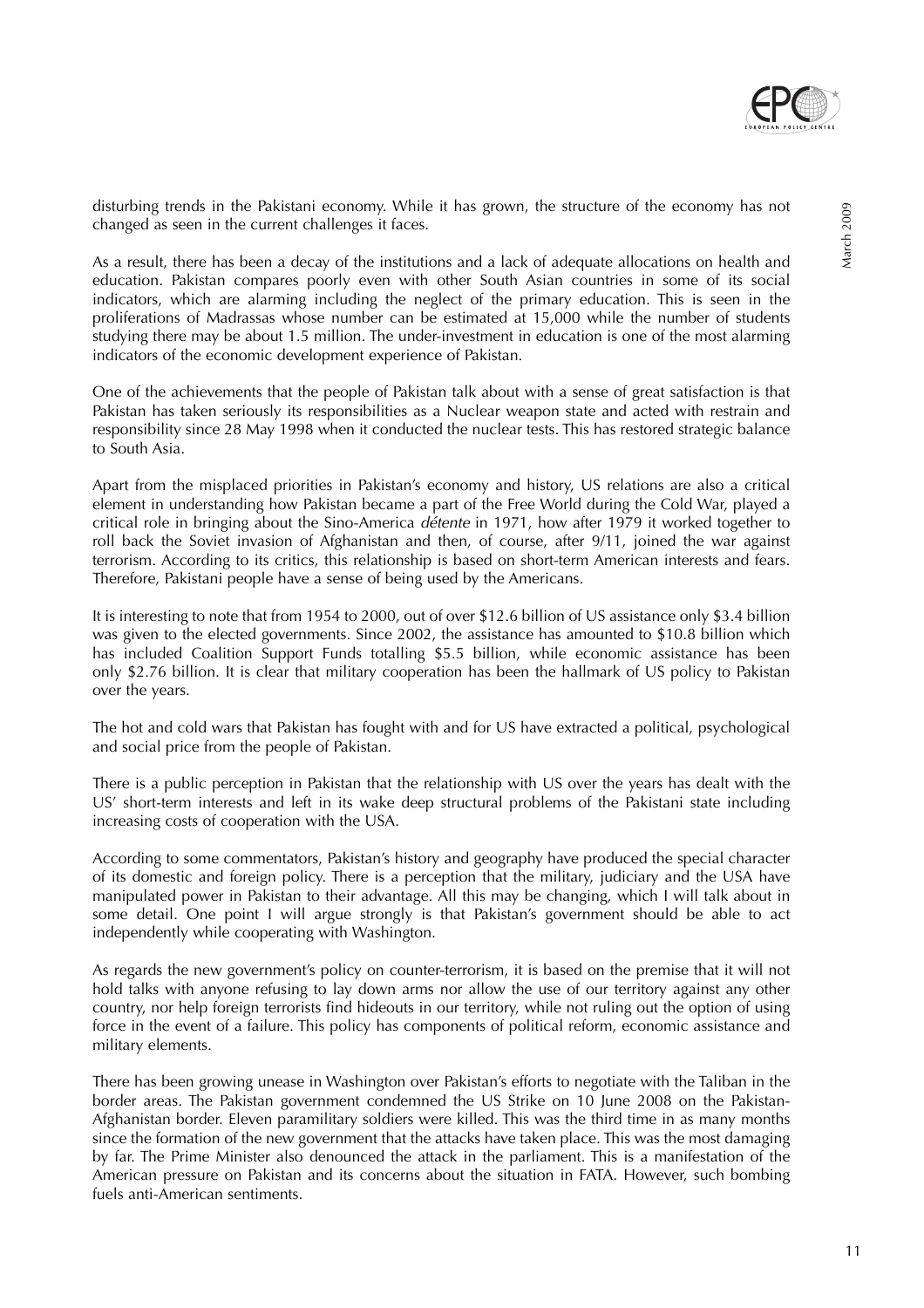

The American Intelligence Estimates suggest that in the area of FATA, Al-Qaeda and Taliban have regained capacity to spawn a major attack against the US. This is contested in Pakistan and even in a recent statement CIA Director, Michael Hayden told the *Washington Post* that "on balance we are doing pretty well" in this area. Pakistani authorities are of the view that instead of such air strikes smart intelligence on the ground with augmentation of human resources will be a better way of dealing with the situation. Unfortunately, these attacks have been taking place since 2006 and invariably suicide attacks have followed in the cities of Pakistan to punish Pakistan's soldiers. These attacks also feed suspicions about American military operations inside Pakistan.

Once again the Afghanistan issue has largely come to define Pakistan's relations with the West. Pakistan's commitment to a peaceful and stable Afghanistan remains undiminished as does its cooperation with Afghanistan in counter-terrorism and supporting various measures for implementing EU policy providing security, reform and the reconstruction of Afghanistan. As the *Financial Times* of 13 June pointed out, the war in Afghanistan is in need of a definition of its victory. That is a point well-made and the article goes on to assert that the hope of a settlement in Afghanistan also depends upon its neighbours, particularly, Pakistan and Iran.

While the score-card of the new government on the response to the three challenges is yet to be drawn, it is clear that Pakistan is in need of structural reforms in the nature of its state, politics and economy. The only way this can be done is through the assertion of the rule of law, education, health and access to information and technology.

The experience of the success of many countries in moving from military rule to democracy is instructive for Pakistan. Spain, Portugal, Greece and Poland and a number of new members have moved in recent times from authoritarian and military rule to being a democracy, and in some cases being young democracies with strong institutions enabled them to become EU members. The Union can share its wealth of experience in this regard with Pakistan.

Pakistan's democratic government deserves international support besides that of the USA, which will remain indispensable as the biggest bilateral donor with more assistance in economic and social sectors, of a type which will address the problems of the state, its institutions and economy. As mentioned above, perhaps the EU can meet these requirements more meaningfully, as it needs to recognise that the stakes in this for Pakistan, the region and the world are huge since being located at the strategic crossroads of the world and possessing strategic weapons, the country evokes global concerns about extremism, terrorism, and the rise of militancy.

EU has expertise in developing know-how in reforming economic and political infrastructure in different countries. It has acquired this through its programmes of cooperation with the new EU Member States and North African countries, particularly in developing techniques and modalities for job training, skill formation, delivery of basic services to the people and governance-related issues. These are precisely the requirements for Pakistan at the moment and this type of assistance will prove most helpful, through sustained EU action, while ensuring a level playing field for Pakistan in trade with the EU by providing GSP-Plus for a number of years.

EU should maintain high-level attention on Pakistan with sensitive and smart diplomacy, and should develop a stake in long-term ties with its people, providing massive assistance and resources in education, health and infrastructure development, making education the focus of its assistance packages with high priority projects in less developed parts of the country. The EU would therefore need to increase assistance tenfold from its current €50 million a year to over €500 million and sign an Agreement to signify this relationship.

The EU is Pakistan's largest trading partner as well as the biggest source of direct foreign investment and foreign assistance. Pakistan's interest in the EU includes political support on critical issues of interest and concern to the two sides, market access and transfer of technology.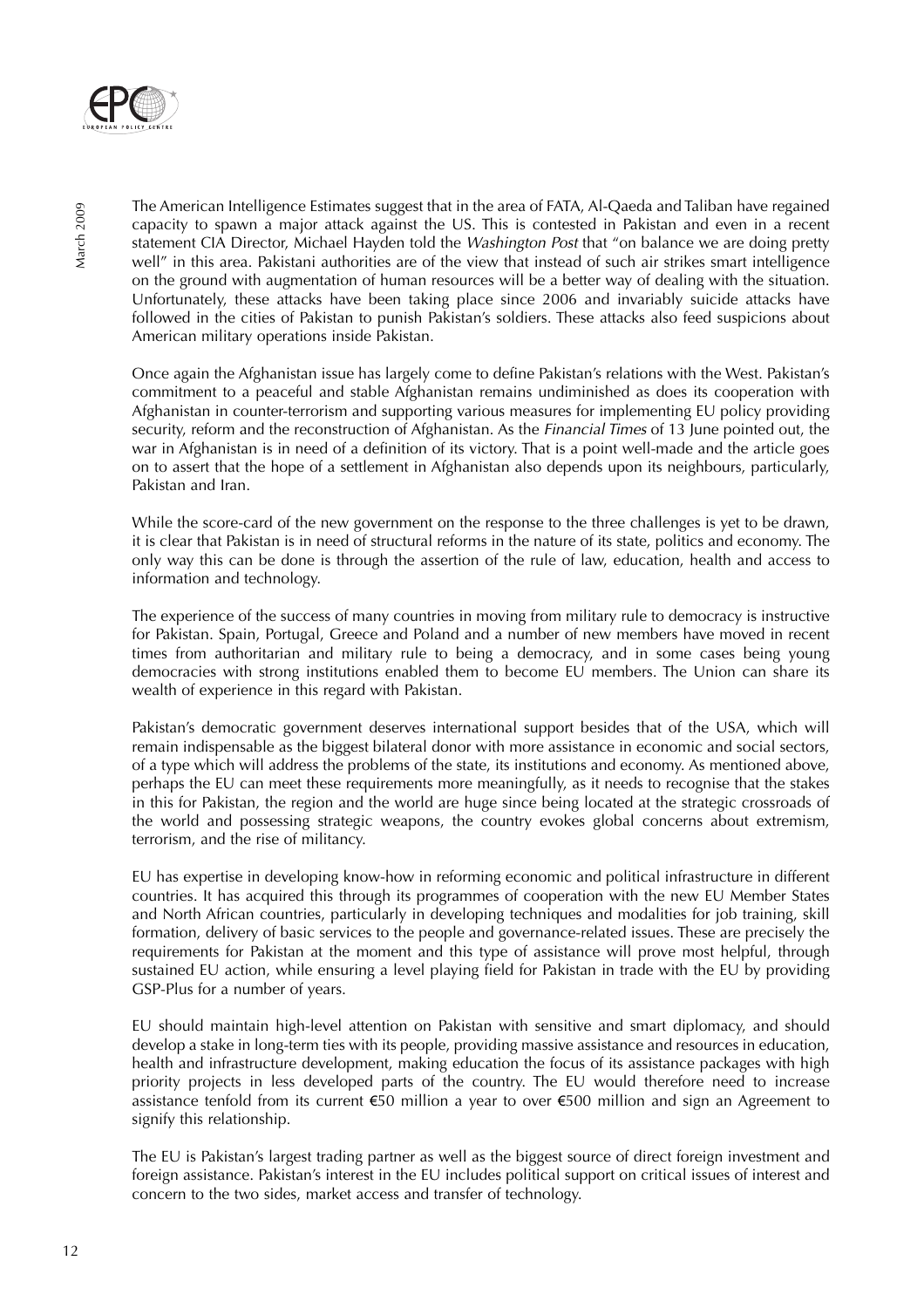

March 2009

What will be the gain in it for the EU? Pakistani success in running democracy will demonstrate to the 1.3 billion Muslims in this world including 20 million Muslims in the EU that "democracy works and is the best guarantee against terrorism, injustice and hopelessness". As Benezir Bhutto said, "democracy is morally right", and "it is the only way to contain the growth of extremism, militancy and fanaticism that threatens the world".

I would like to quote the EU's High Representative Javier Solana in this regard who has said that "the best protection of our security is a world of well governed democratic states. Trade and development policies can be powerful tools for promoting reform in the world". In addition, the EU's commitment to strengthening institutions and governance is a part of its mandate to promote security beyond its borders. EU has the right tools, policies and institutions to build capacity and to win the hearts and minds of the people to promote the infrastructure of moderation.

The restructuring that is needed in Pakistan in its institutions and nation-building and economy, can be assisted through such programmes. This will be the EU's tryst with destiny. Thus Pakistan will set an example for the Muslim world and help serve the long term objective of allowing Islam and the West to co-exist harmoniously. It will be a test of the EU's profile as the world's biggest donor and an engine for reforms and a 'soft power' making hard choices with growing stakes in the peace and security of the world.

We hope that the EU will match its words of support with early action on consolidating Pakistan's democracy. We have great expectations from the EU. We hope that the Union will not disappoint the people of Pakistan in strengthening the foundations of democracy and prosperity in Pakistan.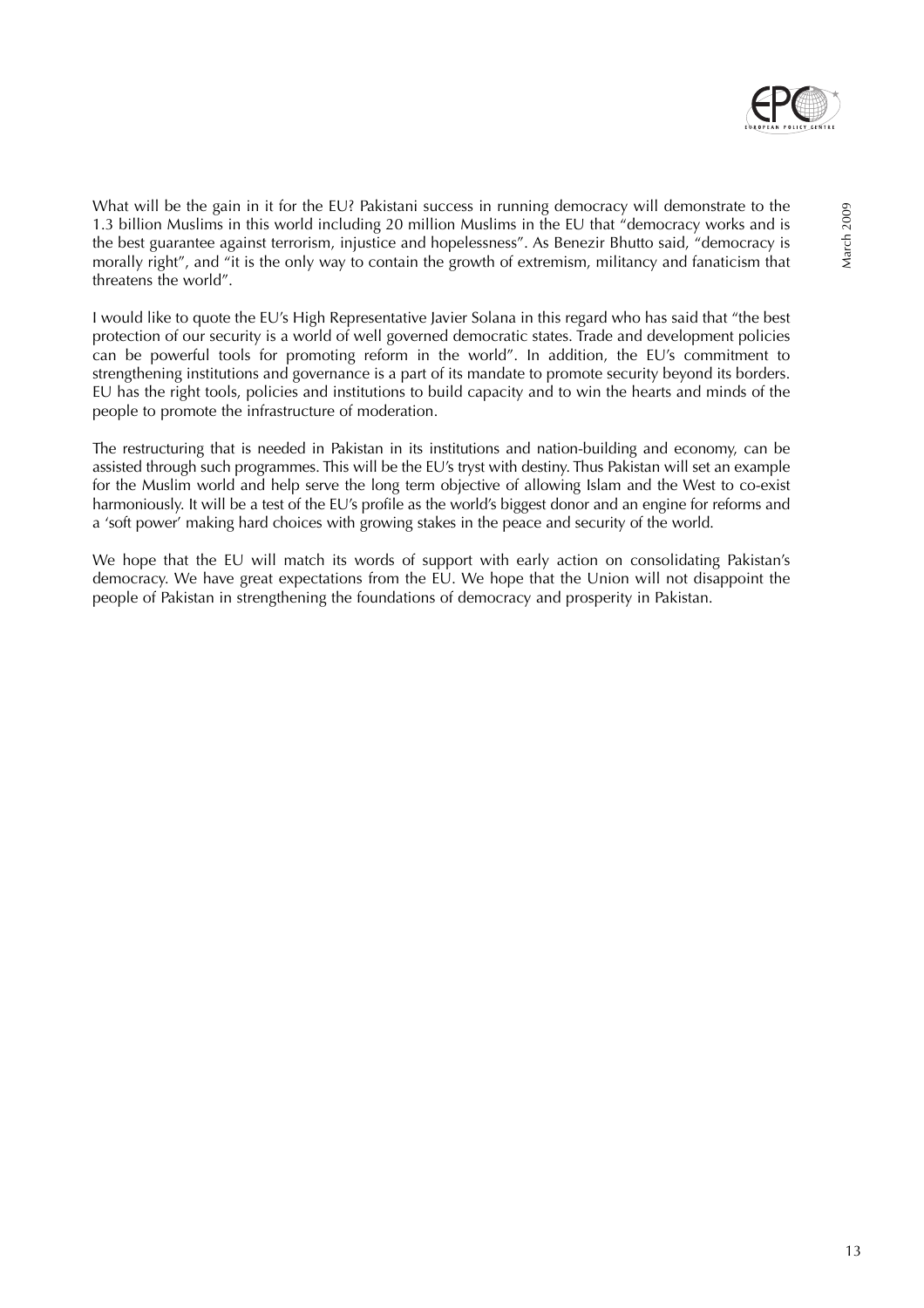

## **II. Asian regional deals: spur or obstacle to free trade?**

**October 6 2008: Many of the free trade agreements negotiated or being negotiated by Asian countries and the EU are "trade light" because they reflect foreign policy and political imperatives rather than economic goals. The current impasse in the World Trade Organization's Doha Round is encouraging many nations to clinch bilateral free trade agreements, leading to a "noodle bowl" of more than 100 intra-regional deals.** 

## **Event report**

Dr Razeen Sally, Co-Director of the European Centre for International Political Economy (ECIPE), pointed out that the EU is the world's largest trading entity, accounting for 19% of world trade, with China the leading exporter (16.2%) of manufactured goods to the Union.

He said that while the EU has several free trade agreements (FTAs) with Asia, most of these are "trade-light", prompted more by foreign policy and political issues than trade *per se*. In contrast, the US, which has also negotiated many free trade pacts, is a more serious 'trade' negotiator. The EU compromises its free market agenda by insisting on linking trade to non-trade issues in the FTAs, and appears to be more concerned about exporting its regulation model than about gaining access to Asian markets.

There has been a "a noodle bar" of preferential intra-regional trade deals – nearly 40 FTAs in just ten years, and a total 103 trade deals in East and South Asia altogether, said Dr Sally. One of the main reasons has been the stalling of the World Trade Organization Doha Round, leaving the FTAs to constitute the building blocks in regional market liberalisation.

Most Asian countries prefer their intra-regional FTAs to be "trade-light," focused on "gimmicky" goals, including foreign policy objectives and not accompanied by hard cost-benefit analysis. As such, these accords often do not involve genuine and tangible trade and economic liberalisation. China and India have been the lead players, with the latter particularly keen on "very trade-light and dirty" FTAs.

While Asia is experiencing increasing inter-regional trade and foreign direct investment (FDI), this operates in a different format than in other regions in that Asian national companies are already linked into global trade as they are often part of the manufacturing global supply chain.

#### **EU-Asia relations**

Given that China is the EU's most important Asian trading partner by far, more needs to be done at EU and Member State level to strengthen bilateral institutions, and to develop high-level trade and economic dialogue. But these platforms should not become mere talking shops, said Dr Sally, adding that this was particularly important because both sides faced "protectionist pressures."

Of the other EU-Asia trade relationships, the most promising is with South Korea – the most commercially-minded country in Asia – which is currently negotiating an FTA with the EU.

The Union has tried to set up an EU-ASEAN FTA, but this is mired in difficulties as ASEAN is not a single economic entity, and does not have any credible negotiating machinery. An EU-ASEAN FTA only made sense if it focused on removing regulatory barriers and "WTO-plus" issues such as services, investment and public procurement.

As to a possible EU-India FTA, Dr Sally said this would only benefit the EU if it tackled India's non-tariff regulatory barriers. As internal unilateral reforms on trade and investment have stalled, making it unlikely that India's government would be interested in an FTA, a more useful alternative might be to draw up a framework for better regulations.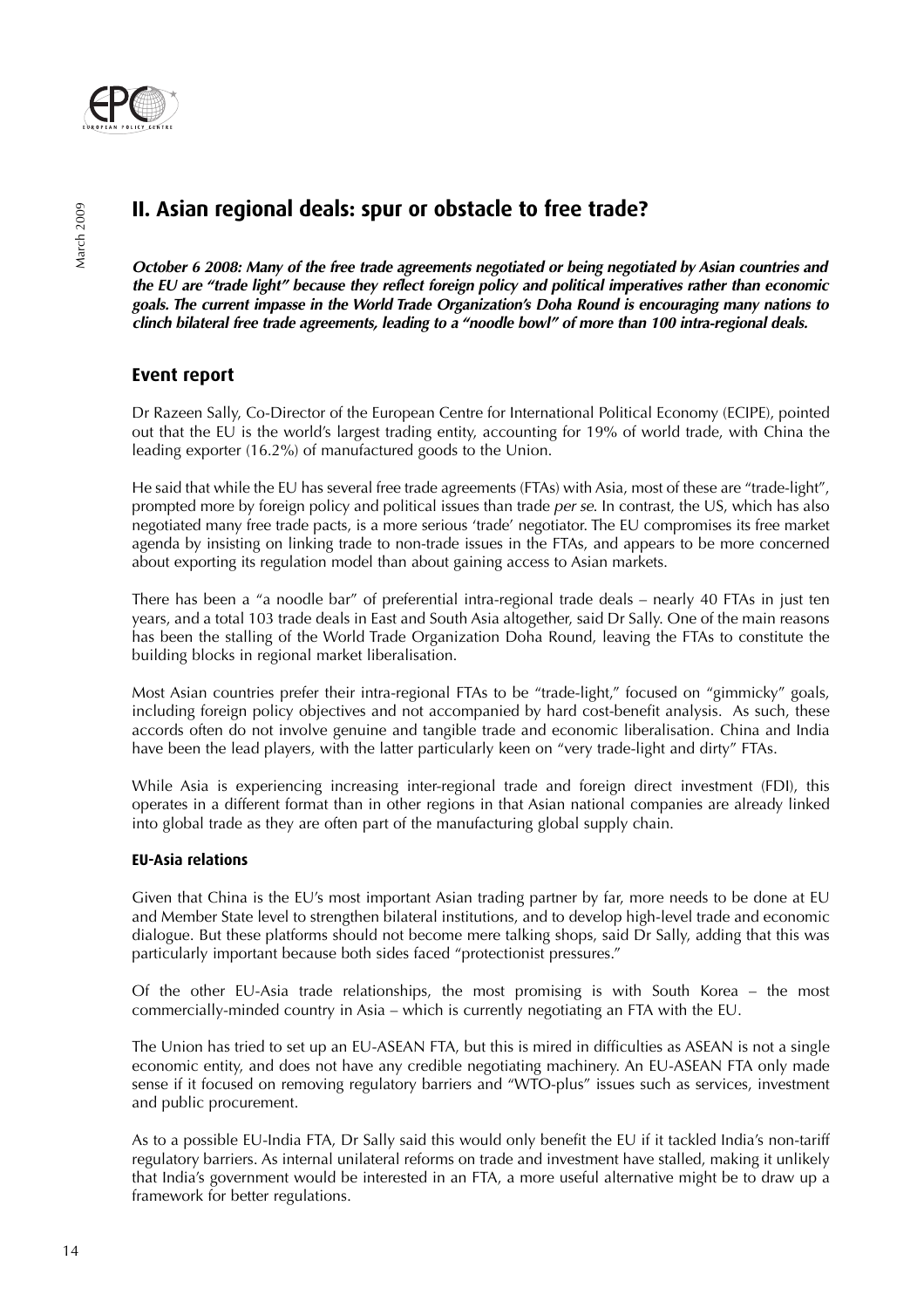

- think about constructing better regulation frameworks, instead of negotiating FTAs, possibly within the WTO framework;
- "think out of the box" about its bilateral regulations with Asian countries, improving the climate for countries like China and India, and for ASEAN; and
- think of linkages and strengthening WTO rules post-Doha, to address the serious issues of commerce.

Mauro Petriccione, Director, Services and Investment, Bilateral Trade Relations, Directorate-General for Trade, European Commission, pointed out that the EU had been negotiating FTAs for 30 years, and these had never simply been about trade, as they touched on relations with neighbours or accession prospectives. "What's wrong with merging trade negotiations with other political objectives, provided it's not hidden?", he asked.

He agreed that most FTAs outside Europe are "dirty" or "trade light", and provide the political illusion that they replace multilateral liberalisation. However, the serious FTAs are complementary to the WTO, tackling the so-called "Singapore issues" – trade and investment, competition policy, and transparency in government procurement – which are not currently part of the Doha Round. While the EU is still attached to the Doha Round, it also believes that negotiation of FTAs serves its economic interests.

Mr Petriccione described the three main strands of the EU's "Global Europe" trade framework, launched last year.

Global Europe: the EU is currently negotiating an FTA with South Korea and a deal is expected shortly. With ASEAN, the EU is looking for a region-to-region free trade agreement. In India, negotiations began "on the tail of reforms" being undertaken by the Indian government and conclusion of the agreement will be difficult unless the reform process regains momentum.

Japan: the EU and Japan could in theory clinch a comprehensive FTA in a very short time, but trade relations are "out of step with what one would expect" given the two sides' economic strength. For example, FDI in Japan still stands at just 3%. However there is a resurgence of Japanese and European interest in closer economic relations.

China: an FTA with China is "not politically feasible", said Mr Petriccione. Foreign investors in China are mainly concerned about the rule of law and a good investment climate. The EU's growing trade deficit with China is not so much an economic issue but more a political problem. The EU and China have a "dialogue-mechanism", he said, which has to be at a sufficiently high level to make an impact in Beijing. In China, building personal relations is very important, he added.

#### **Discussion**

In response to a remark about the need for good political relations to push through an FTA, Dr Sally said there are limits to what trade negotiations in either the WTO or through FTAs can achieve. He felt that little could be achieved in the WTO setting, because negotiations on the Doha Round had little connection to the real business environment.

Mr Petriccione added that while the WTO is valuable, it does not completely fulfil European economic interests as most regulations are outside the WTO's remit. The value of FTAs for the EU is that they create a framework which obliges regulators to get together if there is a problem, creating a mandate to explore compatible regulations.

Asked about the effects of the global financial crisis, Dr Sally said the implications were not good. While he did not foresee a reversal of the 1980s and 1990s reforms, these were likely to slow down, with an increase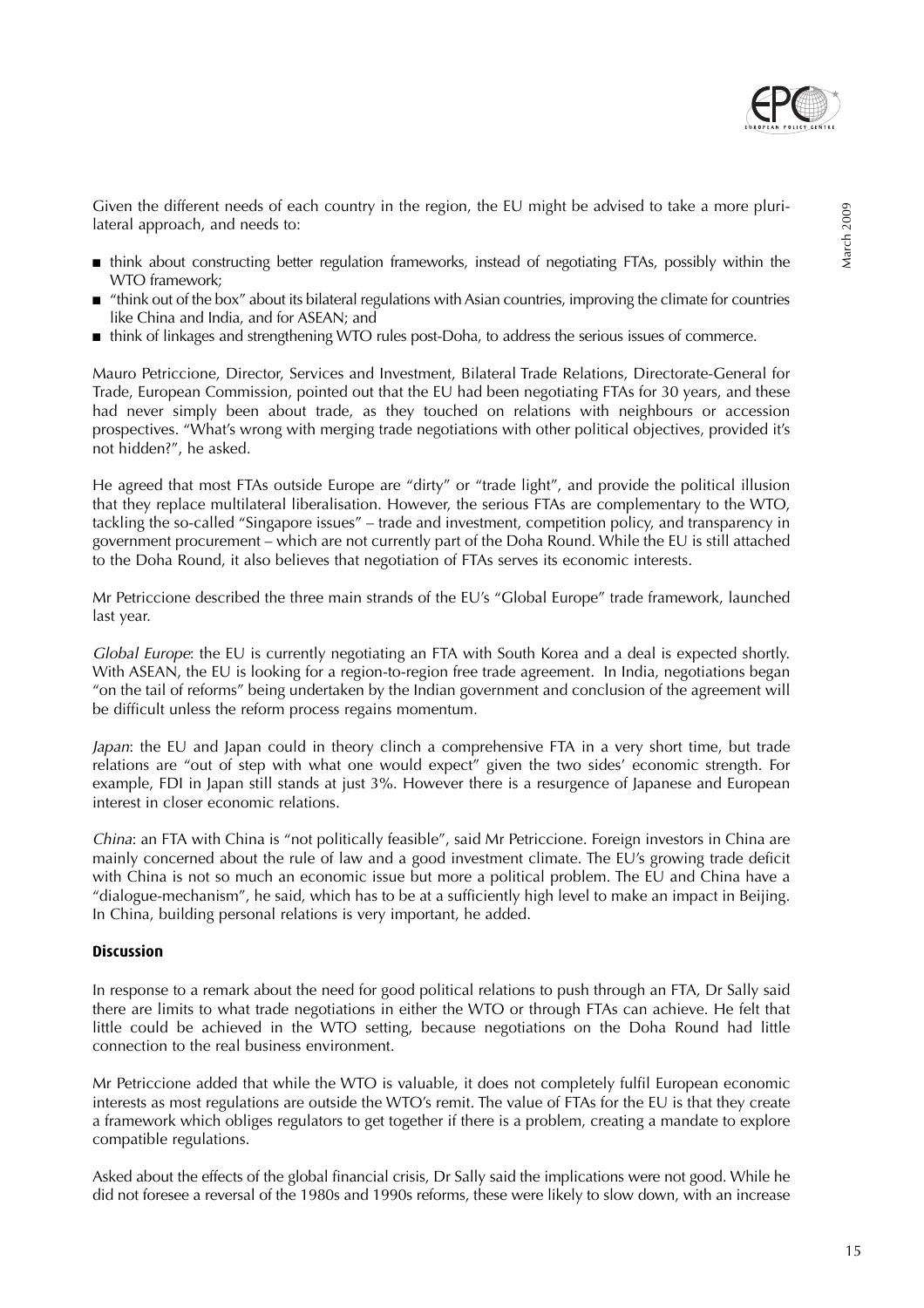

in economic nationalism and perhaps creeping protectionism. The financial turmoil could, however, also focus peoples' minds on the need for trade liberalisation. Financial services like banking, security and insurance would be most affected, but there was a danger that this might spill over into other sectors.

Mr Petriccione felt that while there would be no short-term impact on negotiations, governments might be more cautious in future about setting up FTAs.

On EU-Chinese relations, Mr Petriccione said the EU Chamber of Commerce in China was very effective, but European companies could learn a lot from their US counterparts about lobbying more effectively.

Challenged on why India was not a "sincere negotiator", Dr Sally felt that India was defensive and its FTAs (with South Africa or Brazil) only reduce tariffs on goods that are of little value, as India prefers to "lock in" existing agreements.

Mr Petriccione added that EU negotiations with India were proving more difficult than both sides had anticipated, in spite of the intensive preparations. Neither side can afford, legally nor politically, to conclude an agreement that does not meet WTO conditions. The Global Europe framework specifies that the EU cannot present deals that are not WTO-compatible.

Asked whether the Doha Round was dead, Mr Petriccione said that "for a corpse, it twitches violently." The EU believes a deal is do-able, but it is a question of finding the necessary political will among the WTO's 150 members to create a "coalition of the willing".

Questioned about whether India was a "developing" country or "one in transition" he said that Indians still prefer to describe themselves as living in a "developing" country. It is a lively economy that the EU wants to be part of.

Asked about the scope for FTAs in the Asia-Pacific region, Dr Sally said that while 53% of overall East Asian trade is intra-regional trade, this is misleading, as much of the production is linked to final markets in the West.

## **Keynote speech: Asian Trade Deals and the Prospects for Regional Integration in Asia**

#### **By Dr Razeen Sally, Co-Director of the European Centre for International Political Economy (ECIPE)**

#### **Introduction**

In late 2006, Peter Mandelson, the EU trade commissioner, announced a new EU policy on free trade agreements (FTAs), contained in the European Commission's Global Europe Communication. The core of this new chapter in EU trade policy are FTAs with three Asian partners, India, ASEAN and South Korea.

Negotiations have already started and the EU has joined the bandwagon of FTAs in Asia. It is not new to FTAs and has more preferential trade agreements (PTAs) than any other leading power, but it put new FTAs in deep-freeze from the late 1990s, prioritising the WTO and the Doha Round, while others launched FTAs. Before its change of heart, the EU was the only leading power not engaged in FTAs in Asia.

#### **EU-Asia trade relations: facts and figures**

The EU dwarfs its Asian trading partners in terms of GDP, GDP per capita, trade in goods and services, and inflows of foreign direct investment (FDI). Japan, Hong Kong and Singapore are close to or above EU levels of per capita GDP, but are some way behind on other headline economic indicators. The EU is the world's largest trading entity, accounting for 19% of total world trade (excluding intra-EU trade), followed by the USA. China, ASEAN and Japan each account for 7%-9% of world trade. Korea and India have just above 3% and under 2% respectively.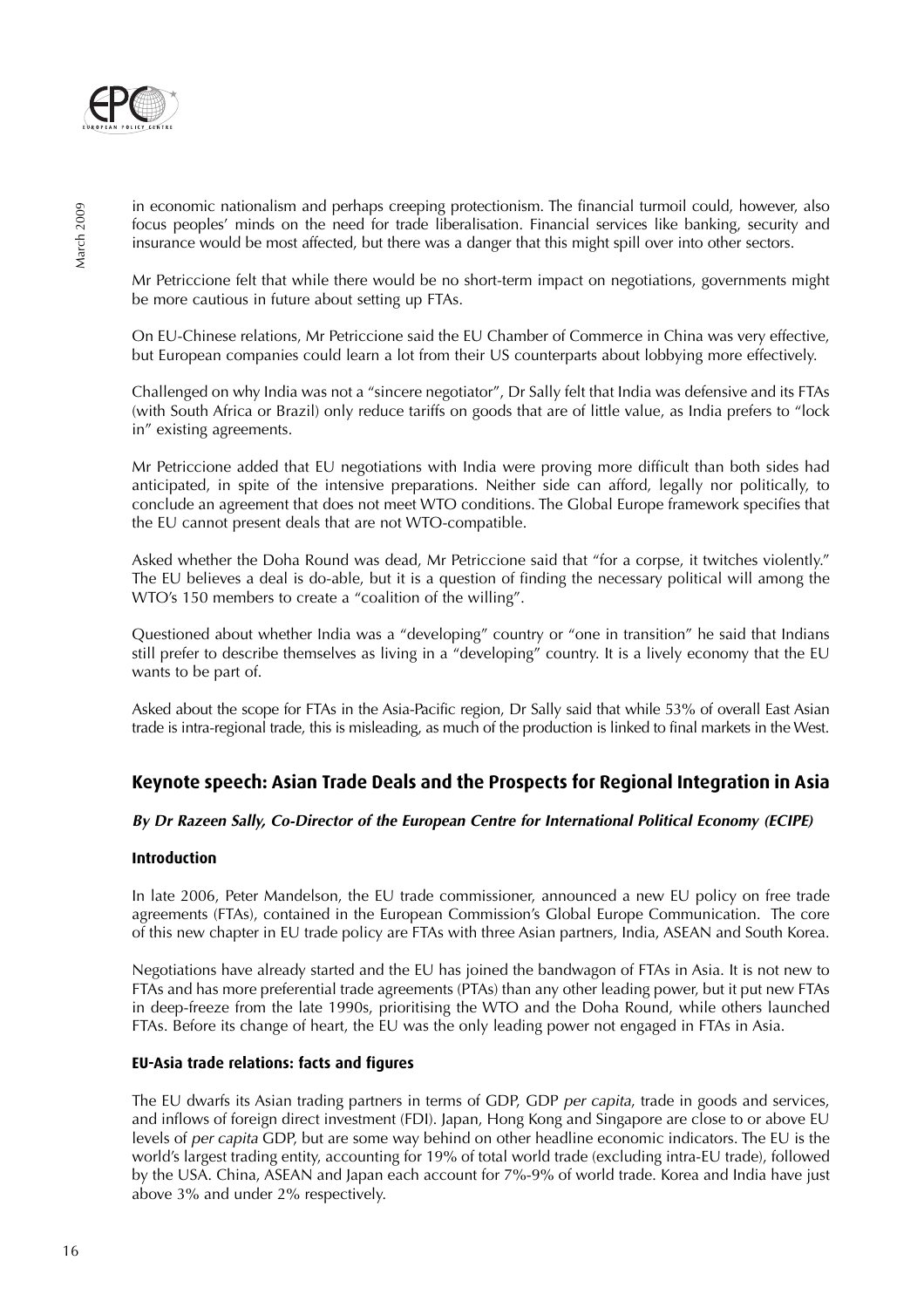

Rankings and shares of world trade in merchandise goods are similar – though China accounts for 10% of goods exports, while India's share is just above 1%. The EU has an even bigger share of world trade in commercial services, accounting for over 25% of the total. China has a much lower share; Japan, ASEAN and Korea moderately lower shares, but India a bigger share of world trade in services than in goods. The EU's lead in FDI is even greater than in world trade, accounting for almost 50% of outward FDI and over 40% of inward FDI. Japan, Korea, China, India and ASEAN all have very low global shares of

Turning to EU bilateral trade-and-investment relations with third countries: the USA is by far its leading trading partner, China its second largest trading partner, followed by Japan and ASEAN, and even farther behind by Korea and India. In 2005, China accounted for almost 14% of EU goods imports, and by 2006 had displaced the USA as the EU's biggest trading partner in goods. The EU is China's biggest trading partner, and EU-China trade has been increasing by over 20% annually.

accumulated FDI in comparison. China accounts for nearly 9% of recent FDI inflows.

Japan and ASEAN have similar shares of EU trade in goods. The EU is ASEAN's third biggest trading partner, with Korea and India farther behind in their shares of EU goods trade. The EU is Korea's second largest export market and India's premier trading partner; with EU-India trade growing at 14% per annum since 2002.

EU services trade with Asian countries is very low compared with goods trade, and minuscule compared with EU-USA services trade, and the EU, USA, China, Taiwan and Japan have bound all (or almost all) tariffs in their WTO tariff schedules. Korea and Indonesia have bound over 90% of their tariffs. Other Asian countries have lower levels of tariff bindings, with big differences across the continent.

#### **EU-Asia FTAs in EU trade-policy context**

In Global Europe, the Commission stresses commercial criteria for its new FTAs, which are all about "stronger engagement with major emerging economies and regions; and a sharper focus on barriers to trade behind the border," and strengthening EU competitiveness. The commitment to the WTO and a successful Doha Round is restated, but priority is given to bilateral and region-to-region negotiations to achieve market-access objectives.

Before Global Europe, the EU focused on the WTO at the expense of new FTAs. It does not take rocket science to understand the EU's change of heart: the Doha Round has gone nowhere; other leading players have left the EU behind in the scramble for FTAs; and the EU's "footprint" in Asia is less visible than the USA and others.

In terms of content, Global Europe's stated aim is to have strong, comprehensive, "WTO-plus" FTAs. Tariffs and quantitative restrictions should be eliminated and there should be a "far-reaching" liberalisation of services and investment. Services provisions should presumably be compatible with the "substantial sectoral-coverage" criterion in Article V of GATS. A model EU investment agreement, developed in coordination with EU member-states, is envisaged.

This should contain provisions that go beyond WTO disciplines on competition, government procurement, intellectual property rights (IPR) and trade facilitation, plus provisions on labour and environmental standards. Rules of origin (ROO) should be simplified and there should be strong regulatory disciplines and regulatory cooperation.

With the economic criteria of "market potential (economic size and growth) and the level of protection against EU export interests (tariffs and non-tariff barriers)" in mind, the EU has selected India, ASEAN and Korea as partners for new FTAs in Asia. Russia is of "direct interest", but not yet a priority for an FTA, and neither is China, which "meets many of these criteria, but requires special attention because of the opportunities and risks it presents."

In terms of what Asian partners can expect from the EU: tariffs and quotas will be eliminated on 90% or more of goods' trade, but that will still allow for carve-outs for swathes of agricultural trade. Market access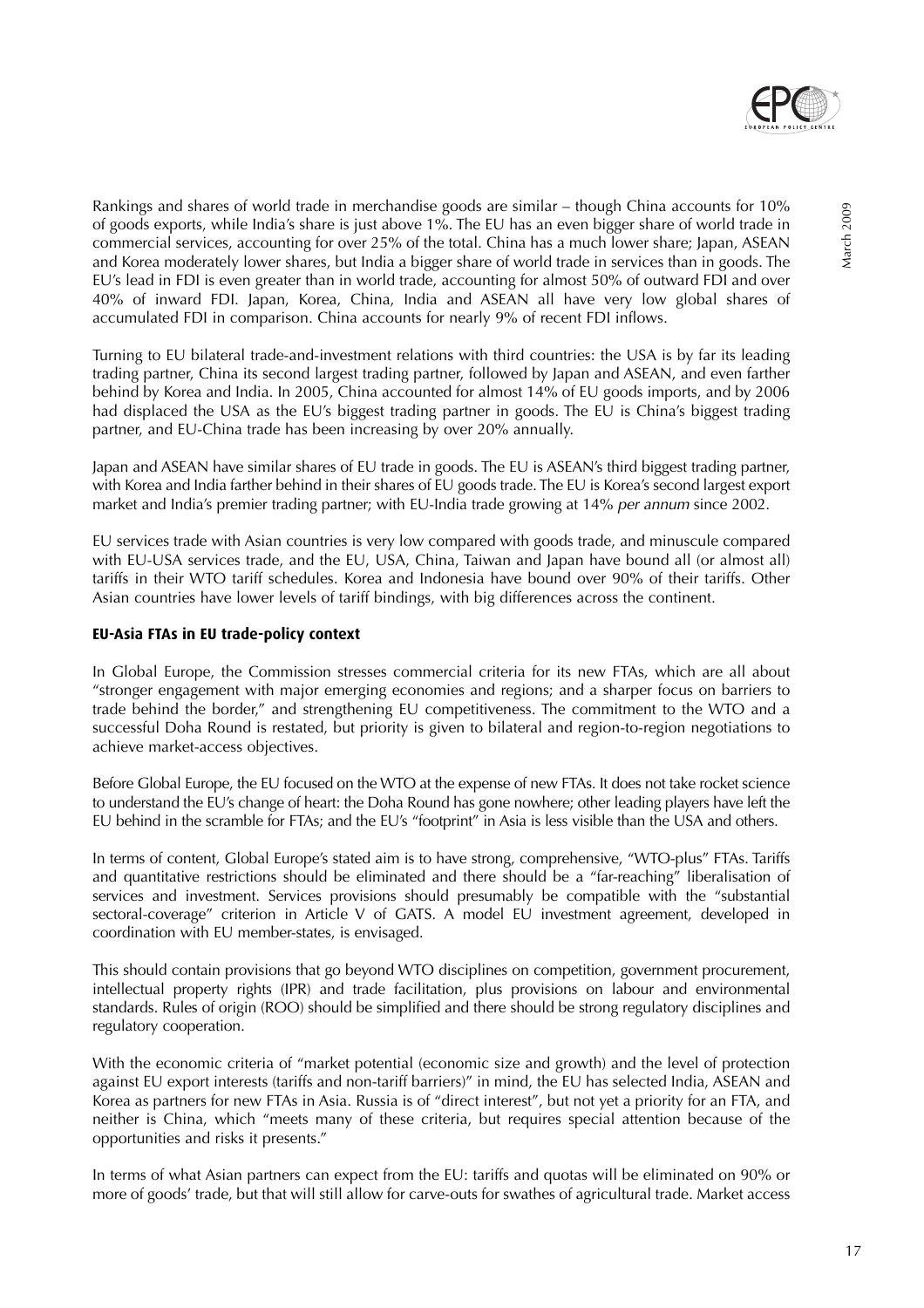

and rule discipline in services, investment, government procurement, competition and trade facilitation will not be as strong as in US FTAs.

The EU approach to IPR will sit more comfortably than the US approach with developing-country partners. There will be little or nothing on anti-dumping and agricultural subsidies. Finally, negotiating partners should be alert to EU stratagems to sneak in non-trade provisions on climate change, human rights and other issues into FTAs. That is the EU Trojan Horse to watch out for.

Sceptical economists ask why has the EU decided to negotiate FTAs with India, ASEAN and Korea but not with Japan and China? The latter two comprise 55% of the EU's potential Asian market. An FTA with Korea could be considered a stepping stone to one with Japan. But excluding China from the FTA calculus is even less convincing, and diminishes the EU's "economic criteria" for new FTAs. Fear of Chinese competition is clearly the main reason why China is not on the list.

According to Professor Messerlin of Sciences Po in his ECIPE Policy Essay, the EU's Asian FTAs can only add to the existing noodle bowl of market preferences and ROO complications – an unholy mess of arbitrary, tailor-made regulations for politically-influential companies. Companies increasingly depend on governments to do deals for them rather than relying on a simple level playing field. This makes business more costly and uncertain, with competition and efficiency the losers.

The EU policy elite's mercantilist outlook leads it to believe that the lack of EU competitiveness in Asian markets can be fixed by opening them through FTAs. That would benefit some EU firms in some sectors but is not the same thing as EU competitiveness, and EU firms' market share in expanding Asian markets has not fallen due to lack of market access.

Policies to improve competition and efficiency in the Internal Market are far more likely than FTA quick fixes to boost the competitiveness of EU firms in Asia. EU non-discriminatory unilateral liberalisation and improved offers in the Doha Round would be the external complement to competition-friendly internal-market reforms. But that is not how mercantilist politicians, bureaucrats and CEOs see the world.

The EU is more serious about commercially-relevant FTAs than most other players, but its "economic criteria" for new FTAs are compromised by non-trade goals and onerous regulations the EU tries to export via FTAs. These include a weaker stance on market access and related rules compared with the USA; the absence of Japan and China from its FTA wish list; potential trade-diversion and noodle-bowl effects; and a general mercantilist outlook that neglects unilateral liberalisation and internal-market reforms. The last two features are, of course, not confined to the EU.

#### **FTAs in Asia**

Turning to the state-of-play of FTAs in Asia, is the noodle bowl of Preferential Trade Agreements (PTA) in danger of being replicated in Asia? Or are the new Asian FTAs more serious? Do they hold out the prospect of strengthening regional and global integration?

Unlike other regions, East Asia used to rely on non-discriminatory unilateral and multilateral liberalisation rather than discriminatory FTAs. Now it is playing catch-up, with FTA initiatives spreading like wildfire in the past six years. The major Asian powers – China, India and Japan – are involved, as are Korea, Australia, New Zealand, Hong Kong, the South-east Asian countries, as well as other South Asian countries. There are about 20 FTAs in force and 60 more in the pipeline in China, India and Southeast Asia.

China is the driving force for FTAs in Asia. It is considering or negotiating FTAs left, right and centre – in East and South Asia, the Middle East, Latin America, Africa, Australia and New Zealand. By 2006, it had 9 FTAs on the books and was considering negotiations with up to 30 other countries. The China-ASEAN set of negotiations, more than any other FTA initiative, is the one to watch in the region. The aim is to have an FTA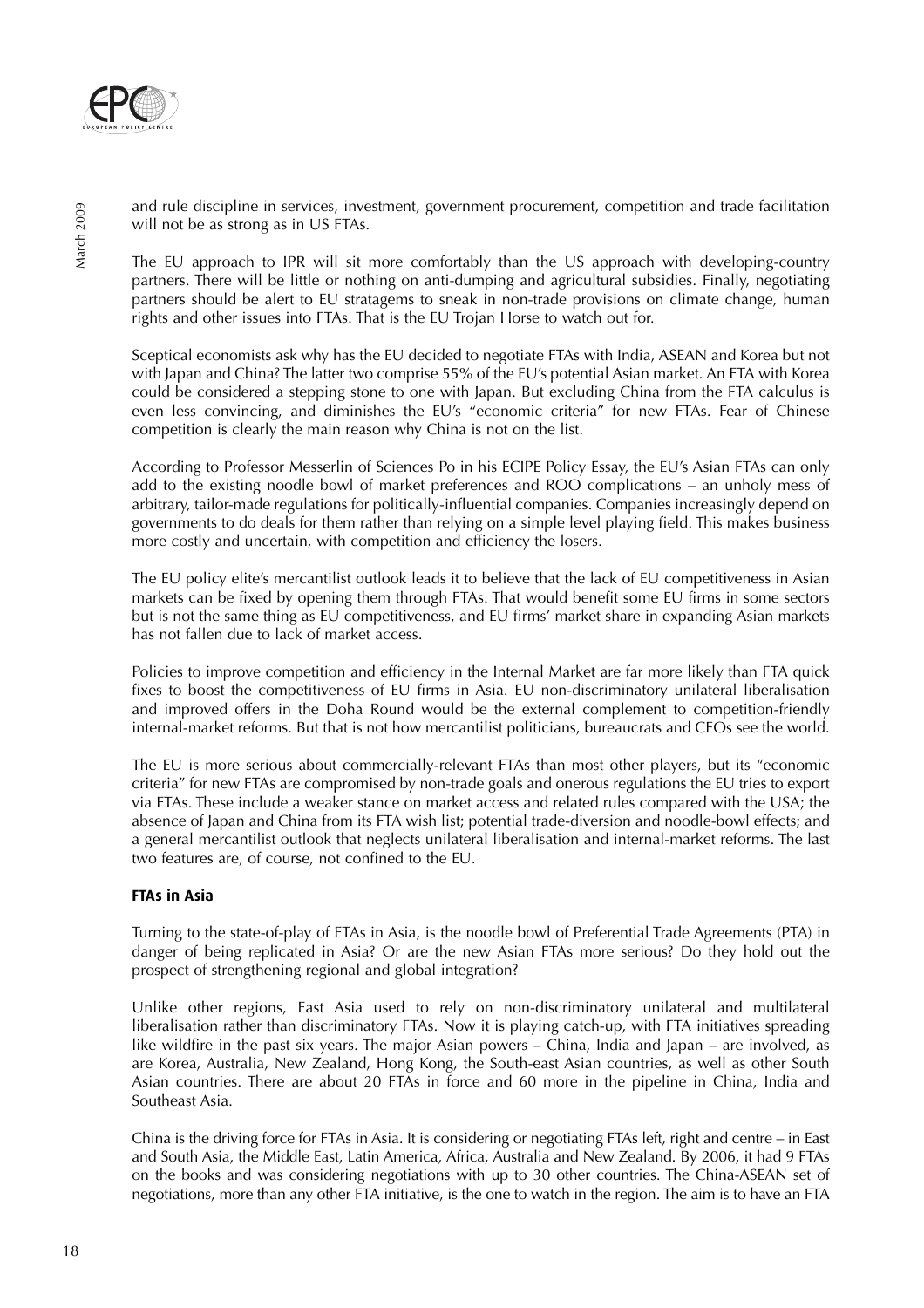

in place by 2010. It would be the largest FTA ever negotiated, covering 11 diverse economies with a population of 1.7 billion and a GDP of US\$2 trillion.

Beijing is also negotiating or thinking of negotiating rather weak FTAs elsewhere in the developing world, e.g. Pakistan, MERCOSUR, the South African Customs Union (SACU) and perhaps India. China's approach to FTAs is pragmatic and eclectic, ranging from strong (Hong Kong and Macau) to middling-toweak (probably ASEAN) to very weak (probably India, SACU and other countries in Africa, the Middle East and elsewhere).

Even the China-ASEAN FTA is unlikely to create much extra trade and investment if it does not go substantially beyond tariff elimination in goods. Trading interests are placed in the context of foreignpolicy "soft power", i.e. diplomacy and relationship building and its FTAs are driven more by "high politics" (competition with Japan to establish leadership credentials in East Asia; securing privileged influence in other regions) than economic strategy. The danger is that this will deliver weak, partial FTAs that create little trade but a lot more political and economic complications. And that would send powerful signals to other countries to do the same.

In South-east Asia, Singapore blazed the FTA trail, with Thailand next to follow, and now Malaysia, Indonesia, the Philippines and Vietnam trying to catch up. Of the ASEAN countries, only Singapore has reasonably strong FTAs, and an especially strong FTA with the USA, but is a misleading indicator for the region. Thus far most signs point to other ASEAN countries becoming entangled in a web of weak and partial FTAs, with many product areas, especially in agriculture, excluded from goods liberalisation.

Regulatory barriers are unlikely to be tackled with disciplines that go much deeper than existing WTO commitments. Services commitments are unlikely to advance much beyond the WTO's GATS agreement, let alone deliver meaningful net liberalisation or regulatory cooperation (e.g. on mutual recognition of standards and professional qualifications). Provisions on investment and the temporary movement of workers are also likely to be weak, with perhaps even weaker commitments on government procurement, competition rules and customs administration.

It is already apparent that agreements in force and those being negotiated are creating a noodle bowl of complex and restrictive rules of origin and differ between bilateral FTAs. Collective ASEAN FTAs with third countries will compound the problem, if they end up with yet another layer of differing ROO criteria. If this is indeed what emerges, administrative and other compliance costs could be too onerous for most exporters in the region. Many will find it cheaper to pay the MFN-tariff duty.

India is also newly active with FTAs, in its South Asian backyard and in other developing-country regions. In South Asia it has several bilateral FTAs. Hitherto loose regional cooperation is supposed to be transformed into the South Asian FTA (SAFTA) by 2010, leading to a customs union by 2015 and economic union by 2020.

India's approach to FTAs outside South Asia is mostly about foreign policy and is "trade light", with little economic sense or strategy. An FTA with ASEAN is planned for completion by 2011; and bilateral FTAs are also in place with Thailand and Singapore. ASEAN-India and India-Thailand negotiations have been bedevilled by India's insistence on exempting swathes of products and on very restrictive rules of origin for products covered. In addition, India is part of the BIMSTEC group (the other members being Bangladesh, Sri Lanka, Nepal, Bhutan, Thailand and Myanmar) that plans an FTA by 2017. It has mini-FTAs – basically limited tariff-concession schemes – in force or planned with several countries and regions and negotiations have started with Russia, Japan and South Korea.

Japan was the last major trading nation to hold out against discriminatory trade agreements, preferring the non-discriminatory WTO track instead, but has changed decisively in the past six years. Japan's biggest FTA initiative is the Japan-ASEAN Economic Partnership Agreement, which is supposed to be completed by 2012. It is comprehensive on paper, but progress has been slow because of Japanese reluctance to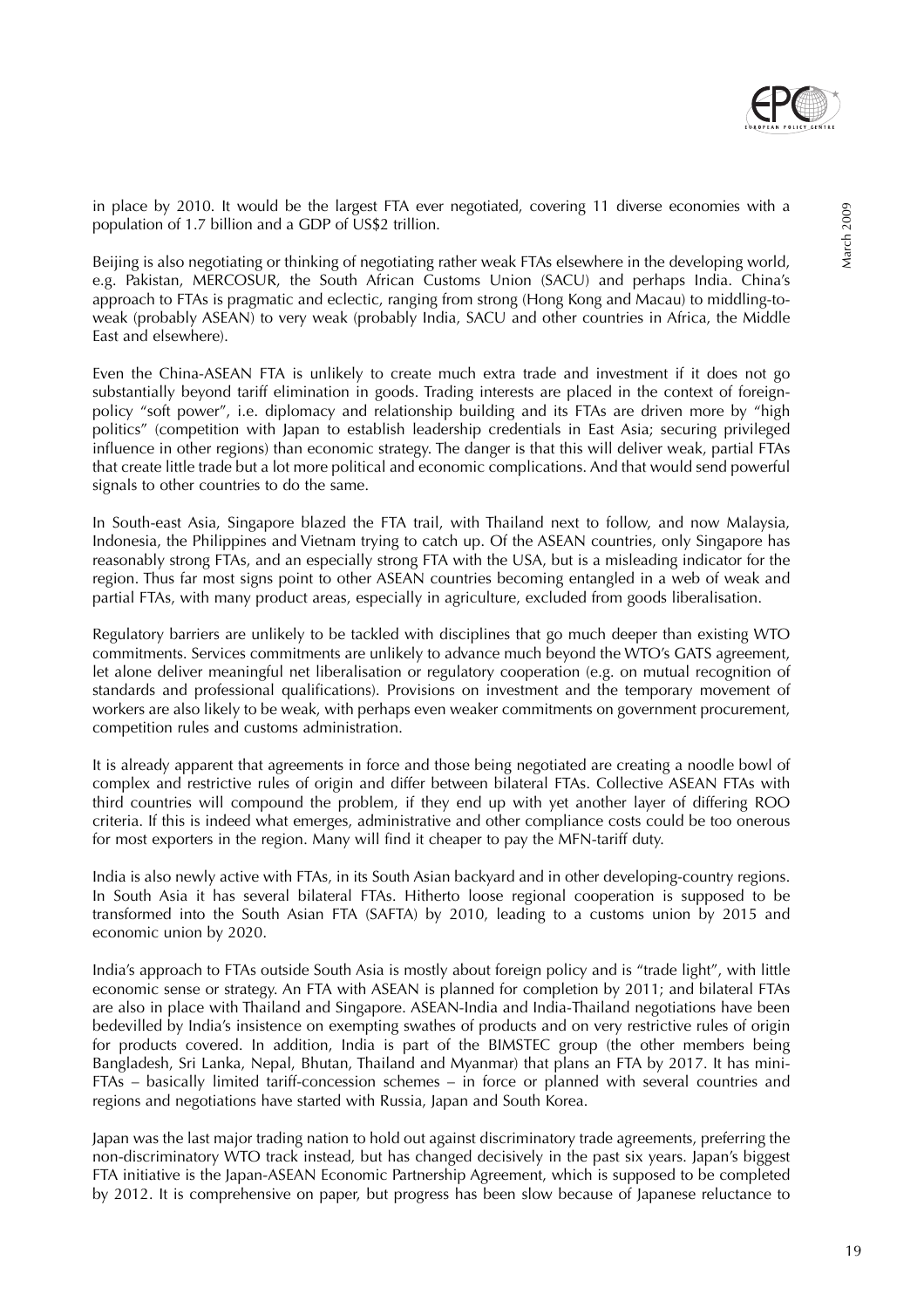

reduce and then phase out agricultural tariffs, and its insistence on restrictive and often product-specific rules of origin, especially for agricultural products.

Another complicating factor is that Japan has given greater priority to bilateral FTA negotiations with individual ASEAN countries, which is going to make it very hard to achieve a clean, comprehensive Japan-ASEAN FTA. The latter risks ending up as a loose umbrella for a series of bilateral FTAs.

Japan has several other FTA initiatives in train, which it calls "economic partnership agreements" (EPAs) – to indicate that they go beyond traditional FTAs in goods, with comprehensive coverage of trade and investmentrelated issues in goods and services. These are really just euphemisms for weak and partial FTAs, as in essence, Japan seems to be reacting to China's FTA advance, but without a real strategy.

South Korea is also in the thick of FTA activity. Like Japan, it is defensive on agriculture, but unlike Japan, it seems to be more serious on other negotiating issues. It has made more progress than Japan in FTA negotiations; standing trade tensions and conflict in a contained, businesslike, problem-solving setting.

- Regular high-level contacts need to be strengthened significantly and better focused. The EU needs its equivalent of the 2006 US-China Strategic Economic Dialogue. This involves intensive bilateral exchanges focused on the most contentious trade issues and draws in government agencies across the economic-policy spectrum, culminating in twice-yearly ministerial-level meetings. This will be more difficult for the EU to organise, given that Member States, especially the Big Three, will have to be involved. Nevertheless, it is worth pursuing.
- The EU should give China market-economy status (MES) as soon as possible. Its argument that China does not yet meet four out of five set criteria is specious. China is more marketised than Russia and most other developing countries. Yet the EU recognises Russia but not China as a market economy. Giving China MES would impose more limits on arbitrary EU protectionist measures, especially anti-dumping procedures and would, at a stroke, greatly improve bilateral relations. Sadly, the EU lacks the internal consensus to go down this route. It is incumbent on a range of actors: producers and retailers who import from China, marketfriendly governments in the EU Council, freer trade elements in the Commission and the European Parliament, and think tanks such as ECIPE, to make a powerful case and assemble the votes within the EU to get the policy changed.

These are all measures that would help contain protectionism and reinforce China's engagement as a "responsible stakeholder" in the WTO and other international institutions – a stated EU goal. They would create extra political space for the Beijing leadership to better implement China's WTO obligations and go forward with unilateral, WTO-plus structural reforms to further open up the economy. Parallel moves by the USA are at least as important. Hence both the USA and the EU have a vital role to play in smoothing China's integration into the global economy.

#### **The EU-Korea FTA**

The EU trades at lower levels with Korea than it does with China, Japan and ASEAN. This is also true of EU FDI to and from Korea. An EU-commissioned study on the potential impact of an EU-Korea FTA estimates that a full FTA would deliver appreciable gains for Korea, but the net effect on the EU would be rather modest. A limited FTA would drastically reduce Korean gains and have an even more modest effect on the EU. Significant liberalisation of services is crucial in order to deliver meaningful gains.

Korea is by far the EU's best FTA prospect in Asia. First, Korea, next to Singapore, is the most credible FTA player in Asia. It has very high levels of agricultural protection and correspondingly defensive negotiating positions. But it has been more serious and forthcoming than Japan, China, ASEAN countries and India on non-agricultural issues in FTA negotiations.

Second, the US-Korea FTA sets the floor for EU-Korea negotiations: the EU can and does expect at least parity with Korean concessions made to the USA. While it remains to be seen whether the US-Korea FTA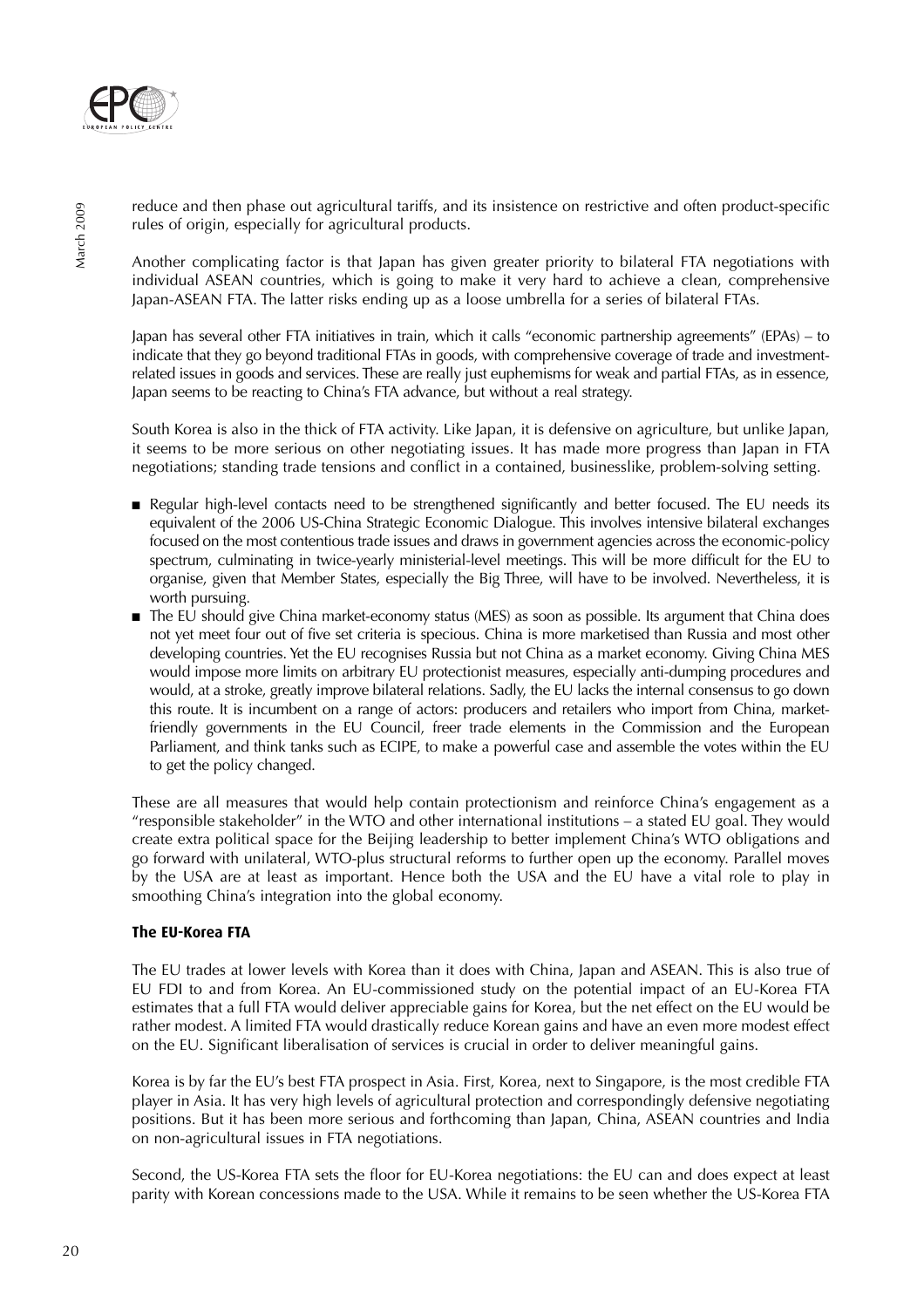

will be ratified by one or both countries, the chances of successfully concluding EU-Korea negotiations in reasonably quick time are good. The result might be a relatively strong, WTO-plus FTA, though with significant gaps.

During the second round of negotiations, the EU offered to abolish all its tariff duties on bilateral goods trade, with no exemptions or extra-long transition periods for agriculture – a major departure for the EU. In return the EU wants 100% removal of Korean tariffs, major services liberalisation, the removal of restrictions on EU investors, and a strong focus on tackling non-tariff and domestic regulatory barriers.

It is probable that an EU-Korea FTA will leave significant gaps. Both sides might well agree to zero duties on all trade in manufactures and a special safeguards' mechanism for agriculture. It remains to be seen what devils will lie in the detail of agreed ROOs. Mutual defensiveness and GATS-style positive listing might result in several services sectors being exempted from liberalisation or covered by weak disciplines.

The EU wants to exempt audiovisual, air and maritime cabotage services and both sides may agree to soft, barely WTO-plus disciplines on government procurement and competition rules. Finally, the depth and bite of the FTA depends crucially on strong disciplines on domestic regulatory barriers.

#### **The EU-ASEAN FTA**

EU-ASEAN trade is lower than EU bilateral trade with China and Japan, but is higher than EU bilateral trade with Korea and India. EU FDI stock in ASEAN is higher than it is elsewhere in Asia except Japan.

Relatively big numbers for EU trade and FDI with ASEAN should not be taken at face value: ASEAN is neither a country nor an integrated economic region and its members have very different historical legacies, political systems, levels of economic development and institutional capacity. Trade barriers between ASEAN countries, especially non-tariff and regulatory measures, are quite high. Regional economic integration exists more in ASEAN blueprints and 'visions' than it does on the ground.

An EU-commissioned study on the potential impact of an EU-ASEAN FTA estimates that an ambitious FTA (with zero tariffs on all goods trade and a 50% reduction in barriers to services trade) would increase EU GDP by 0.1% and ASEAN GDP by 2.2%. A less ambitious FTA (with carve-outs for sensitive agricultural products) would hardly change these figures.

A third scenario (taking into account other existing FTAs) would increase the ASEAN gain to 2.6% of GDP. A much more modest FTA (limited to goods liberalisation) would increase EU GDP by 0.03% and ASEAN GDP by 0.5%. Hence a substantial FTA would deliver appreciable gains for ASEAN but have a modest effect on the EU. These forecasts are similar to those for the EU-Korea FTA.

In addition to tariffs, other ASEAN countries have much higher non-tariff and regulatory barriers, which vary considerably between countries. The EU and ASEAN have a Cooperation Agreement that dates back to 1980. Since 2004, they have the Trans Regional EU-ASEAN Trade Initiative (TREATI), which is the framework for region-to-region regulatory cooperation on trade, investment and trade-facilitation issues. The EU is also negotiating Partnership and Cooperation Agreements with Singapore and Thailand, and will start PCA negotiations with Malaysia, Indonesia, the Philippines and Brunei. There are plans for a PCA with Vietnam as well.

More broadly, the Asia-Europe Meeting (ASEM) is an annual summit involving the EU Commission, EU Member States and the ten ASEAN members. It has an "economic pillar" for meetings of economic and finance ministers and senior officials, as well as an Asia-Europe Business Forum. The EU has expressed a wish to accede to the ASEAN Treaty of Amity and Cooperation.

The EU Commission's mandate is to negotiate a collective FTA with the ASEAN members with which it has started or plans to start PCA negotiations. This leaves out Cambodia, Laos and Myanmar. The EU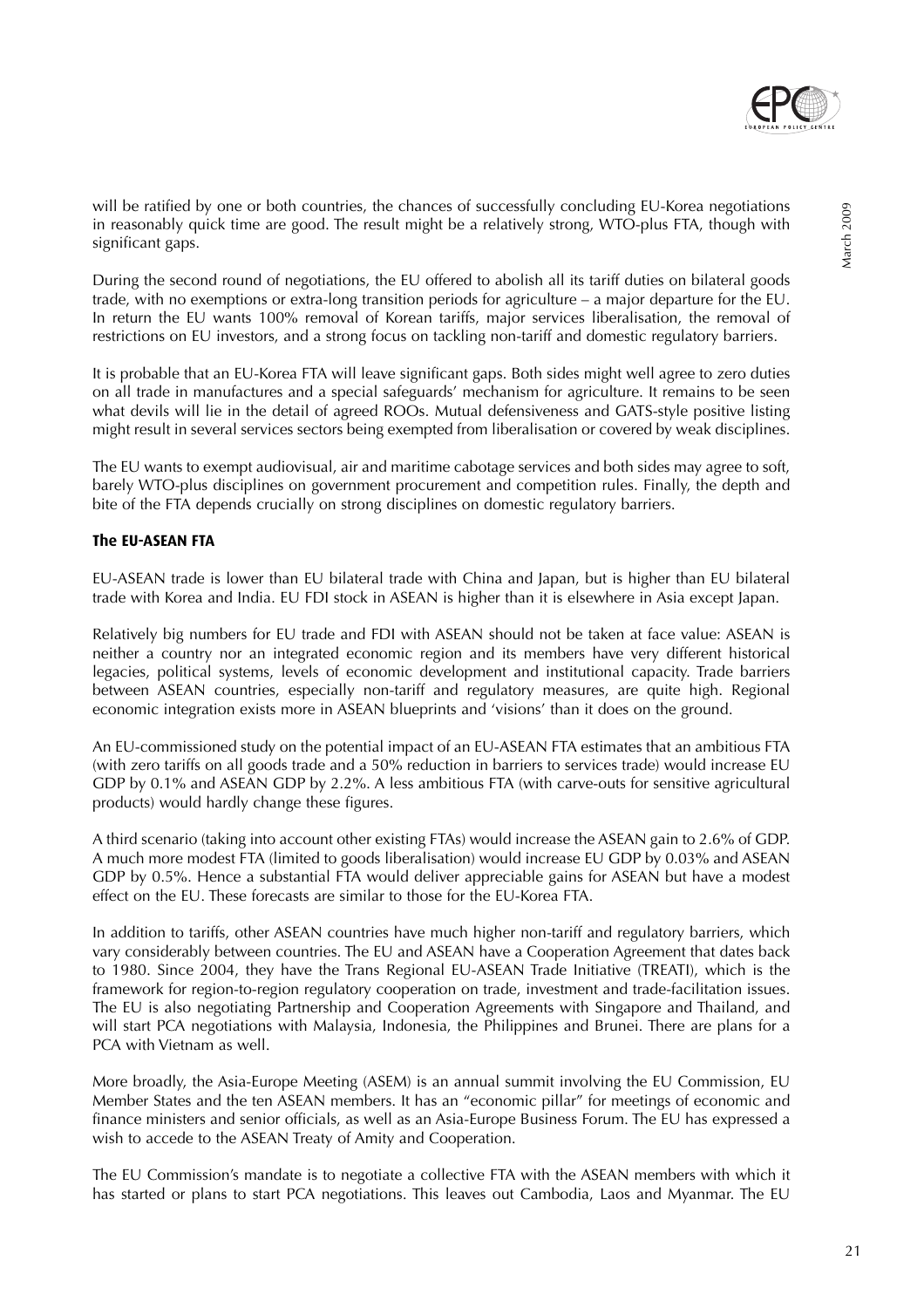

already gives Cambodia and Laos duty-free access to its market as part of its 'Everything But Arms' package for Least Developed Countries. It will not include Myanmar on principle, given its human-rights record and EU sanctions. Some ASEAN leaders, on the other hand, insist that the FTA must include all ASEAN members, in line with other ASEAN FTAs with third countries. These issues remain to be resolved. But compromise is likely: these should not be big negotiating road-blocks.

As for negotiating content: the EU wants a ten-year transition period for tariff elimination and commitments in services and investment, perhaps with longer transition periods for some sensitive agricultural products. It is willing to give Special and Differential Treatment (SDT) to less-developed ASEAN countries in the form of longer transition periods, while no SDT is envisaged for Korea and India.

The EU's draft mandate for the ASEAN FTA negotiations contains softer language on government procurement and competition rules than in the draft mandate for the negotiations with Korea. With ASEAN, the EU wants compatibility with the WTO's GPA and regulatory cooperation on competition issues. Finally, the EU aims to complete negotiations by mid 2009, with the bottom line that an EU-ASEAN FTA only makes economic sense if it goes deep into non-tariff and regulatory barriers in ASEAN countries other than Singapore.

This is highly unlikely. First, the record of existing ASEAN FTAs shows that they hardly go beyond tariff elimination on 90% or more of goods trade and Singapore's FTAs are exceptional. The USA is the only player that has attempted strong FTAs with ASEAN countries: it succeeded with Singapore, has failed so far with Thailand and Malaysia, and considers Indonesia and the Philippines unlikely prospects. A US-ASEAN FTA is not on the cards.

Second, given intra-ASEAN differences and the lack of an adequate common negotiating machinery, the EU will find it exceedingly difficult to negotiate with ASEAN collectively. ASEAN is big on summits, other meetings, Visions, Charters and sundry blueprints, but when it comes to concrete measures, ASEAN decision-making is very unwieldy and dilatory, and eventually-agreed positions tend to be low common denominators.

The easy way out for the EU and its ASEAN counterparts is to negotiate a relatively "trade-light" FTA that does not seriously tackle non-tariff and regulatory barriers – akin to other ASEAN FTAs. This would be politically symbolic but commercially nonsensical. If this is indeed what transpires with ASEAN, the EU should change strategy, and the sooner the better, so what should it do?

■ The EU should give up negotiating with ASEAN collectively (meaning ASEAN-10 or ASEAN-minus-3), aiming for a stronger TREATI framework for regulatory cooperation with ASEAN, complemented with stronger trade-and-investment regulatory cooperation with individual ASEAN countries, perhaps within a PCA framework.

Such EU-ASEAN trade cooperation would mirror the EU-China approach proposed earlier – but with an exception. An EU-China framework on a par with the US-China Strategic Economic Dialogue is much needed, but would not make sense for EU-ASEAN, as ASEAN is too diverse and unwieldy. It would quickly degenerate into vague general statements, photo opportunities, golf excursions and karaoke sessions. That is already covered by other forums.

- The EU should go full speed ahead with an FTA with Singapore. This could be done in quick time and be relatively strong and clean. It would be at least as wide and deep as the US-Singapore FTA. Ideally, it would remedy some of the latter's faults, notably on complicated, product-specific rules of origin.
- The EU should not go full speed ahead for bilateral FTAs with other ASEAN countries, even though serious FTAs with them are presently not deliverable. Malaysia and Thailand are the strongest candidates after Singapore, but Malaysia's interests are intimately bound up with its policies that discriminate in favour of the Malay majority.

This precludes sufficient opening of services markets and government procurement. Thailand has gone backwards after the military coup in 2006: economic-nationalist rhetoric has increased; anti-market NGOs are more influential and protectionist interests are more powerful. Indonesia, the Philippines and other ASEAN countries present even greater obstacles. Stronger regulatory cooperation with ASEAN and an EU-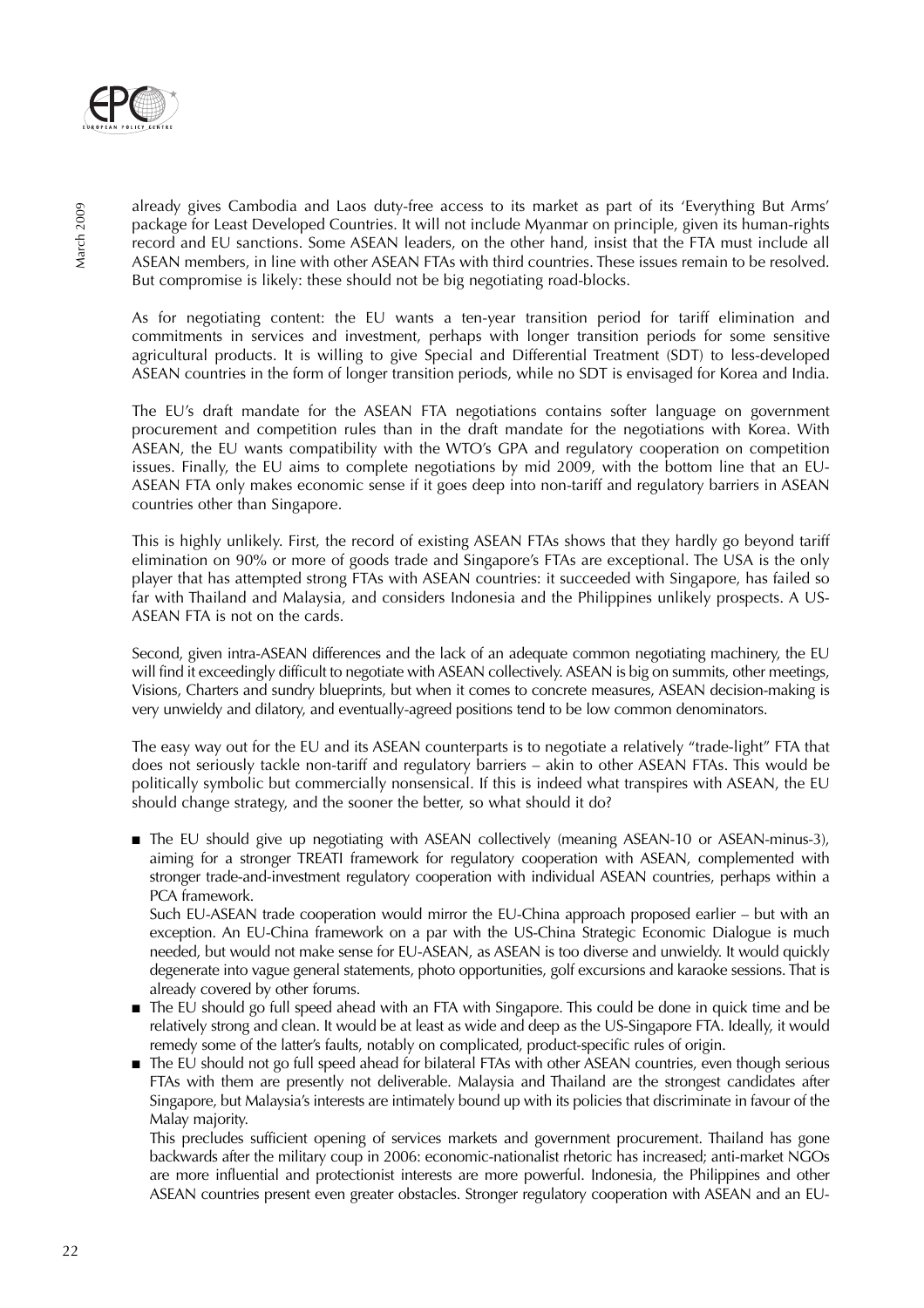

Singapore FTA would of course deliver paltry welfare gains compared with a serious EU-ASEAN FTA. But the latter is politically not feasible; and the former economically more sensible than a dirty EU-ASEAN FTA.

#### **The EU-India FTA**

India is the smallest of the EU's Asian trading partners considered here and receives less EU FDI than the others. But the relationship looks very different from the Indian end: the EU is India's biggest trading partner and biggest source of FDI.

A revealing EU-commissioned qualitative analysis, conducted by the Centre for the Analysis of Regional Integration at Sussex (CARIS) and CUTS International, argues that a "shallow" FTA, i.e. one with tariff liberalisation but little else, would result in limited welfare gains and risk strong trade diversion. That is because India has relatively high tariffs and the EU low tariffs, with little overlap in their production structures. Diversion away from efficient third-country suppliers could happen in services trade and FDI in addition to goods trade.

The study argues that only a "deep-integration" FTA would be worthwhile, but this requires serious tackling of India's non-tariff and regulatory barriers, which are on a much bigger scale than the EU's non-tariff and regulatory barriers. Such an FTA could induce significant productivity gains driven by technological change, economies of scale and other dynamic effects. Growth in FDI is very much related to productivity gains.

The EU-India FTA negotiations follow the formal upgrading of bilateral relations in recent years. A broad EU-India Cooperation Agreement has been in force since 1994, with a 'strategic partnership' from 2004. For the FTA, both sides aim to eliminate duties on 90% of tariff lines and trade volumes within seven years of an agreement being signed. Both sides aim to complete negotiations by 2009.

The EU Commission's mandate for negotiations with India contains softer language on government procurement and competition policy than did its negotiations with Korea. But it implies higher ambition than for negotiations with ASEAN. There is no mention of SDT for India, which is strange, since India's per capita income is much lower than the ASEAN average. It seems both sides are happy to leave most agricultural trade out of liberalisation commitments, while still covering 90% or more of total trade. Both sides profess high ambition for liberalising trade in industrial goods, and even higher ambition for liberalising services.

The CARIS/CUTS study has the right diagnosis and prescription – and (without saying so) points to the near impossibility of a serious FTA with India. India has the worst FTA record of all the major Asian players: its FTAs are appalling. Many are gimmicky, commercially nonsensical preferential-tariff agreements on a limited range of goods. Even in the relatively more serious FTA with ASEAN, India insists on carving out much of agricultural trade as well as a range of industrial products, all hedged about with very restrictive rules of origin.

India is not serious about WTO-plus liberalisation of assorted regulatory barriers in services, investment, government procurement and other issues in its FTAs. Moreover, dirty, 'trade-light' FTAs fit the broader pattern of Indian trade policy. The government remains inflexible and defensive in the WTO, which is one of the major obstacles to the conclusion of the Doha Round. More importantly, unilateral trade-andinvestment liberalisation, and market reforms more generally, have stalled since the present Congress-led government took power in 2004.

In this context, it would be naïve to expect the Indian government to sign, let alone implement, any kind of deep-integration FTA. If it cannot pursue even a small fraction of these measures unilaterally, it is out of the question to impose them "from above" through an FTA – and least of all in India's boisterous culture of democratic politics. Furthermore, this would imply a wholesale overhaul of Indian regulation, including deep reforms in the states, which is not realistic. The states have entrenched political autonomy, with constitutional guarantees; they cannot be commanded to act by the central government.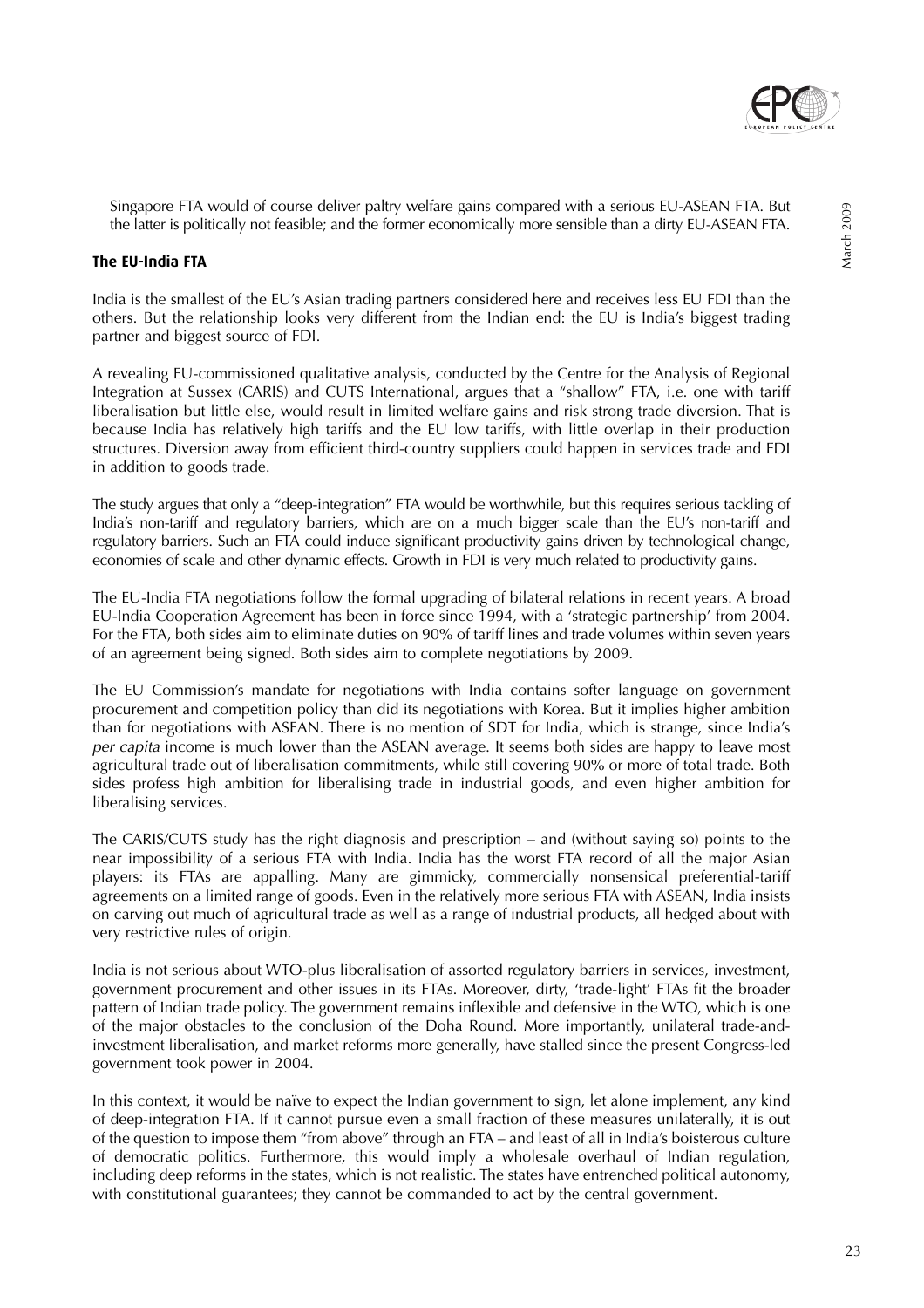

This kind of reform agenda can only be pursued unilaterally through a combination of initiatives at central and state levels. Inevitably, it will be long, drawn out and patchy. The EU is on a hiding to nothing if it believes it can get a deep-integration FTA from India. It was a mistake to launch FTA negotiations, just as it was a mistake to launch FTA negotiations with ASEAN collectively. So what should it do?

- If negotiations do not soon show signs of sufficient progress on non-tariff and regulatory barriers, the EU should put them in deep freeze. It could consider restarting FTA negotiations if political conditions change in Delhi and there is a new wave of market reforms, including unilateral trade-and-investment liberalisation, but this is highly unlikely in the short term.
- The EU should focus on much stronger trade-related regulatory cooperation, along the lines advocated here for EU-China and EU-ASEAN. This could be enshrined in a new bilateral agreement, but not in an FTA framework and should encompass regulatory cooperation with the Indian states on trade and FDI-related issues.
- Finally, the EU could envisage a Strategic Economic Dialogue with India along the lines as with China. It is far more urgent to set up an EU-China mechanism, given the EU's much stronger commercial ties – and greater trade tensions – with China. But a parallel EU-India mechanism for the medium-term would be wise.

#### **Conclusion**

The EU says its new FTAs with Asian countries will be governed by commercial criteria, and is aiming for strong, comprehensive, WTO-plus FTAs. This is unlikely to materialise. The EU is not as ambitious on market access and rules as the USA in FTA negotiations, and has entrenched protectionist interests in agriculture as well as in some industrial-goods and services sectors. Its commercial criteria are severely compromised by its zeal to export the "EU regulatory model", including a range of non-trade objectives it sneaks into bilateral and regional trade agreements. Its two major Asian trading partners, China and Japan, are not on its FTA wish-list.

Over in Asia, the emerging patchwork of FTAs leaves much to be desired. Some FTAs are preferential-tariff agreements on a limited range of goods. Even the better ones are trade-light and barely WTO-plus: they cover tariff elimination on most goods trade, but do not seriously tackle non-tariff and regulatory barriers. They are unlikely to contribute to regional and global economic integration, but will cause extra complications through a noodle-bowl profusion of complicated and discriminatory deals. This undermines comparatively simple, transparent, predictable and non-discriminatory multilateral trade rules.

The new EU-Asia FTAs risk making the problem worse. The mercantilist outlook of all major FTA players, including the EU and its Asian partners, leads them to neglect unilateral liberalisation and domestic structural reforms. The latter are far more important to building up firm-level competitiveness than crowbaring open export markets through FTA negotiations.

For the new FTA negotiations the EU's best prospect is a relatively strong, WTO-plus FTA with Korea, building on the recently concluded US-Korea FTA, but this will probably leave significant gaps in agriculture and some services sectors.

The EU has little hope of concluding a serious FTA with ASEAN collectively (or even with ASEAN minus Cambodia, Laos and Myanmar), so should focus on stronger EU-ASEAN trade-related regulatory-cooperation, and a strong, WTO-plus FTA with Singapore. Strong FTAs with other ASEAN countries are unlikely. It has little hope of concluding a strong FTA with India, so should focus on stronger bilateral regulatory cooperation, and a deep-integration FTA later if Indian political conditions change and there is a renewed wave of unilateral liberalisation.

Lastly, the EU needs a much stronger framework for trade-related regulatory cooperation with China, focusing on tackling concrete issues where there is trade tension and conflict, without linking them to the EU's non-trade objectives. There should be a coalition within the EU to accord China market-economy status. All these measures would help contain protectionism, strengthen bilateral relations, encourage the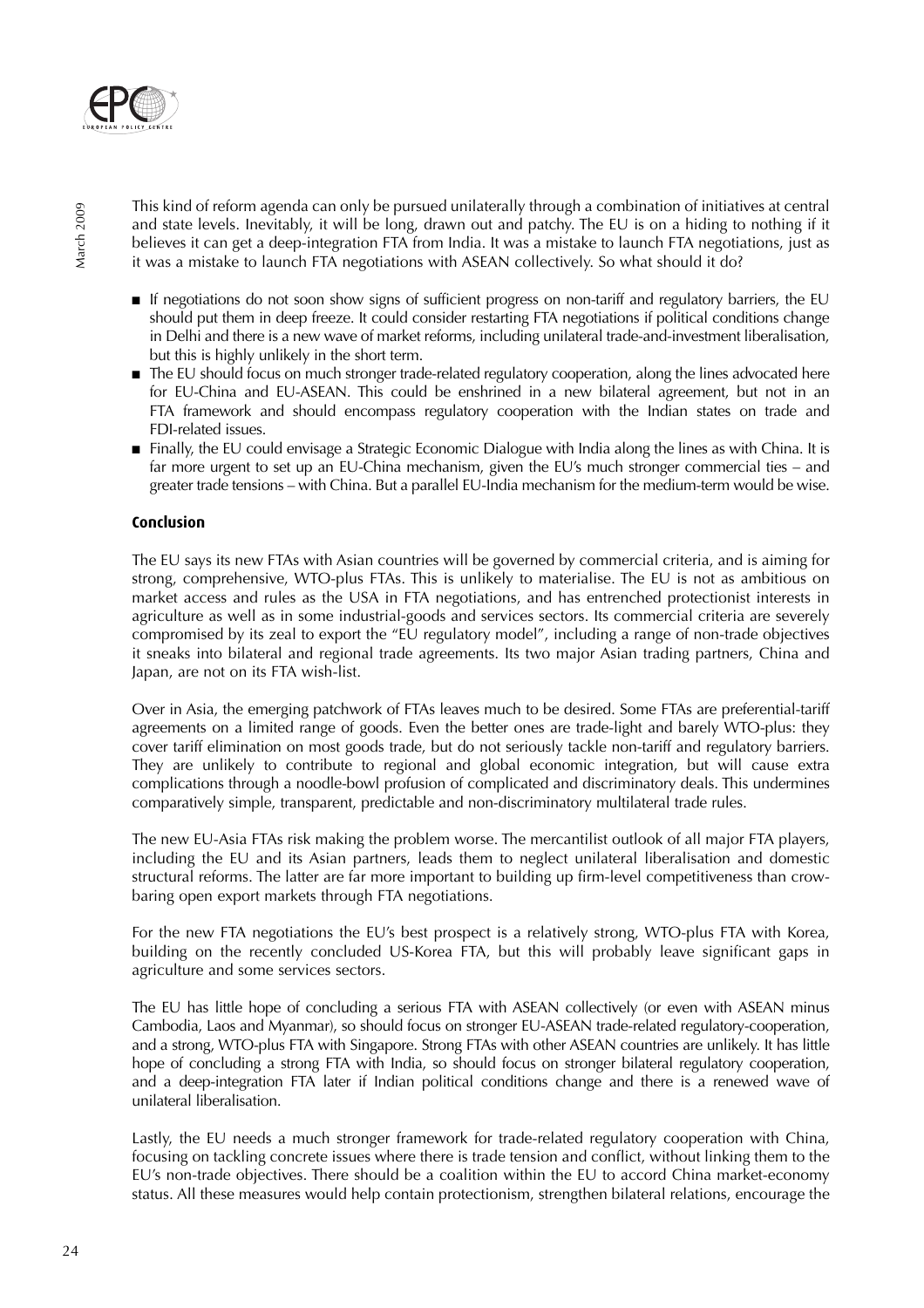

Beijing leadership to go forward with WTO-plus reforms to open up the Chinese economy, and reinforce China as a responsible stakeholder in the multilateral system.

Note: this speech is based on material from an article by Dr Razeen Sally, 'Looking East: The European Union's New FTA Negotiations in Asia', the European Centre for International Political Economy (ECIPE), London 2007. www.ecipe.org/publications/jan-tumlir-policy-essays/looking-east-the-european-union2019s-new-tradenegotiations-in-asia-1/PDF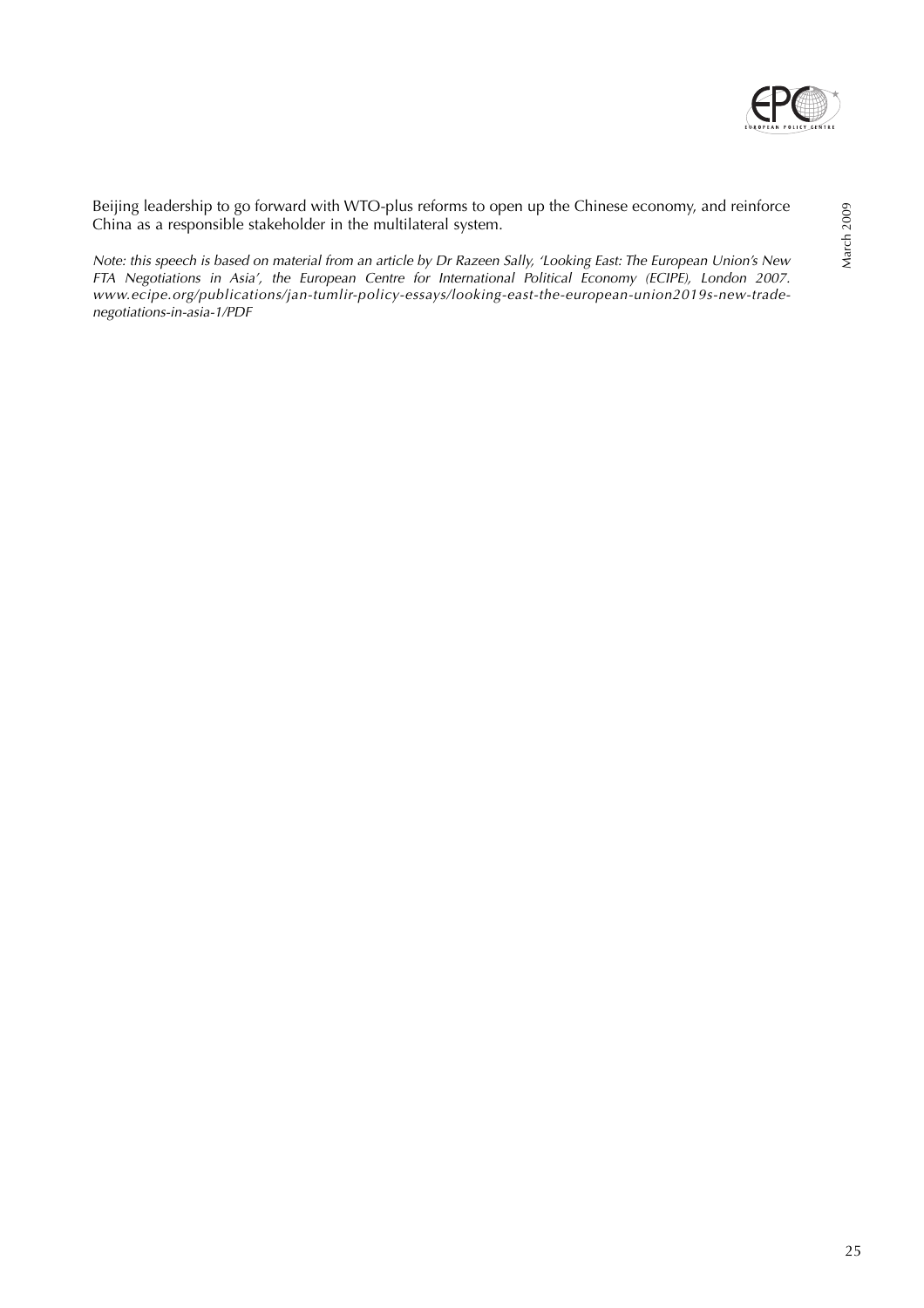

## **III. Injecting new momentum into ASEM: an uphill struggle?**

**October 20 2008: The global financial crisis will dominate the 24-25 October ASEM 7 Summit and the organisation must deliver a coordinated response to demonstrate its relevance and show that it is more than just a useful discussion forum. ASEM, with its 45 members, is large enough to influence international affairs and well-placed to provide a platform to test out ideas, but needs "polishing" to give it more momentum.**

## **Event report**

Lay Hwee Yeo, Senior Research Fellow at the Singapore Institute of International Relations and Associate Director of the EU Centre in Singapore, considered whether ASEM has progressed "from a Sexy Summit to a Strong Partnership".

ASEM membership has grown from 26 members in 1996 to 45 today, comprising 27 EU Member States plus a representative from the European Commission and 10 ASEAN members plus China, Japan, Korea, Pakistan, India, Mongolia and a representative of the ASEAN Secretariat.

The ASEM Summit being held in Beijing on October 24-25 2008 (ASEM 7) has to guard against unrealistic expectations about what it can achieve, otherwise we will be disappointed, warned Ms Yeo. It is essentially an inter-governmental forum built on a series of workshops and conferences and, while there have been calls to move to practical cooperation, this has yet to happen. After 12 years as an instrument of dialogue, ASEM needs "polishing" to give it more momentum.

ASEM was launched in 1996 just before the Asian financial crisis in 1997, and in response to the crisis established the ASEM Trust Fund to contribute EU technical assistance and funds to help Asian countries cope with the social consequences, confounding fears that the EU was just a "fair-weather friend".

We have now arrived at a deep global financial crisis, said Ms Yeo, but as the two Chinese characters which make up the word "crisis" imply, it can be both a danger and an opportunity. ASEM has to come up with a coordinated response to the crisis, otherwise it is in danger of seeming irrelevant. The ASEM 7 Summit must issue a clear statement to restore people's confidence, suggesting measures to stimulate the global economy.

It is important to keep protectionist sentiments at bay and avoid the situation in the US and Europe, where the crisis is leading people to question the benefits of globalisation. While there are valid concerns that globalisation weakens social provision, it is vital to revive the World Trade Organization's Doha Development Agenda and keep the global trading regime open.

Within ASEM, leaders agree that the world has moved from a unipolar to a more uncertain, multipolar world, which demands a multilateral approach – only a strong rules-based multilateral system can forestall big-power rivalries.

French President Nicolas Sarkozy has argued that, given the poor performance of the World Bank and International Monetary Fund in the current financial crisis, it is time for Asia, the EU and the US to undertake full-scale reforms of the Bretton Woods Institutions. ASEM is well-placed to provide a platform to test out ideas for new formulations.

With possibly 38 Heads of State and Government, the European Commission President and the ASEAN Secretary-General attending ASEM 7, expectations are high, and Ms Yeo hoped that the Chinese government would use this opportunity to push for European and Asian unity to confront the challenges.

Geoffrey Barret, Senior Advisor for Asia, Directorate-General for External Relations, European Commission, said that along with the Olympic Games, ASEM 7 is China's biggest-ever event in terms of the numbers of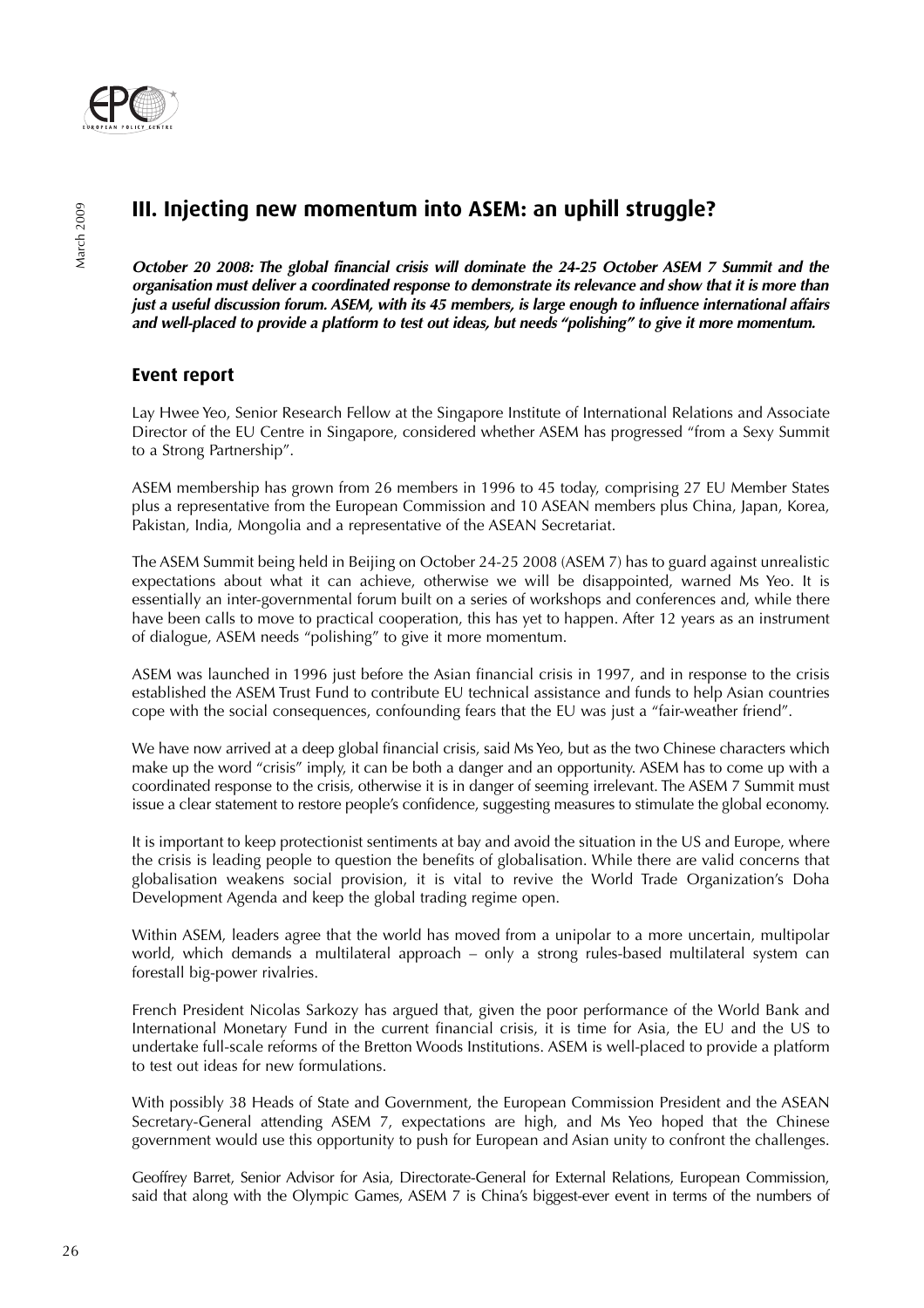Heads of State and Government expected to attend. It is therefore given high priority by the government and expected to be a superbly-organised meeting. With the acceptance of many new members in Helsinki in 2006, ASEM 6 signalled a change of direction and the strengthening of region-to-region relationships.

ASEM embraces virtually the whole of Asia and Europe, and represents half of the world's GDP, almost 60% of the world's population and 60% of global trade. With the entry of India, Mongolia and Pakistan, ASEM is now large enough to shape the international agenda.

However, as an organisation predicated entirely on political will, ASEM needs to demonstrate its "valueadded", said Mr Barret. As the financial crisis will dominate ASEM 7, this gives its political leaders the opportunity to show that it can respond with proposals to solve a global crisis.

As well as the crisis, ASEM will be discussing core themes including climate-change negotiations; development and development cooperation; labour, employment and social cohesion; and human rights.

The Summit is expected to close with a general statement on sustainable development and a second declaration on the international financial situation. As a precursor to the meeting, President Sarkozy and European Commission President José Manuel Barroso met with US President Bush to discuss this.

ASEM also relies on stakeholder interest, so in parallel to the formal ASEM 7 meetings there will be a lively Business Forum, the People's Forum (for civil society organisations) and a Parliamentary Partnership.

In addition to summit meetings, the ASEM process is organised through 'clusters' which bring together officials working in different spheres, such as finance or education. The EU supports this process – for example promoting seminars on themes such as ICT for development, energy, cultural development, and the Trans-Eurasia Information Network – but other countries need to come on board.

The ASEM process is complementary to the bilateral relationships that the EU is building with Asian countries, but the organisation needs to be ambitious in tackling global challenges, raise its visibility and prove its relevance.

Professor Hua Xing, Senior Researcher and Director, Centre for EU Studies, Chinese Institute for International Studies (CIIS), praised the ASEM process in which 45 members from different economic and political backgrounds meet in an atmosphere of mutual respect and equality. He believed the goodwill generated would carry over to other international meetings.

However, a current drawback is that while a joint *communiqué* will help build the consensus between the different parties to ASEM, statements do not have concrete, binding results. Despite this shortcoming, these meetings provide the opportunity for bilateral meetings between different partners and are important for fostering China-EU relations.

The Chinese government is anxious for the meeting to be a success and, given the new spirit of openness in the country, is likely to approach it from the viewpoint that the global community is facing the same financial problems and one should work with one's neighbours to solve these problems.

#### **Discussion**

Pressed on what panellists hoped would come out of the Summit, Ms Yeo hoped for a joint statement on the financial crisis and for the People's Forum to be more closely involved in the ASEM process. She also hoped that leaders would emerge on particular issues – for example, those in the EU who are passionate about fighting climate change.

Mr Barret wanted an ambitious outcome, particularly on the issue of climate change, which would provide a good signal in the lead-up to United Nations Climate Change Conference in Copenhagen in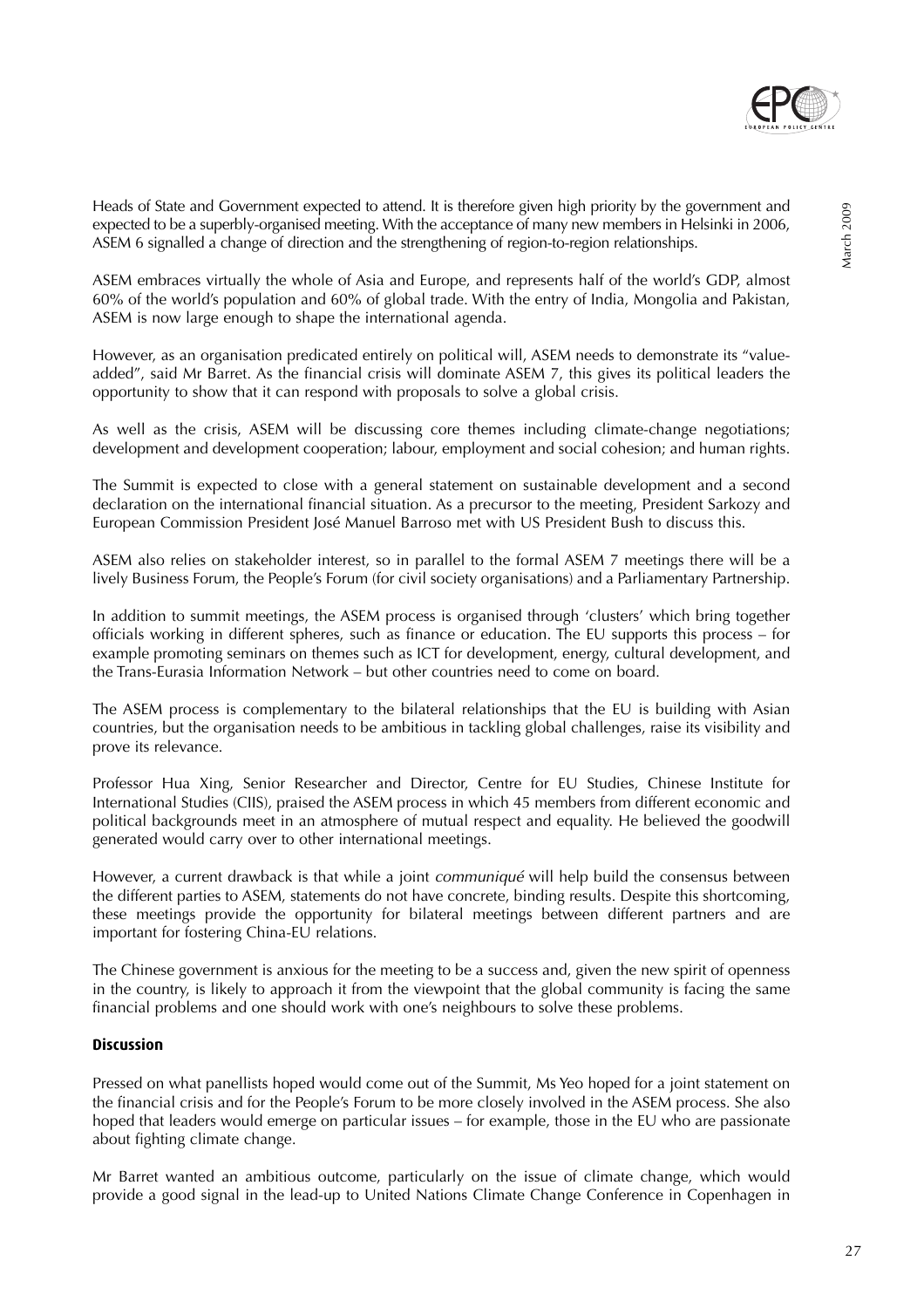

December 2009. He hoped that ASEM would agree that human rights was a legitimate topic to be discussed as, after 12 years of dialogue, no subject should be taboo.

Questioned about possible rivalry between India and China at the Summit, Mr Barret believed it was not about regional balances, but about governments working together. Professor Xing said other Asian countries also play an important role in shepherding developments: for him, a more difficult issue is the imbalance between the number of Asian and EU members.

On the question of Burma/Myanmar, Mr Barret said the EU had concluded that the most constructive way to deal with this issue was to include members of the Burmese junta in discussions. Ms Yeo said Asian countries now recognise there is a problem which needs to be solved, while Professor Xing hoped ASEM could play an important role in helping the Burmese junta to find a fair solution to the country's internal problems.

On the status of the People's Forum, Ms Yeo believed that it had always been part of the process, and Professor Xing said Chinese citizens had participated for the first time and that if one could collect people's ideas, there would be no need for the type of street demonstrations seen at G8 meetings, for example.

Asked whether ASEM's value might be diluted through its increasing membership, Ms Yeo believed Asians were good at managing differing national and political configurations.

Questioned on whether rich Asian countries could mitigate the effects of the financial crisis with their sovereign wealth funds, Ms Yeo said Asians feel they have lost their "crown jewels" by investing in the EU. There should be a Code of Conduct on how these funds are used, and the onus is on the Organisation for Economic Co-operation and Development (OECD) to draw up key principles.

On the issue of whether Russia should be involved in ASEM, Ms Yeo said that when ASEM was set up, its aim had been to engage the dynamic economies in discussion, so it was not relevant to include Russia. ASEM is now concerned about the issue of energy security and, given that Russia is economically strong and a Eurasian country, its membership could be considered.

## **Keynote speech: Injecting New Momentum into ASEM: An Uphill Struggle?**

**By Lay Hwee Yeo, Senior Research Fellow at the Singapore Institute of International Relations (SIIA) and Associate Director of the EU Centre in Singapore (EUC)**

#### **Introduction**

The 7th Asia-Europe Meeting (ASEM) Summit will take place in Beijing on 24-25 October 2008 in the midst of a global financial crisis. This crisis is much larger than the Asian Financial Crisis of 1997/98.

Ten years ago in 1998, the 2nd ASEM summit was held in London in the midst of an Asian financial storm. Many of the Asian countries were then reeling from the impact of the crisis. Despite uncertainties if the 2nd ASEM Summit would take place, EU showed that it was not just a fair weather friend. Not only did the Summit take place as planned, but the leaders came out with a clear statement on the crisis, acknowledging its severity but at the same time reaffirming their strong belief in the fundamentals of the real economies of the Asian countries.

An ASEM Trust Fund was also set up to help the affected economies re-structure their financial sectors and cope with the social fall out of the crises. EU also pledged to keep its markets open to Asian exports and China not only contributed to the ASEM Trust Fund, but also promised not to devalue the yuan.

Despite these efforts, there were continued doubts about the ASEM process and how far it could strengthen cooperation between Asia and Europe. Over the years, there have also been increasing calls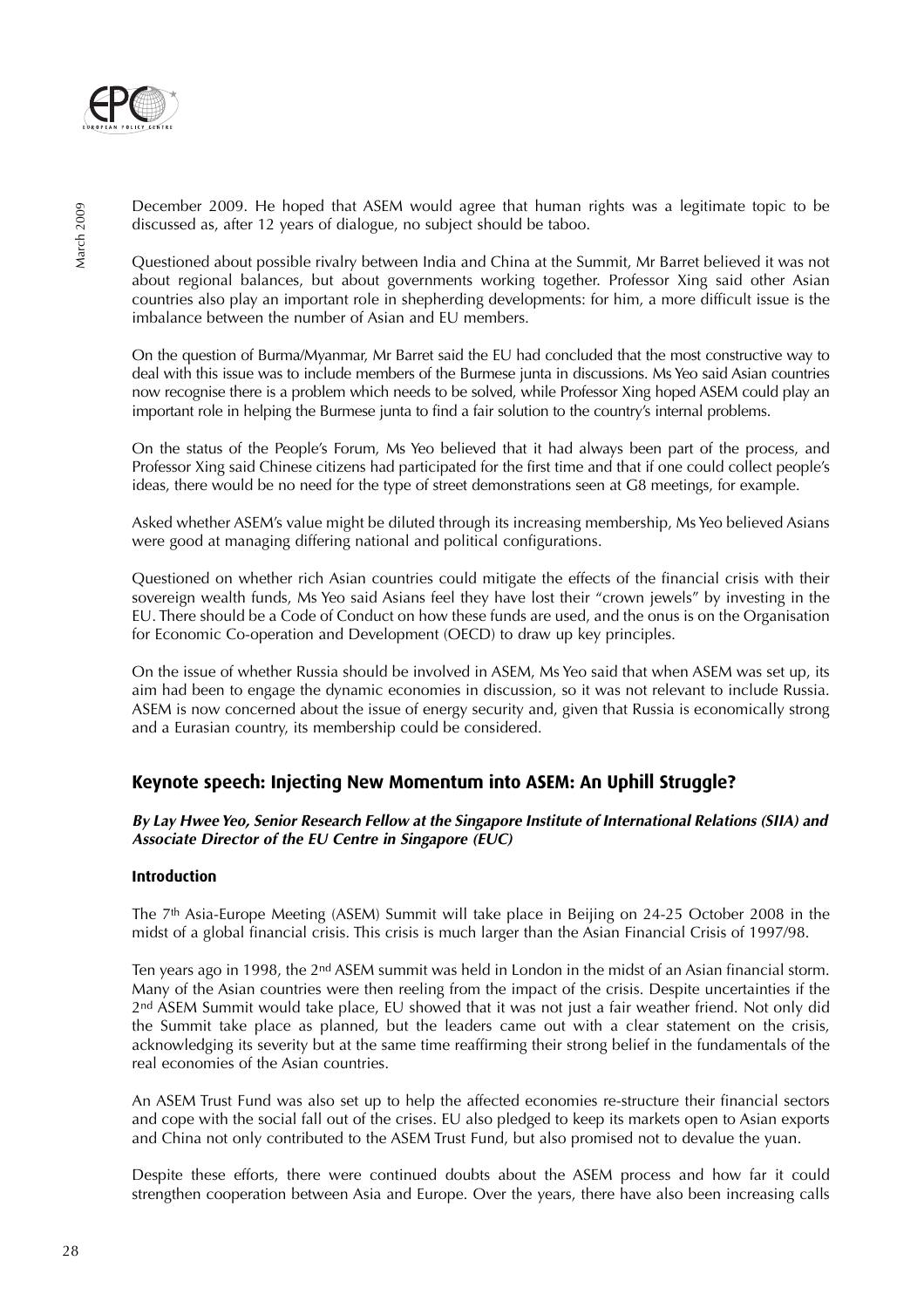

However, until now, the official ASEM remains very much a process driven by meetings and initiatives, and its low visibility in between the summits led to feelings that it was losing its momentum. What then can be done to re-energise ASEM and the 12-year relationship between the Asians and Europeans? As often said, crisis brings out opportunities. With the global financial crisis likely to take centre-stage at the 7th ASEM Summit in Beijing, what can ASEM deliver in response to the crisis? Would these in turn be sufficient to inject a new momentum into the ASEM process?

#### **ASEM: from Bangkok to Beijing**

ASEM was launched in 1996 with an inaugural summit meeting of heads of states/governments in Bangkok. It was conceived as an informal dialogue forum to reinforce political, economic and socio-cultural ties between the EU and East Asian nations. With its key principles of informality and multi-dimensionality, ASEM provides an open and inclusive forum for dialogue and for different initiatives to be raised and pursued.

ASEM is now in its 12th year and remains essentially an instrument used for networking and for informal dialogue between the participating EU and Asian member states. ASEM is now a gathering of 45 partners, comprising on the European side the 27 EU Member States plus the Commission, and on the Asian side, the 10 ASEAN member states: China, Japan, South Korea, Mongolia, India and Pakistan plus the ASEAN Secretariat.

ASEM's diversity and informality make it an ideal platform for testing new ideas and a catalyst for joint actions. As ASEM is not meant to replace, but rather to complement other bilateral, subregional or inter-regional frameworks that bring Asia and Europe together, ideas that are tested in the larger forum can be translated into more specific action items to be coordinated within the other bilateral and plurilateral frameworks.

As more than 40 Asian and European leaders gather in Beijing for the 7<sup>th</sup> ASEM Summit, expectations will be raised as to what ASEM can deliver despite the fact that it is only a dialogue forum.

#### **ASEM's Response to the global financial crisis**

It is inevitable that the global financial crisis will be at the top of the agenda of the 7<sup>th</sup> ASEM Summit in Beijing, and rightly so. To ensure that the ASEM continues to be seen as relevant in the plethora of summits and conferences, the leaders should try to address the following:

#### **Making a clear and coherent statement on the crisis**

In recognition of the severity of the crisis, the Summit should come up with a separate statement (besides the Chairman's statement) on the crisis itself. The clear and concise statement should be aimed at restoring the confidence of the people towards the global financial system and not to engage in any blame game for the current crisis.

Drawing on the positive lessons learnt from the 2nd ASEM Summit held in the midst of the Asian financial crisis, the statement must be measured and credible, not over-promising but with some thoughts on some immediate steps that need to be taken jointly by all governments to generate confidence and forestall any knee-jerk protectionist reactions.

#### **Keeping protectionism at bay**

There are great concerns that the current global financial crisis would further erode the support for globalisation and internationalism. Populist governments in response to domestic concerns may institute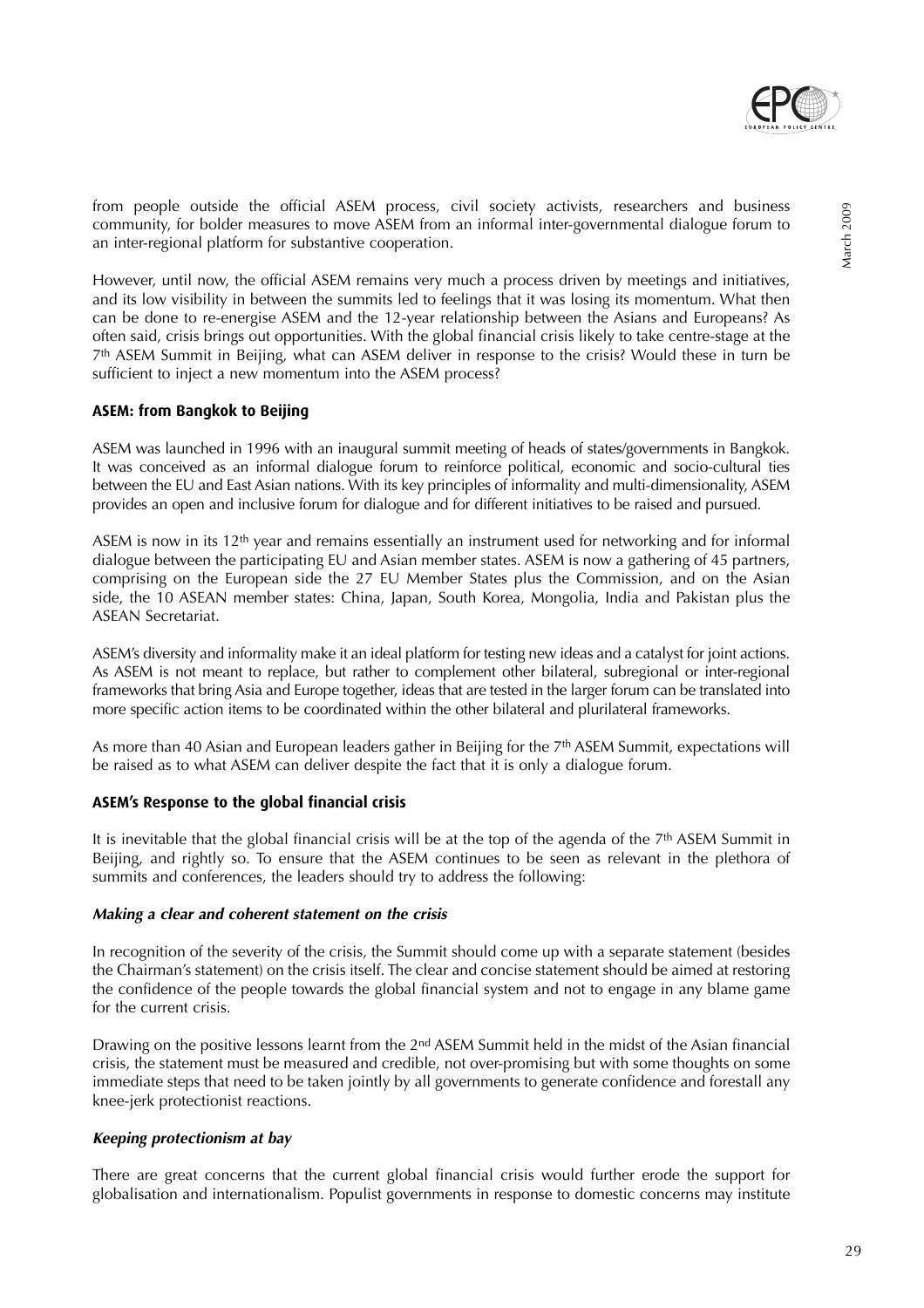

protectionist, 'beggar-thy-neighbour' policies that may have a short-term 'feel good' effect but are catastrophic in the long run. It is therefore all the more important that the ASEM 7 Summit seeks also to revive the WTO's Doha Development Agenda, and acknowledge legitimate social welfare concerns to forestall rising protectionist sentiments.

#### **Reaffirming multilateral approach towards addressing global challenges**

Asian and European leaders have consistently used the ASEM platform to reaffirm the principles of multilateralism in addressing global challenges. As we move from a unipolar world to a yet-to-be-defined new world order with its undercurrents and uncertainties, it is all the more important to work and strengthen a rule-based, multilateral system to dampen and forestall big power rivalries that may lead us down the road of 'might is right'.

#### **Revisiting the call for reforms of international institutions**

Closely related to building faith and confidence in multilateralism is the need for the reform of international institutions, particularly those established in the immediate aftermath of World War II. The  $20<sup>th</sup>$  century institutions may not be totally equipped to address the challenges of the 21<sup>st</sup> century.

When ASEM was launched in 1996, there were discussions on reforming the UN and the international financial architecture, but all these were put on the backburner because of lack of consensus, and not seen as a priority. However, the current global financial crisis has again called into question the role of international financial institutions such as the International Monetary Fund (IMF).

The opportunity to jumpstart serious discussion on the reform of the IFIs is now. Though ASEM may not be the ideal platform without the presence of the US and other emerging markets such as Russia and Brazil, ASEM with its 43 member states has a combined 60% of global GDP and could catalyst the dialogue and inject momentum and urgency to this task. ASEM with its informality and diversity makes it an ideal platform for testing new ideas.

#### **Addressing other global and regional challenges**

While recognising the severity of the crisis, the  $7<sup>th</sup>$  ASEM Summit must also reaffirm its commitment to a long-term partnership between Asia and Europe to work together in confronting the various global and regional challenges. The original agenda of the 7<sup>th</sup> Summit, which builds on the number of areas identified in earlier summits and meetings, promises to address issues that are closely interlinked from climate change and environmental sustainability, to energy and food security. Indeed the impact of the global financial crisis on these issues would be profound.

In order for ASEM to continue to remain relevant it must engage and galvanise all the sectors of society – from businesses, media to the NGOs – to discuss and debate old and new ideas on the why, how, what and who of these issues. ASEM is not a platform for negotiations but its inclusive dialogue forum can be harnessed to its advantage.

Outside the official ASEM process, since 1996 civil society representatives from Asia and Europe have organised "alternative meetings" known as the Asia-Europe People's Forum (AEPF). The AEPF has provided a space for civil society activists and NGOs to strengthen networking at the national, regional and inter-regional levels in order to work more effectively on cross-border initiatives and campaigns. The AEPF has also taken an interest in formally engaging the official process to have their voices heard. While initially hesitant, the officials of ASEM have become more forthcoming to the engagements and inputs.

The Asia-Europe Business Forum (AEBF) and the business leaders that actively participate in the AEBF should also be engaged in the search for solutions to the global challenges confronting us all.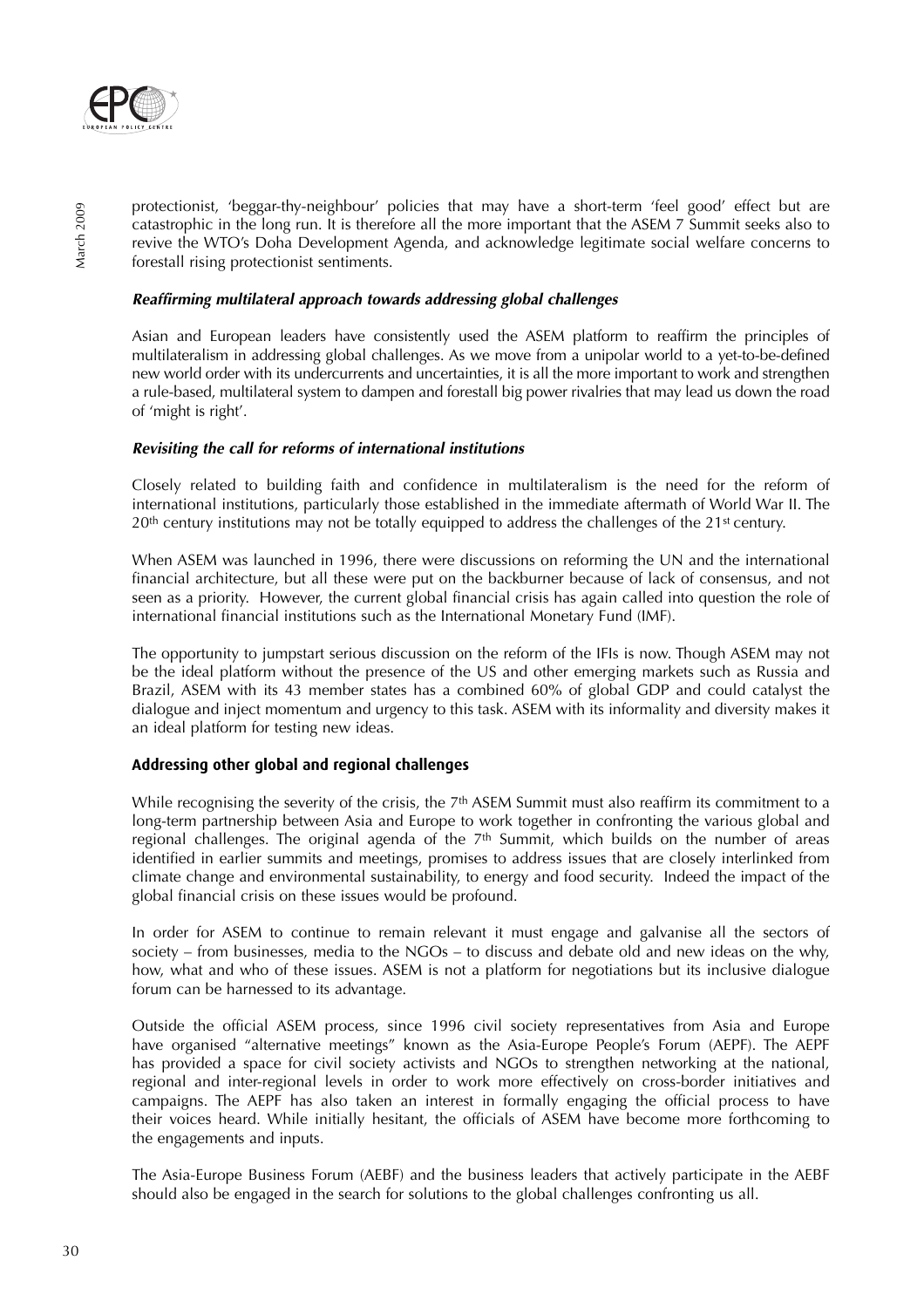

#### **Conclusion**

Over 40 leaders from Asian and European countries will be attending the upcoming ASEM 7 Summit. Although ASEM is only a dialogue forum, expectations will still be raised as so many world leaders gather in Beijing. China as the host and chair of the ASEM Summit must seize the opportunity to strengthen Asia's and Europe's role and responsibility in international affairs by recognising their global interdependence. Leaders need to make the right statements to show unity and resolve in confronting the global financial crisis.

More importantly, the leaders must show that they are committed to long-term partnership and engagement to tackle not only the financial crisis but also the various inter-related global and regional challenges.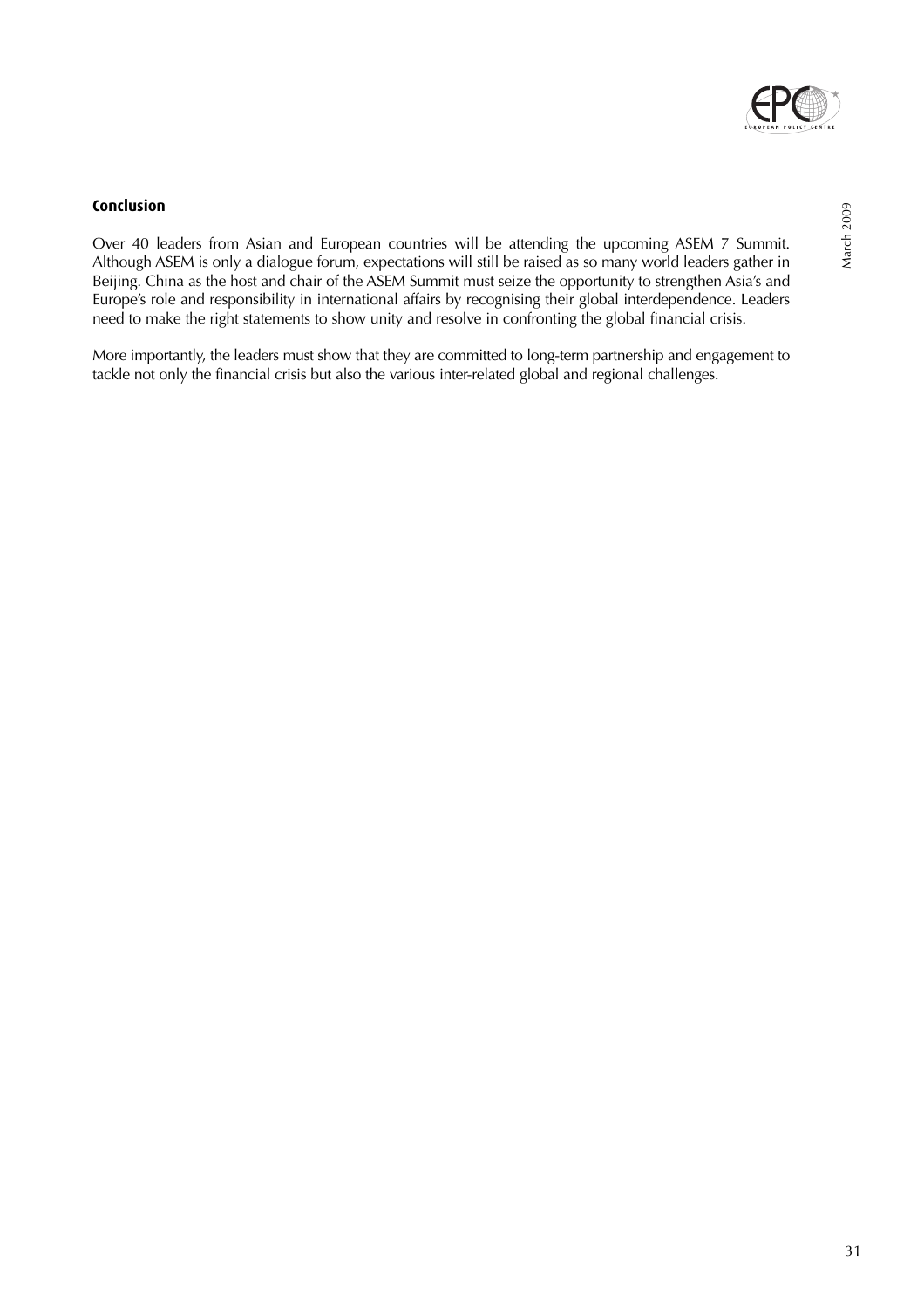

## **IV. The impact of the global financial crisis on the world's poorest**

**December 16 2008: The world's poorest people and countries will be particularly badly affected by the global economic crisis, coupled with recent increases in fuel and food prices. It will lead to cuts in Overseas Development Assistance (ODA) from richer countries, exacerbating the situation. The EU could help to mitigate the impact of the downturn by strengthening international coordination to resist calls for a reduction in ODA.**

### **Event report**

Isagani Serrano, Acting President of the Philippine Rural Reconstruction Movement, said the poor had been particularly badly affected by the convergence of the "three 'fs' crisis": finance, fuel and food.

The global economic crisis will result in cutbacks in Official Development Assistance (ODA), making it more difficult for countries to meet the Millennium Development Goals (MDGs). Furthermore, as all ODA loans and grants have strings attached and part of these funds are "ploughed back to the source", without debt relief and fairer trade terms ODA will continue to have shortcomings.

The economic crisis will herald a sharp decline in poor countries' export earnings and there will also be fewer net inflows. Any trade concessions that do materialise out of a trade round will prioritise Least Developed Countries (LDCs), leaving middle-income countries like Pakistan and the Philippines to "lift themselves by their own bootstraps".

It is now unlikely that the MDGs will be achieved, said Mr Serrano, as Organisation for Economic Co-operation and Development (OECD) countries (with the exception of the Netherlands and Scandinavian countries) have failed to live up to their ODA commitments. Financing the MDGs and measures to mitigate the effects of climate change would cost just €200 billion – nothing compared to the US' \$4 trillion bail-out of its banking and insurance giants.

Money sent home by overseas workers (remittances) are now a major source of external financing for many developing countries – totalling €250 billion in 2007, more than ten times average World Bank annual lending. The Philippines is the world's fourth biggest beneficiary of these – €17 billion in 2007, which has allowed its government to defer badly-needed reforms on the domestic economic infrastructure which would prevent people having to leave in the first place.

Unfortunately the global crisis is likely to lead to a sharp decline in remittances, massive unemployment, a reduction in household consumption and cutbacks in public spending.

One major lesson should be that money cannot be allowed to have "a life of its own", but must serve the real economy. Wealth "let loose like a wrecking ball" is the root of why the world is now in such trouble, he said.

However, this recession could be a blessing in forcing us to adjust to living in a different future, showing the limits to growth and the need to reduce our carbon footprint, and shift to sustainable production and consumption. As Mahatma Gandhi said: "There's enough for everyone's need, but not enough for everyone's greed."

Ernesto May, Sector Director of Poverty Reduction, Economic Management, Finance and Private Sector Development in the South Asia Region, World Bank, said that in the early 2000s, Asia experienced the strongest growth in 40 years.

Its difficulties began two years ago when it had to face the twin shocks of escalating food and fuel prices. This led to ballooning inflation – 25% in Pakistan and Sri Lanka and 10% in Bangladesh, which brought between 130 and 155 million more people into poverty.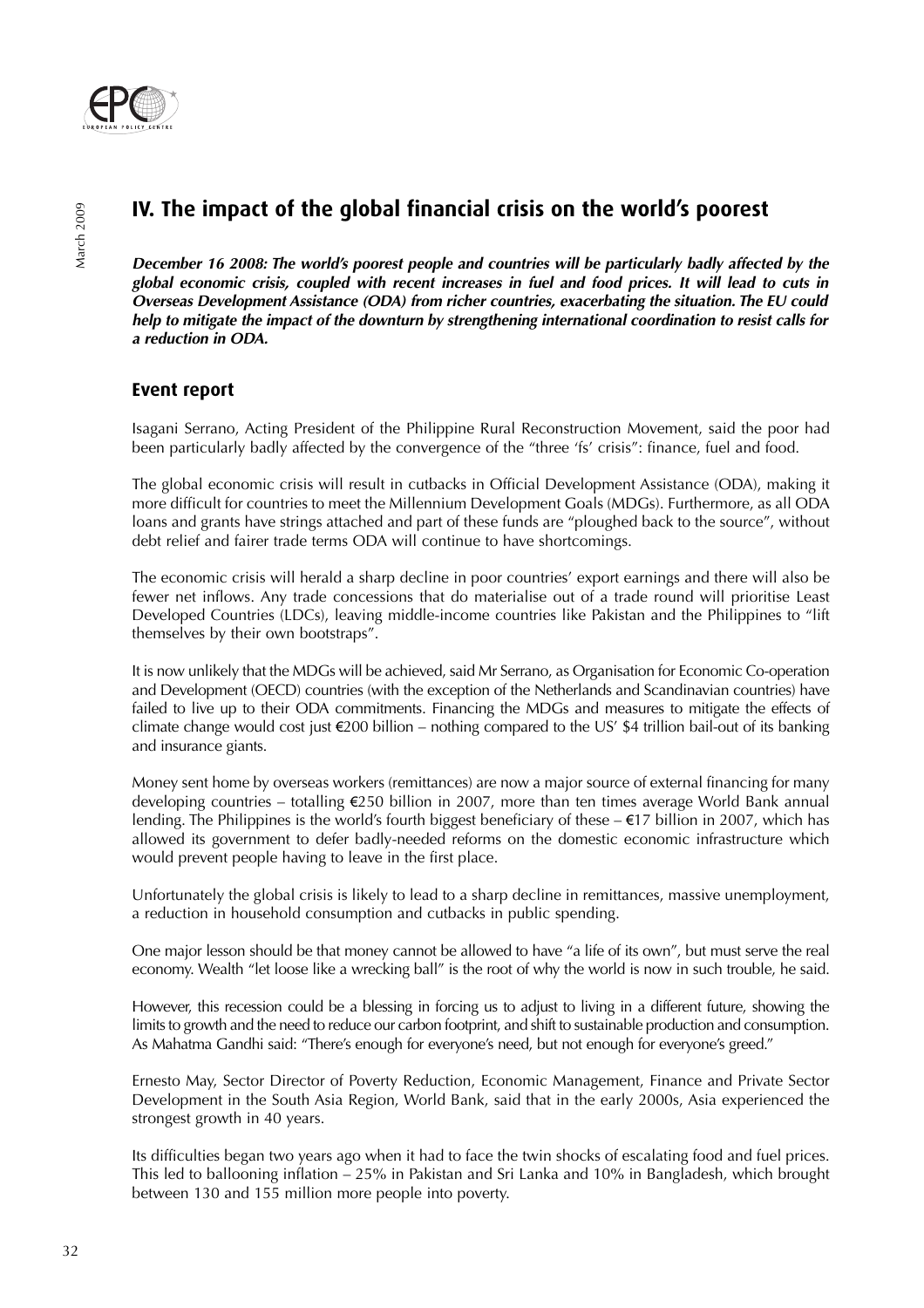

He dubbed the current crisis a "financial tsunami" that had moved from the housing market to the banking and then the financial sector and then onto the real economy. In the US alone, this had resulted in a  $€9$  trillion loss of wealth.

Asia's emerging markets, like China, have been badly hit and right across the region there has been a significant increase in corporate bond spreads, a loss of capital for the private sector and a reduction in foreign direct investment (FDI).

World trade is expected to contract for the first time since 1982, with negative growth in 2009. In South Asia this will mean a slowdown, weakening industrial production and a reduction in growth from 6.3% to 4.5% of GDP – which in this region constitutes a recession. However, remittances, which are a critical source of funding (in India they constitute 27% of GDP, and in Nepal 18%), are unlikely to be reduced significantly for the moment.

This grim outlook for South Asia is likely to continue, with a deeper and more prolonged credit crunch, contraction in investment and export growth, a marked fall-off in FDI and weak domestic banking sectors. On the other hand, if recovery is quicker than expected, there is a risk of inflation.

Despite this gloomy economic picture, the numbers of those living in absolute poverty in South Asia are likely to fall from 595.6 million in 2005 to 403.9 million in 2015 (a fall from 17% to 7% of the total population). However, in Sub-Saharan Africa poverty will increase from 356.4 million in 2005 to 388.4 million in 2015, although as a percentage of the total population this will be a fall from 51% to 37%.

Andrea Mogni, Policy Coordinator, Analysis and Coordination Unit, Directorate-General for External Relations (DG Relex), European Commission, said that in the light of general concern about the effects of the economic crisis on the developing world, United Nations Secretary-General Ban Ki-moon has indicated that the UN could introduce a global stimulus package.

Developing countries will be affected as FDI declines and becomes less risk-averse, more concentrated, selective and sheltered; and there will be an erosion of international reserves as they are used to stabilise funds. The crisis will make it more difficult to access international capital markets and borrowing will be more expensive, making it almost impossible for small entrepreneurs in the developing world to borrow money.

There is a risk that many 'Highly Indebted Poor Countries' (HICP) which were able to dispense with their debts may fall back into indebtedness, and there could also be competitive devaluations of currencies such as the Chinese yuan.

The role of the state is expected to increase, with a stronger government framework for the economy and the risk of more protectionism.

The new challenge concerns ODA and whether rich countries will still meet the target of 0.7% of GDP by 2015. However, while aid to the poorest countries could increase through the UN package, this must focus on redynamising the economy, supporting employment and SMEs and creating stability in foreign trade.

Mr Mogni said the EU should respond to the crisis by strengthening bilateral partnerships and programming instruments and refocusing its external policies. Financial instruments need to be better coordinated, with more coherence between EU policies.

The EU must contribute to the reform of the International Financial Institutions, and be ready to increase resources to support lending to third countries.

Jan-Willem Blankert, Policy Coordinator, EU-China Relations, Directorate-General for External Relations (DG Relex), European Commission, said that despite all the headlines, we really know very little about the global economic future. Until June, the news was about rising fuel and food prices, but now every economic forecast is worse than the one before.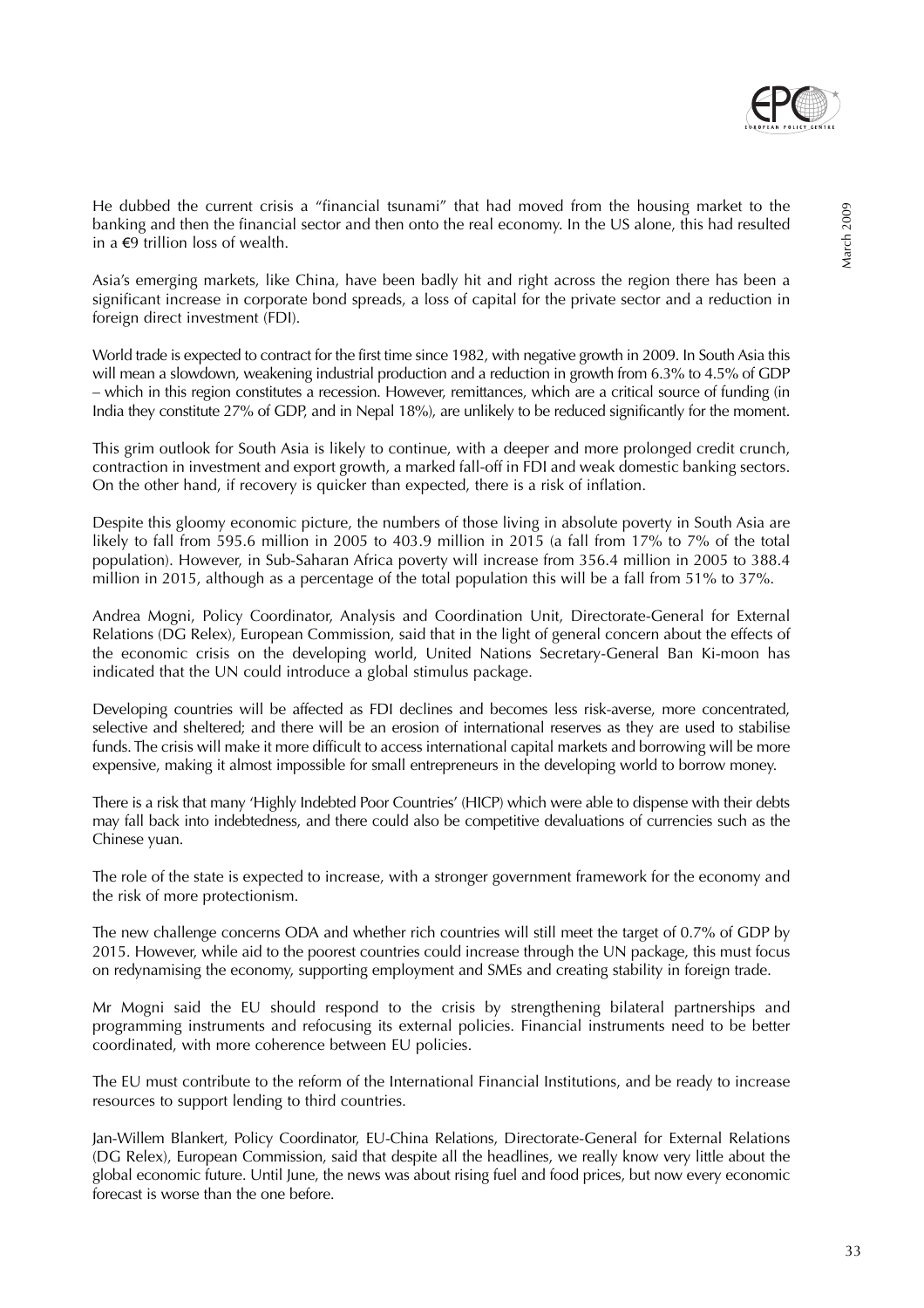

The World Food Programme warns that \$45.2 billion is needed to supply food needs, but record food prices have exhausted all its resources.

The economic downturn will also severely affect China as its growth is predicated on trade, and the country needs 8% annual growth to provide enough employment. With heavy job losses forecast, there is a serious risk of social unrest, with disgruntled migrant labour returning to the countryside and the spectre of crowds of unemployed people destroving public property. The situation will be exacerbated if the US and the EU take a protectionist stance.

Mr Blankert said the EU could help to mitigate the impact of the downturn on the world's poorest by strengthening international coordination to resist calls for a reduction in ODA.

He finished on a note of optimism, asking whether we are being too pessimistic, as we do not know how long or how deep this recession will last.

#### **Discussion**

Questioned on whether Asia would bounce back fast from this recession as it had from the one in 1997, Mr Serrano said that as the economic downturn is combined with the food and fuel crises, people are frightened that it will destabilise the region.

Mr Blankert said that in 1997 the Chinese had not been affected, but are now being hit hard as they depend on exports. Mr Mogni added that China is so closely integrated with the US business cycle that it cannot act as an autonomous anchor to support international recovery. In addition, weak regional cooperation organisations make it difficult to build the monetary cooperation needed.

Responding to a remark about the importance of remittances, Mr Serrano said they might be reduced because of job cuts in countries which use migrant labour. However, Mr Mogni noted that they can actually increase when migrants' home countries are in difficulties – for example, they rose substantially after the recent cyclones and floods which hit the region, so are a form of "safety net".

Asked about the reduction in Chinese development investment in Africa, Mr Mogni said the Chinese model had been to provide money for social development, linked with long-term trade agreements, and this has temporarily been put in abeyance.

Pressed on how the crisis could offer an opportunity for people to "live better", Mr Serrano hoped it would force people to rethink their values, and that money would be "cut down to size".

### **Keynote speech: Can the world's poorest survive this one?**

#### **By Isagani R. Serrano, Acting President, Philippine Rural Reconstruction Movement**

The poorest of this world have been through crisis after crisis. Indeed their everyday is a miserable life of continuing crisis. So, will the present one be any different?

The one we're now facing is not just a cyclical financial crisis the world has learned to take for granted and assume as coming anyway. Finance, food and fuels crises, when converging like they do now, make for a truly deadly combination. Regardless of what country you come from, you're going to hurt and the poorest among us will be hit the hardest. How deeply only they can tell.

Nothing is really certain about what's awaiting us down the next corner. The current global mess could spell total disaster. Or it could also be a mixed blessing, if we survive and learn the hard lessons.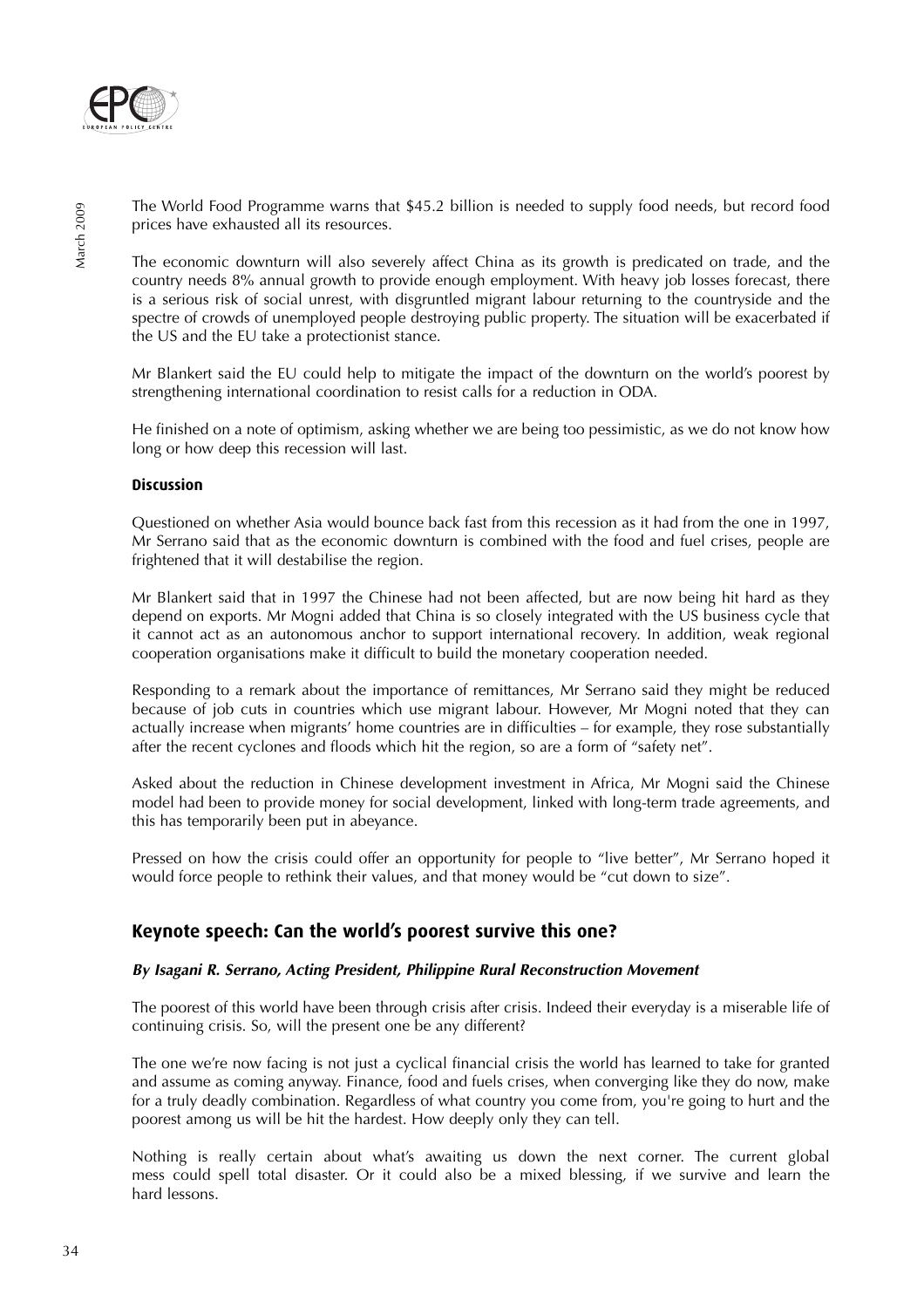

The future for the world's poorest will be bleak, obviously. Counter-intuitively, though, the global financial collapse could be the greatest social equaliser that can bring about more justice and sustainability on this planet. But that's another big story in itself. For now, in this policy dialogue, we focus on official development assistance (ODA) and what it means for financing development and the chances of meeting the Millennium Development Goals (MDGs).

The global crisis is certain to result in cutbacks in aid commitments and sharp decline in poor countries' exports earnings.

Already at low levels even before the onset of the crisis, ODA cannot be expected to increase significantly. If the Doha Financing for Development Conference is any guide, no substantial net inflows will be forthcoming.

Whatever comes their way the Least Developed Countries (LDCs) will of course get first priority and a proportionately bigger percentage share in concessional ODA flows. Middle income countries or advanced developing countries – like China, India, Pakistan, Sri Lanka, Indonesia, Philippines – will have to settle for less, mostly loans, even if their combined population of \$1- or \$2-a-day poor is more than half the world's total.

Developing countries will have to lift themselves by their own bootstraps. Meaning, their development is basically their own lookout. They have to finance their development through their own taxpayers' money, as well as other domestic resources. They could of course continue, as they have been doing in every UN conference, to negotiate for more and less stringent ODA and hope to secure real additional net transfers.

ODA is, by and large, tied debt. In the era of structural adjustment, ODA loans and grants come by with heavy policy strings and this has to change. But until then, ODA will continue to add to the recipient's international obligations and much of it will be ploughed back to the source. Whether and how a country can grow out of aid dependence is big wonder. Debates on aid effectiveness that ignore such aid reality will not amount to much.

ODA, if not reformed (as in untying from donor-driven procurements of commodities and consultancies), and accompanied by debt relief and fairer trade terms, will not get very far. Indeed it may be an additional burden, though its terms may be comparatively softer than those attending private commercial loans.

The international community can help ease the impact of the financial crisis in developing countries by keeping their end of the global deal, as in Agenda 21, the UN Climate Convention, the Monterrey Consensus, the Paris Declaration, and other international agreements. OECD countries have to unburden debt-burdened poor countries, make aid more effective and trade fairer. They must commit to drastic binding deep cuts on their CO2 emissions, and shift to sustainable production and consumption as soon as possible.

The MDGs, minimalist as they already are, have been compromised even before this current crisis. The MDG Mid-term Review in July 2007 tells a story that is, at best, worrisome. It is highly unlikely that any developing country will meet all eight goals by 2015. Many are falling behind when they should be on track and most indicators point downwards or upwards but not in the desired direction.

The context then was anything but MDG-friendly. The food crisis was creeping thereby worsening world hunger. Climate change was threatening to spell total disaster that could reverse all gains. With the current financial crisis, the prospects could only be much, much dimmer.

One big reason for the slow progress in MDGs is the failure of OECD countries to live up to their ODA commitments. To finance the MDGs the international community needs to raise at least \$100 billion, according to some estimates. Climate change mitigation and adaptation would require another \$100 billion initially. That's not much if you compare it to the planned \$4 trillion-bailout package for the distressed banking and insurance giants.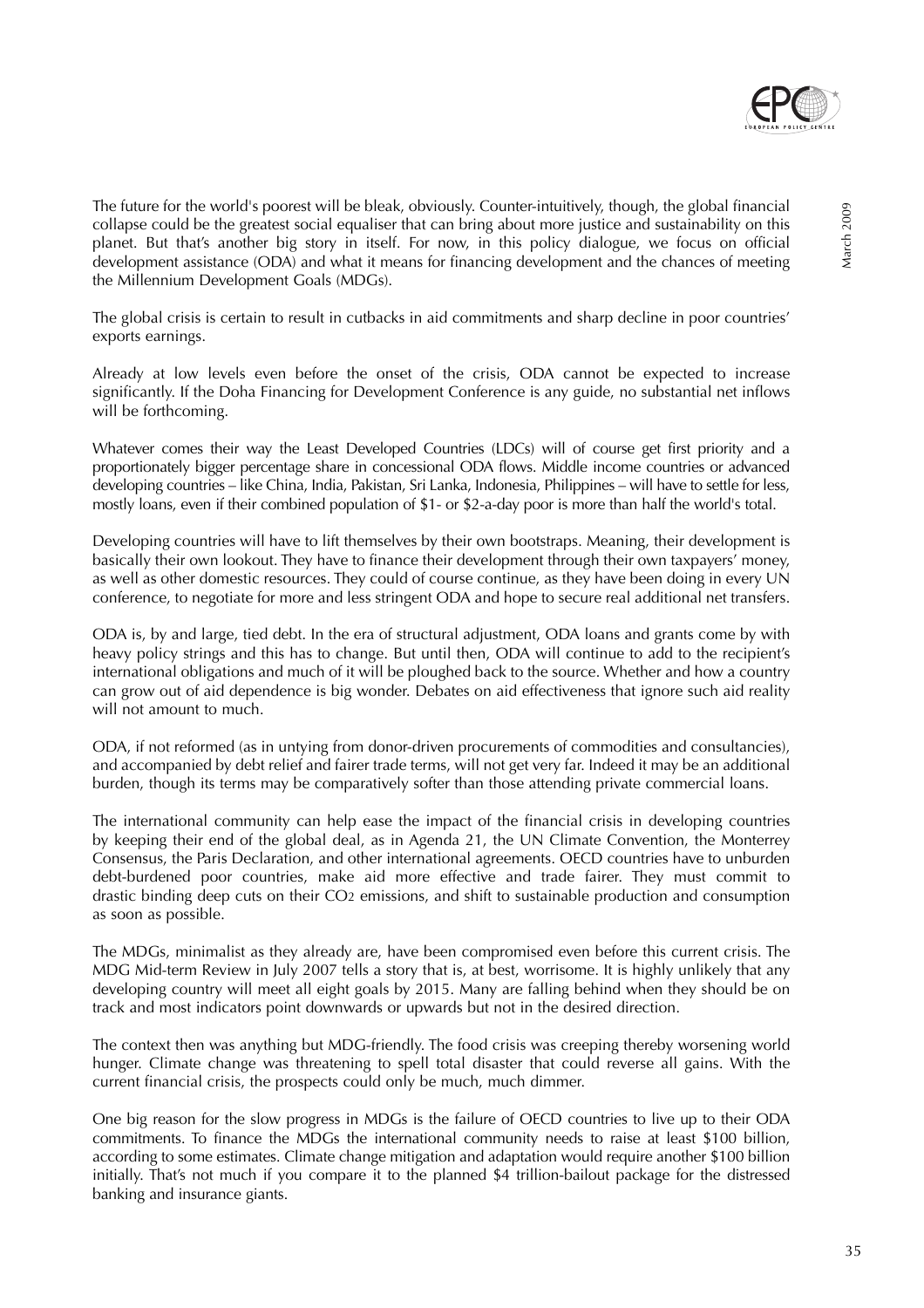

Only a number of OECD countries have really made good on their ODA commitments. This includes the Netherlands, Sweden, Norway, and Denmark. Since the Earth Summit and the signing of the UN Framework Convention on Climate Change in 1992 in Rio up till now in the Doha and Poznan negotiations the outstanding issues remain the same – finance and technology transfers.

It seems money is not a problem when it's the banks that have a money problem. Money is hard to come by when it's the poor who's asking.

Ending global poverty and hunger is not only in the interest of the world's poorest. Poverty and hunger anywhere is a threat to security everywhere. It destabilises communities, societies and nations and brings insecurity even to the most secure places. American citizens should know that by now. Humanity, represented by the UN, must summon all it's got – passion, energy, know-how – to eradicate this problem within our lifetime, as promised in the Millennium Declaration of 2000.

At the rate the US and EU and other OECD countries are bailing out their big banks there may not be anything left to fund MDGs and climate change. The \$152.5 billion-rescue plan for a single company – AIG – far exceeds the \$90.7 billion the US and EU spent on development aid in 2007. The US spent about \$23 billion on aid to all developing countries in 2007 while it committed \$29 billion to save Bear Stearns.

It's but fair for developing countries to demand substantial and adequate transfers, if not an equivalent bail-out, as rich countries have generously accorded troubled financing institutions.

The big story in the December 2008 Doha Conference on Financing for Development – a follow up to the 2002 Monterrey Consensus – was the global financial meltdown and how it's being addressed by the UN and the richest countries that started it. The issue of fairness and justice took center stage in debates and negotiations on aid commitments.

To begin with, why rescue those who got us into this mess in the first place? Why must big banks be rescued with hard-earned taxpayers' money? Why should they deserve those incredible amounts of public money when developing countries had to literally 'beg' to get a pittance for MDGs? And why would the richest and most powerful countries, which brought us to this situation, be the ones dictating the solutions?

Many in both government and non-government sectors are very critical of the Washington-sponsored G20 summit on the financial crisis last November. They insist that a more democratic summit on the financial crisis should be convened within the framework of the UN, led by the General Assembly.

The prospects for development financing may be dim but there are saving factors. Number one is remittances from overseas workers, or so-called "diaspora money". These remittances have become a major source of external financing for many developing countries. They are the most important source of net foreign exchange flows which help offset trade losses, ease up debt service obligations and finance budget deficits. They increase household spending and investments and boost job opportunities. All told, they help reduce poverty in many ways, perhaps more than ODA does.

In 2007, these remittances totalled more than \$200 billion---actually \$250 billion in all if remittances of OECD countries like France, Spain, United Kingdom, Belgium, and Germany are included. This is more than 10 times the average annual lending level of the World Bank and about four or five times the historical ODA annual averages. The share of some of the biggest sending countries – India, China, Mexico, Morocco, Philippines, Bangladesh, Indonesia, Pakistan, Vietnam – comes up to more than half the total.

The Philippines, the fourth biggest beneficiary of workers' remittances, recorded over \$17 billion in 2007, which could be higher if you allow for undocumented transfers going through informal, personal channels. Philippines' remittances alone are already three or four times the average annual lending volume of the Asian Development Bank.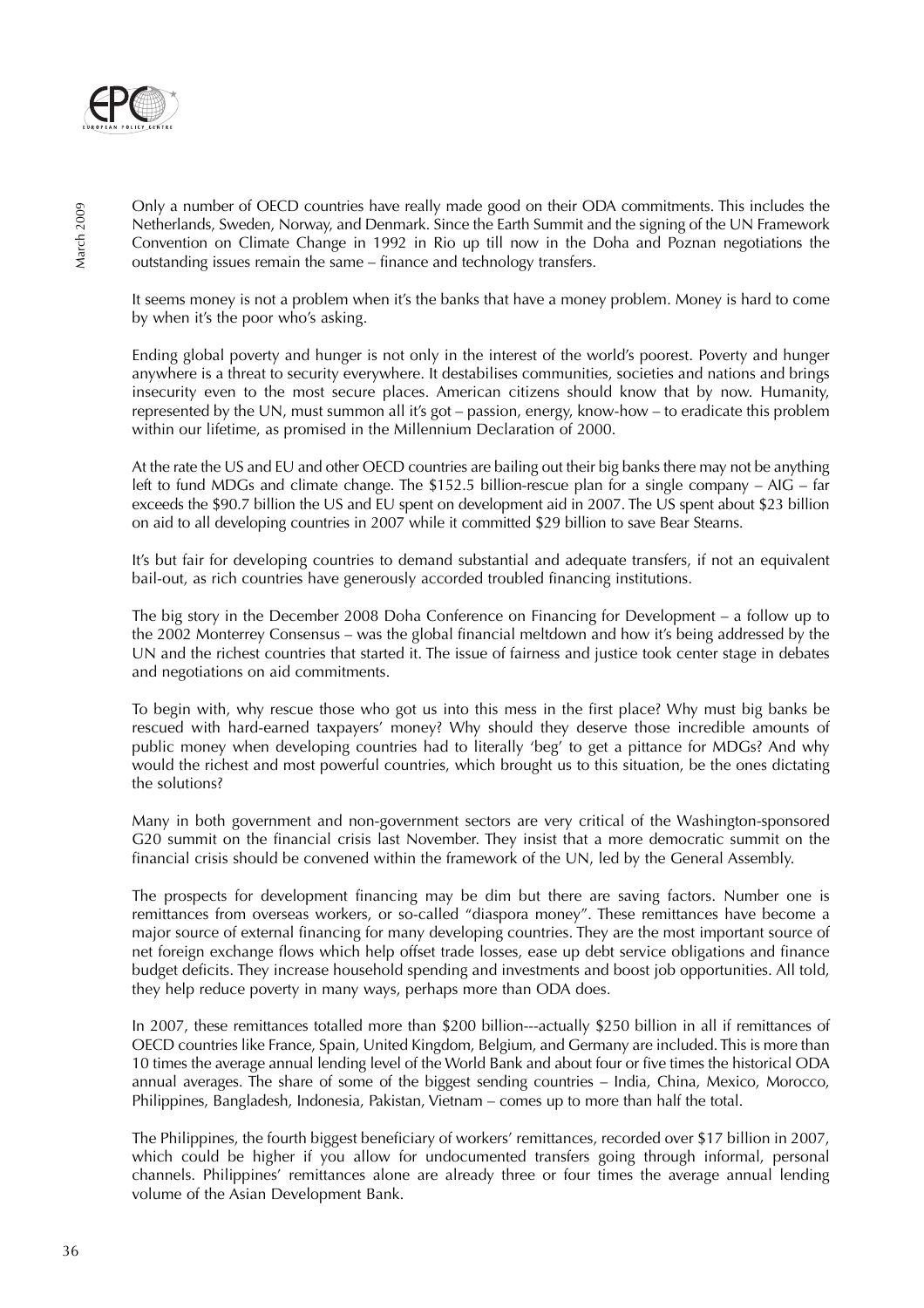

There is, however, a moral hazard to the positive macro-economic effects of this type of foreign exchange flows. The remittance bonanza in the case of the Philippines, for example, has been a disincentive to badly needed reforms in policies and ways of governing. The relative financial stability provided by huge remittance flows would have been a great opportunity to improve the performance of the domestic economy and eliminate the main reason why the country has to be dependent on overseas employment in the first place.

These 'free flows' have other invisible costs to society. The country 'pays' for the education of overseas workers who then use their knowledge and skills in another country. Breakdown of families because of physical separation affects social cohesion and the consequences bear down on society as a whole.

Poorer countries relying on overseas remittances must put this 'free ODA' to good use while it lasts. This means investing the money in development efforts with long-lasting impact: education, health care, sustainable agriculture and fisheries, renewable energy, reforestation, enterprises and local industry, poverty-reducing infrastructure, and environmental rehabilitation.

The global crisis is expected to cause a sharp decline in remittances. When that happens the immediate consequences would be massive unemployment, reduction in household consumption and cutbacks in government spending on public goods. Icons of prosperity, like the mega shopping malls the Philippines is well known for, would be running on empty.

Perhaps more basic than the positive effects of remittances is education on the crisis. My fear though is that many still don't get it and perhaps will learn the wrong lessons, as usual.

One big lesson in my view is, we cannot allow money to have a life of its own and to make claims on real people, on the real world. As a derivative of the real economy, money exists to serve the real economy.

Money as wealth created out of thin air and let loose like a wrecking ball is at the root of why we're now in such a mess. So much money, leveraged a hundred times over from its original derivative, moves around the global economy as computer bytes with little or nothing at all to do with the production and trade of real goods or doing a service like conservation, community education or spiritual healing.

In a sense, global recession could be a blessing. Money is now cut down to size and comes closer down to where it was derived. And perhaps the deeper this recession gets and the longer it lasts the better for all of us, as there will be more time to learn to adjust and live in a different future.

Our resilience will be tested, surely. We know that security, whether in food or energy, means having the money to buy. As there's less money now to buy us security, people will have to go on an oil and food diet, as it were. How long can they endure before they start clawing at each other or learn to live together with less?

The crisis is telling us that there are limits to growth. It's telling us that we need to drastically reduce our carbon footprint, shift to sustainable production and consumption, and aim for a low-carbon economy. It is telling us to change lifestyles, and most of all, for me anyway, to *slow down*. We need to slow down for our own sake, for our common future.

And finally. The crisis could as well be a test to our common humanity. What if money's no longer the issue, would there still be enough to feed, educate, shelter and care for every soul on this planet? Maybe, maybe not.

But let me end with this borrowed message. "There's enough for everyone's need but not for everyone's greed", so said Gandhi. In communities that are used to sharing, if there's enough food for two there's food for three.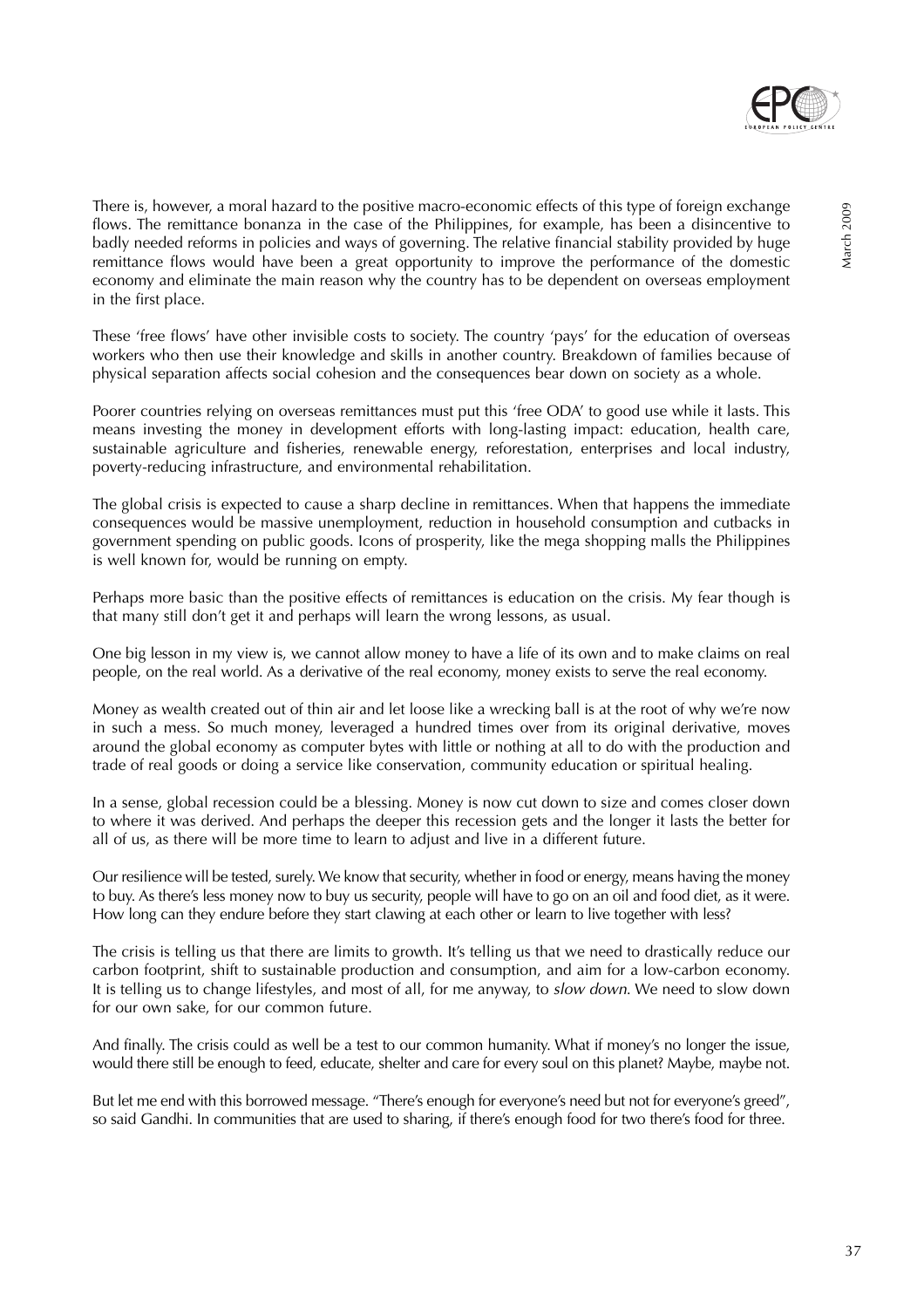

## **V. Asia and the financial crisis: how deep, how long?**

**January 19 2009: Initial hopes that the global economic and financial crisis would have a limited impact on Asia, because of its role as "factory to the world", have been dashed, with the region affected more severely than expected by the downturn in US and EU consumer demand. The EU is encouraging Asian countries to work to achieve greater regional integration and stressing the need for global responses to the crisis.**

## **Event report**

Masahiro Kawai, Head of the Asian Development Bank Institute, Tokyo, said the global financial and economic crisis was affecting Asia more severely than expected, and that the region's response is crucial for global economic stability and growth.

US consumption is likely to shrink permanently, and Asia's economies – which are closely intertwined with it – will have to adjust. Initially it was hoped that the effect of the US downturn on Asia would be limited, as Asian banks are better managed than those in the West and the supervisory frameworks have recently improved.

However, the liquidity shortage, the credit crunch and the limited access to US dollar funding are affecting all Asian businesses, and the region's domestic markets are declining, with a weakening of consumer and business confidence. All Asian currencies, except the Japanese yen, have depreciated.

The Asian region has also been hit by the decline in the level of exports, particularly the drop in US demand for goods from "factory Asia". In addition, countries such as the Philippines, Vietnam and India, which rely on money sent back to families by overseas workers (remittances) are being hit as these workers are being laid off and sent home, depleting a vital source of income and adding to the pool of unemployed labour.

As a result, Asia's economies are expected to "soften" in 2009, with a projected growth of 5.7%, down from 9% in 2007.

Mr Kawai said Asian governments had taken individual measures to deal with this: some had eased monetary policy, some had supported their banking sector, while others had made international liquidity arrangements. These independent responses had had limited success – for example, investors moved their money to countries with bank deposit guarantees, while some countries "free rode" on others' fiscal stimulus packages.

Instead, Asian economies need a coordinated response, to:

- rebalance sources of growth;
- strengthen sector cooperation for integration;
- improve regional financial cooperation to strengthen financial systems and supervision;
- enhance regional reserve pooling arrangements;
- prepare for exchange rate cooperation;
- raise Asia's voice in international fora;
- increase domestic and regional demand, with less dependence on US-EU demand;
- use short-term fiscal stimuli and invest in infrastructure;
- expand the non-tradable goods (i.e. water or electricity) sector through "real exchange" rate appreciation.

Sustained growth in Asia is crucial for a healthy global economy, so its governments must respond collectively to limit the crisis. Rebalancing sources of growth towards domestic (regional) demand requires closer policy coordination in Asia, linked to more active participation in global fora like the International Monetary Fund (IMF), World Trade Organization (WTO) and the G20.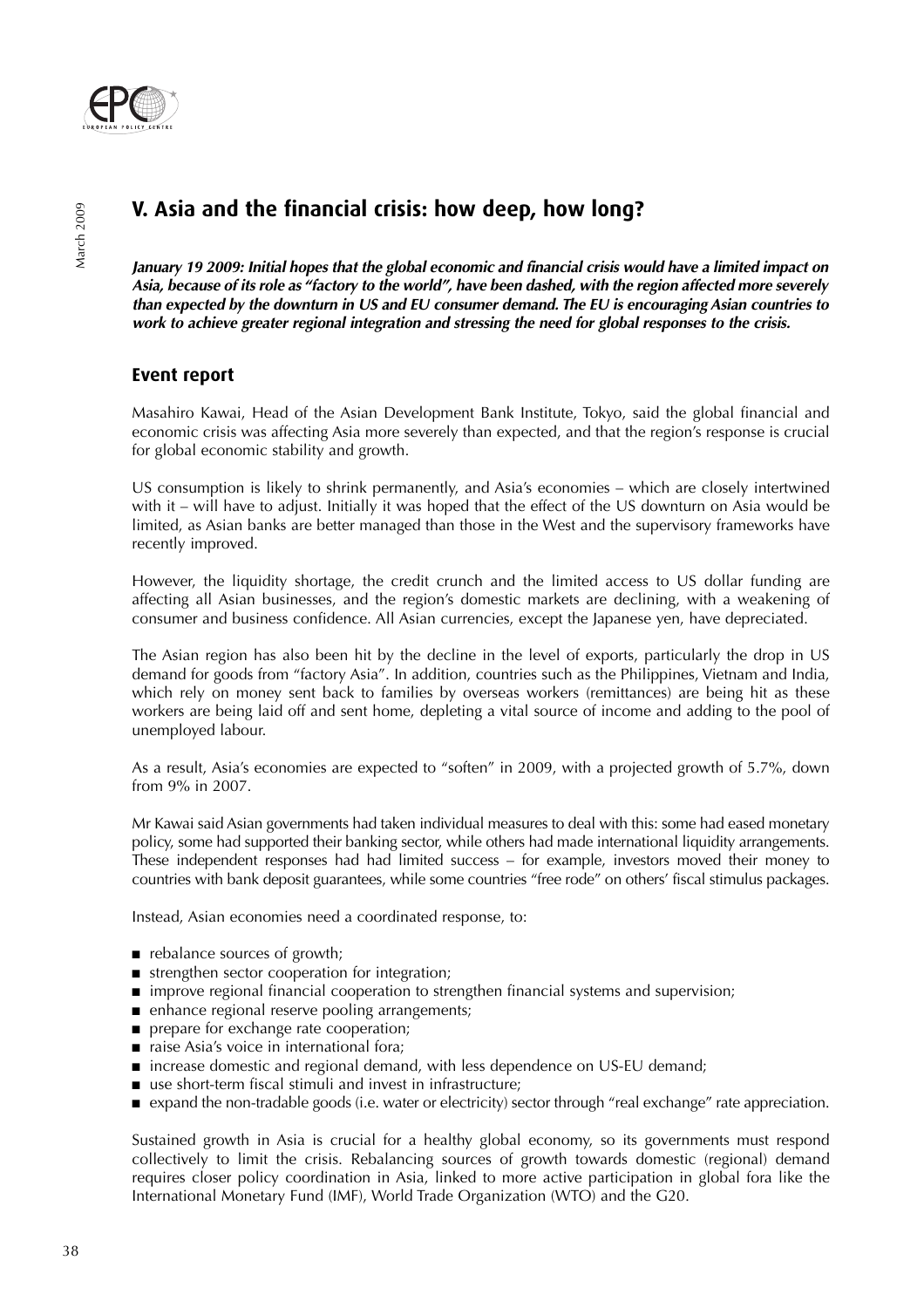

Jaimini Bhagwati, Indian Ambassador to the European Union, said the financial crisis had begun to impact on India, as GDP growth is forecast to drop from 7% in 2008 to between 5%-6% in 2009, and foreign domestic investment (FDI) and trade credits will be reduced. India will also be hit by the reduction in remittances, as 25 to 30 million Indians work abroad.

Risk has been "re-priced" in G7 countries, with lending frozen and international credit reduced to "a trickle", said Ambassador Bhagwati. While the country's banking sector has not been as badly hit as in developed countries, as 84% of its income comes from individual investors rather than from trading, the boom in construction and real estate has been affected and the garment exporting sector, which employs 4 million people, has shed 1.5 million jobs.

Fortunately for India, its recent growth has not been export-led, and as a gas and oil-importing country it is also benefiting from lower energy prices. As India has quite a high interest rate of 5%, there is room for a further easing of monetary policy, but it has less "space" for a fiscal stimulus package.

Ambassador Bhagwati said that thanks to the National Rural Guarantee Scheme, which provides hours of paid employment in the countryside, consumer demand is still strong among this sector of the population. India's overall household debt is also low, as retail lending is only 10% of GDP and, as few people are exposed to the capital market, they have not yet felt the negative affects of the crisis.

So despite all the problems and declining growth, the Ambassador expected to see capital still coming into India, which will be used to produce goods and services for its domestic consumer market.

Professor Laozu Lu, Director, Centre of Contemporary China, University of Southampton, said China is the only major economy not experiencing a major crisis, but there are question marks over whether its "command capitalism" will work in the long run.

Chinese imports are down by 20% and exports down by 3%, which is partly because domestic consumption is shrinking, but also because the country does not need to import as much to service its export market. Beijing recently admitted that China had overcapacity in almost all industries for 2009. Its economy is shrinking and 33 million urban residents lost their jobs in the second half of 2008, with an additional 140 million migrant workers at risk of losing theirs in 2009. This figure does not include peasant farmers, so the real total will be far higher.

Beijing recently announced a rescue package of €455 billion, with a total of more than €2 trillion with matching funding from local governments. It is also planning tax cuts and has cut Central Bank interest rates. However, the Chinese economy is heavily dependent on industrial manufacturing and as the "workshop for the world", if US and EU consumption declines, so does China's economy.

In China, gross savings are equivalent to 51% of GDP, as compared to the US where they are only equivalent to 13.5%. Currently China's trade surplus is \$261.9 billion, although \$256.3 billion of this is with the US alone, leaving a trade balance of only \$5.6 billion with the rest of the world. So while a decline is inevitable as the Chinese economy is manufacturing-focused, it could take up to 20 months to contract – much longer than the business-focused US.

China must not delay the adjustment process, insisted Professor Lu. It must avoid over-spending in sectors where there is already over-capacity, continue its reforms and provide social security to all its citizens to stimulate consumption.

Vincent Guerend, Deputy Head of Cabinet, Cabinet of Benita Ferroro-Waldner, Directorate-General for External Relations (DG Relex), European Commission, emphasised the EU's strong ties with Asia. Twentyfive percent of EU trade is with Asia, and 18% of EU exports are destined for Asia. The EU is committed to providing significant development support to Asia, but 100 million Asians are living in poverty, and the situation will be exacerbated by the slowdown in economic growth.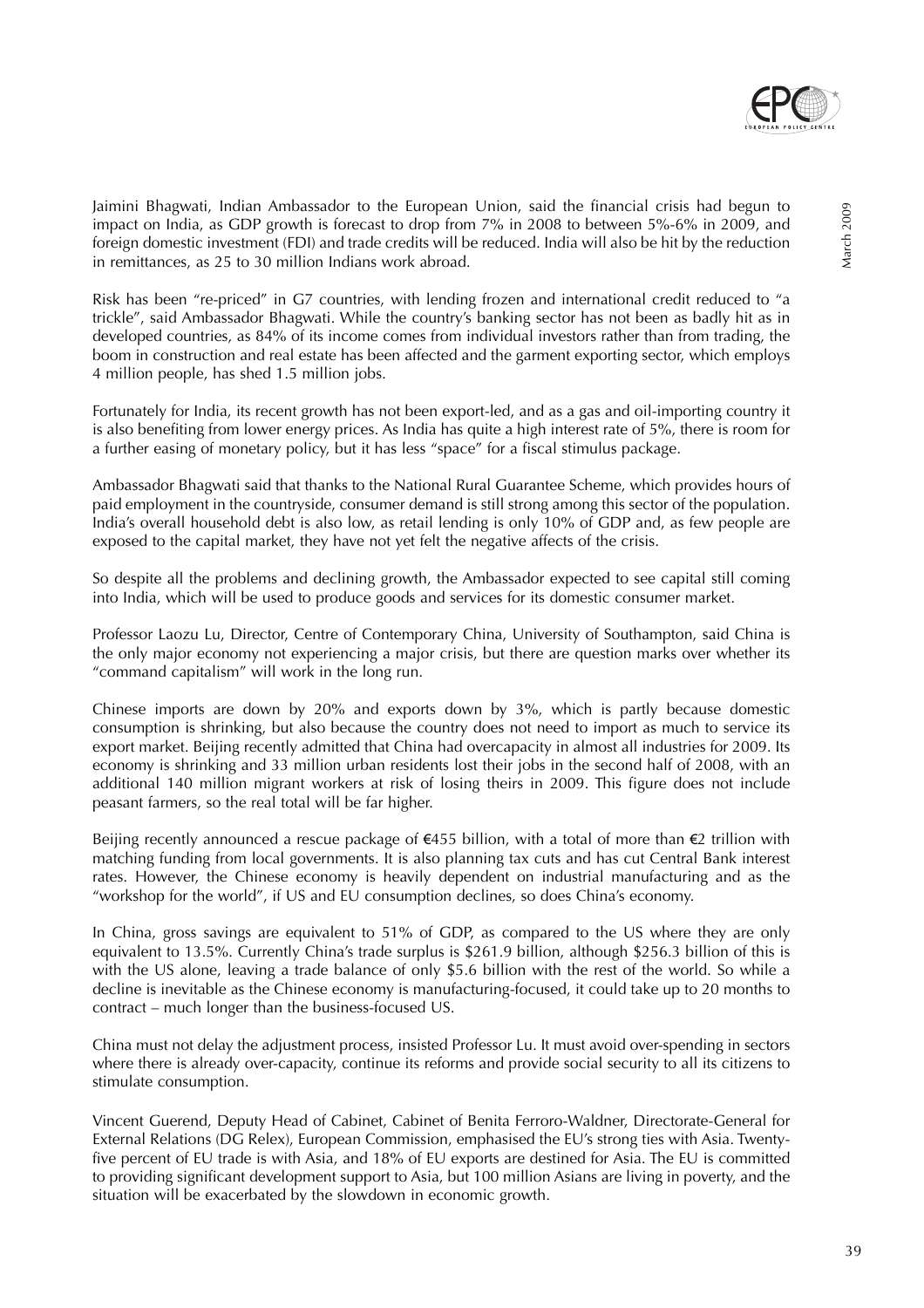

Sadly for many Asians, this crisis comes after the soaring energy and food prices in 2007-2008, during which governments such as India's subsidised prices, putting a heavy burden on their fiscal policies. However, although they will suffer from lower investment and exports, the Asian economies are better prepared to face the crisis than in 1998 because of the reforms governments made at that time.

The EU believes it is very important to coordinate global responses to the crisis and has been pushing for the major Asian economies to attend G20 meetings. It is also pushing for greater regional integration through bodies such as South Asia Association for Regional Cooperation (SAARC) and through region-toregion free trade agreements (FTAs). Opening the borders to trade and preventing a slide into protectionism will help Asia ride the crisis, he said. At the same time the EU will continue its programme of development assistance, as giving aid to the most deprived people in Asia is high on its agenda.

#### **Discussion**

Asked about the key measures needed for regional integration, Mr Kawai was optimistic that Asian countries would not resort to protectionism as "trade is the lifeline of economic growth". He believed coordination was needed to avoid the "noodle bar" of FTAs, together with a simpler single market which includes poorer Asian countries and contributes to economic growth. Some Asians are concerned about protectionism in developed-country markets, he said.

Ambassador Bhagwati wondered whether all governments would be able to resist protectionist tendencies, but noted that in addition to making trading commitments within the WTO framework, a number of countries have set up FTAs on a "WTO-plus" basis.

Mr Guerend reminded the audience that the EU was built as a "common market", creating wealth from trade, which is the best way to lift people out of poverty.

Asked how to increase employment in China, Professor Lu said the government set a target of 8% growth per annum in order to provide jobs for the rural poor pouring into the cities. This growth could be based on infrastructure projects such as bridges, roads and railways, and generating employment for internal services such as health care and schools.

Mr Bhagwati said the India government had announced fiscal measures and infrastructure schemes to generate urban employment.

On the Asian Development Bank's role in mitigating the crisis, Mr Kawai said that developing countries need access to external funding, so require ADB resources, but the situation had become acute because of the foreseen low economic growth. The Bank needs to increase its capital, and is asking European countries for funds.

## **Keynote speech: The global financial crisis and Asia**

#### **By Masahiro Kawai, Dean, Asian Development Bank Institute, Tokyo**

Today, I am going to talk about the global financial crisis and its implications for Asia, as it has been affected by the global financial crisis more severely than had been expected previously. However, Asia remains the engine of global economic growth. I am going to argue that Asia's response to the crisis is quite critical because Asia is the only region that still shows strong growth in the global economy. Asia's policy – particularly its collective policy response – will be quite important for the future of the global economy.

We anticipate that the United States' financial system and its economy will undergo significant structural changes, such as consolidation of its financial institutions, de-leveraging of balance sheets, and a semi-permanent decline in personal consumption over the coming years. The US consumption/gross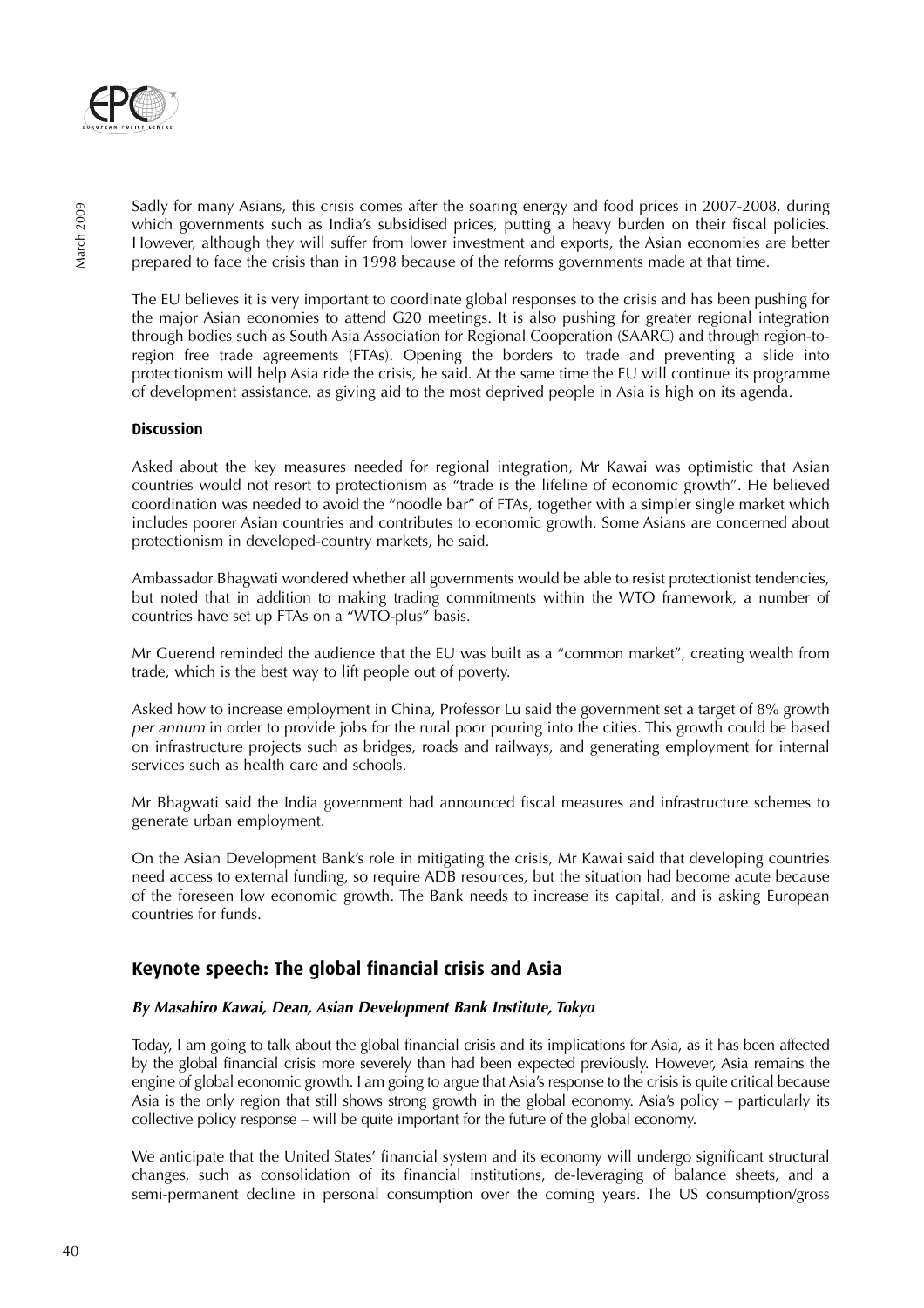

domestic product (GDP) ratio, which was inflated to an unsustainably high level during the housing bubble period, is expected to go down by about 5 percentage points. This means that Asia, with sizable trade surpluses, will have to adjust to the new reality. Asia's policies must facilitate such structural adjustment.

#### **Causes and spread of the global financial and economic crisis**

I will not discuss all the factors that led to the financial crisis in the US (including some global contributing factors) and helped spread the US financial crisis to Europe and emerging market economies. I would just like to say that US monetary policy mismanagement and inadequate supervision of the financial sector were important contributors to the creation of the housing price bubble, which eventually collapsed in mid-2006 and led to the US sub-prime and wider financial crisis. One important reason for the spread of the US financial crisis to the global market is the lack of a strong international supervisory/regulatory framework that could check the behaviour of global financial institutions and the cross-border transactions of structured products.

The US Federal Reserve began to reduce the federal funds rate in early 2001 in response to the collapse of the information technology (IT) bubble. The low interest rate helped to create abundant liquidity in the financial system, which allowed housing prices to rise. Although the Fed started to raise the policy rate in mid-2004 due to inflationary concerns, this was not accompanied by a rise in the US long-term interest rate. The US mortgage interest rate remained quite stable, thereby continuing to encourage housing purchases and construction. The US housing price – based on the Standard & Poor's Case-Shiller index – continued to rise until mid-2006 and then started to collapse.

The US financial sector has been neither regulated nor supervised in a way that is conducive to financial stability in a world of rapidly-advancing financial innovation and rapidly-evolving business models. For example, investment banks were not subject to the stringent capital adequacy requirements that commercial banks were subjected to and the over-leveraging of the balance sheets of these financial institutions became the norm. Financial derivatives were not regulated or monitored adequately by any financial authority. Rating agencies were not subject to any authority's supervision.

Eventually, the US sub-prime crisis spread to the rest of the US financial sector and to the global market, and the financial crisis spread to the real economy in the second half of 2008. Lehman Brothers' collapse in mid-September 2008 did a lot of damage to the US and global financial markets and to the real economy. Now, all the developed economies – the US, the European Union and Japan – are in recession, and most emerging economies are being negatively affected.

Developed countries have been responding to the crisis by using monetary, financial sector, and fiscal policies. National policy responses have been the predominant form of response, except for monetary policy in the euro zone where the European Central Bank sets a common short-term interest rate for member economies. Individual country policies have included: liquidity injection, bank deposit guarantees, inter-bank lending guarantees, public capital injection into weak financial institutions, and announcements of fiscal stimulus. Public sector purchases of bad (often called "toxic") assets have not been resorted to yet in the US or Europe.

There has been some international policy response. The International Monetary Fund (IMF) started to support several economies severely affected by the global financial crisis, including Iceland, Hungary, Ukraine, and other Eastern European and Baltic countries. A G20 financial summit was organised in November 2008 to discuss the important issues of the reform of the international financial architecture.

#### **Impact of the global financial and economic crisis on Asia**

What has been the impact of the global financial and economic crisis on Asia? The impact was initially considered to be limited, because many Asian banks were judged as fundamentally healthy with limited exposure to US structured assets. Asian banks have made substantial efforts to strengthen capital bases,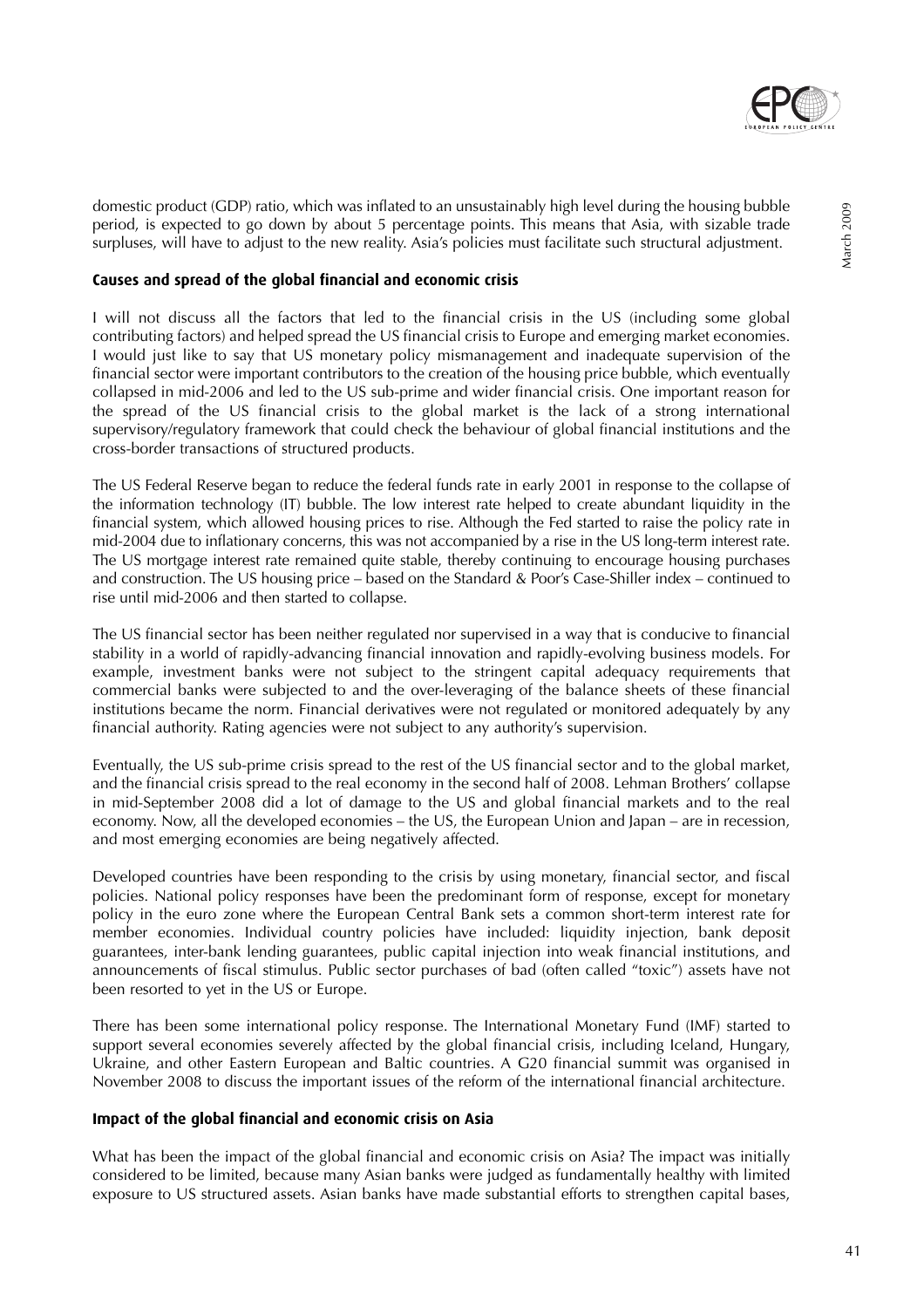

reduce non-performing loans, and adopt better risk-management systems since after the Asian financial crisis ten years ago. While getting out of the previous crisis, Asian banks and policy makers tried to upgrade the supervisory frameworks of their systems.

As time went on, however, various problems emerged. One is the international liquidity shortage and another is the credit crunch at the international and national levels. The international liquidity shortage was observed most acutely in Republic of Korea (hereafter Korea). From September 2008, the Korean won started to depreciate sharply and the Bank of Korea began to lose sizable amounts of foreign exchange reserves. Indonesia, Thailand, Viet Nam, and other countries have had difficulties raising international funds and are facing high-risk premiums in the international capital market. A credit crunch has affected many Asian firms, particularly small- and medium-sized enterprises, which are finding it difficult to finance their activities. Domestic asset price declines, in particular the collapse of stock prices – which had started even before the current global financial crisis – are now depressing consumer sentiment and business sector confidence.

The impact on the Asian real economy is beginning to be felt, particularly through its impact on exports. Asia's exports were growing relatively handsomely until the summer last year. In the fall, export growth started to decline and has become negative in many Asian economies, including even China. Economies such as Korea; Japan; and Taipei, China are experiencing significant declines in exports. Asia has been known as the world's manufacturer and export powerhouse, the so-called "Factory Asia." Asia as a whole has been producing manufactured products within its production network and supply chains, and exporting to North America and Europe. This model is now being shaken. We are beginning to observe the vicious circle of one country's export declines leading to many others' export declines. In addition, not only is there a decline in exports, but export-related investment is also down.

Countries like the Philippines, India, and Indonesia rely on overseas workers' remittances back home. Remittances are expected to shrink, as overseas workers in advanced or neighbouring economies become increasingly unable to continue to work due to the rapid growth slowdown in these more developed economies. What is worse is that these workers who come home may find it difficult to find jobs at home as the home economy is not doing very well to absorb them as a domestic workforce.

Economic growth is now slowing down rapidly on a global scale. Growth projections have been adjusted downwards continuously by international institutions such as the IMF, the World Bank, and the Asian Development Bank (ADB). According to the most recent projection by the IMF, the growth rate of the advanced economies is projected to be -2.0% in 2009, down from the 2.7% reported in 2007.

The growth rate of emerging and developing economies is projected to be 3.3% in 2009, down from the 8.3% recorded in 2007. This suggests that emerging and developing economies are still expected to provide positive growth for the world economy and that developing Asia, including China, India, and Association of Southeast Asian Nations (ASEAN) economies, which is expected to grow at 5.5% in 2009, will remain the engine of growth globally. In this sense, Asia's stake is high: what will happen to global economic growth will depend heavily on China, India, and ASEAN in the face of a structural decline in US demand. Asia's policy is key to the health of the global economy.

#### **Asia's policy responses**

Asian economies have been responding to the impact of the global crisis through monetary policy easing, financial sector policy, international liquidity arrangements, and fiscal expansion. Monetary policy easing is taking place in many economies, such as China, India, Indonesia, Japan, Malaysia, Thailand, and Viet Nam. Banking sector support has also been provided, even in Japan – though the Japanese banking system is basically sound. Hong Kong, Singapore, and Malaysia have adopted blanket deposit guarantee schemes, and Korea has unveiled a \$130 billion package to guarantee short-term foreign bank loans in order to ensure that the financial system was stable.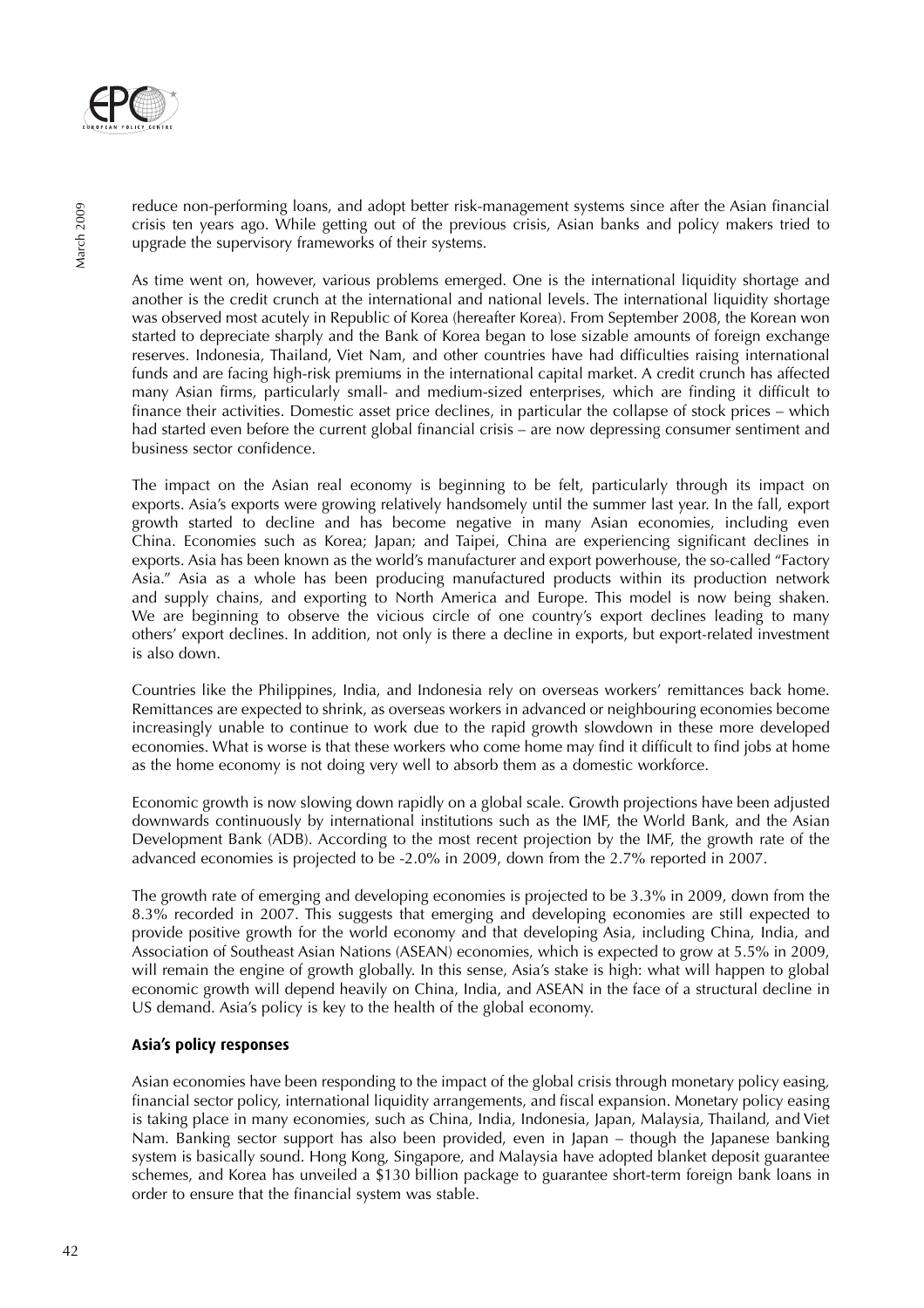

Fiscal policy expansion has been announced by Japan, Korea, China, India, and Singapore. International liquidity arrangements have been made for Korea. The Bank of Korea (BOK), which had problems with international liquidity in the fall of 2008, approached the US Federal Reserve to secure a US\$30 billion currency swap in October. In December, the BOK obtained a similar currency arrangement from Japan for US\$20 billion and with the People's Bank of China for US\$30 billion; so, Korea's international liquidity position is now sound.

I argue that such policy responses are quite useful and necessary but are limited because they have been largely national, independent, and uncoordinated, given that Asian economies are heavily interdependent with each other. This is the case not only in trade and investment, but also finance.

When Hong Kong adopted a deposit guarantee scheme, a deposit flight took place suddenly from neighbouring countries to Hong Kong – just like the deposit flight from the United Kingdom, Germany, and other European countries to Ireland when Ireland adopted a deposit guarantee scheme. So, Singapore was worried about the loss of bank deposits and followed Hong Kong by adopting its own deposit guarantee, which made Malaysia nervous, as its deposits started to leave the country. So Malaysia followed suit.

All of this has made Indonesian bank deposits unstable, as Indonesia maintains only a limited deposit insurance, making it inferior to the recently introduced blanket deposit guarantees in Singapore and Malaysia. This sort of spill-over effect exists in Asia.

In the midst of an economic downturn, many countries have incentives to grow through increasing exports. Some may move to encourage exports through engineering currency devaluation and provision of favourable tax treatment for exports or discourage imports by raising tariffs to protect domestic industries. This type of beggar-thy-neighbour policy can create bad outcomes for many economies. Therefore, Asian economies need to avoid such counterproductive policy through joint efforts.

Fiscal policy stimulus can have a positive spill-over effect on the neighbouring countries through trade, so there is a "free rider" incentive. This incentive leads to a smaller than desirable fiscal stimulus, which needs to be addressed collectively. So even in Asia, there is a case for more coordinated action because of the high economic interdependence in the region.

#### **Simulation study on the impact of a US demand decline on Asia's output**

I argue that US demand is expected to be low and that this will be not a temporary but a structural phenomenon. US personal consumption was excessively large until mid-2008 because consumers spent too much behind the inflated housing equity produced by the housing price bubble. The US consumption/GDP ratio historically was something like 66–67%, but gradually rose to 71% over the last ten years. This over-consumption in the US is likely adjusted and Asia has to face it. This is a collective issue for Asia.

From this perspective, my colleague and I have conducted a simulation study to see the magnitude of impact of a US demand decline on Asia. The US current account deficit/GDP ratio was 6% in 2006, and it has been gradually on the decline since then. The basic assumption used in our study was that the US will reduce its current account deficit by 4.5% of GDP and that this deficit reduction will be facilitated by the depreciation of the real effective value of the US dollar vis-à-vis the rest of the world. We then asked what would be its impact on East Asia.

According to our study, many East Asian economies – i.e. China, Japan, Asian Newly Industrialised Economies (NIEs), and key ASEAN members – are going to see their current account surpluses diminish. In terms of sectors, outputs in manufacturing in Asia – in particular, vehicles (in Japan and Korea), machinery (in Japan, Korea, and Taipei, China), electronics (in Taipei, China, Korea, and China), and apparels (in ASEAN countries) – are going to shrink, suggesting a relatively large adjustment in manufacturing sectors.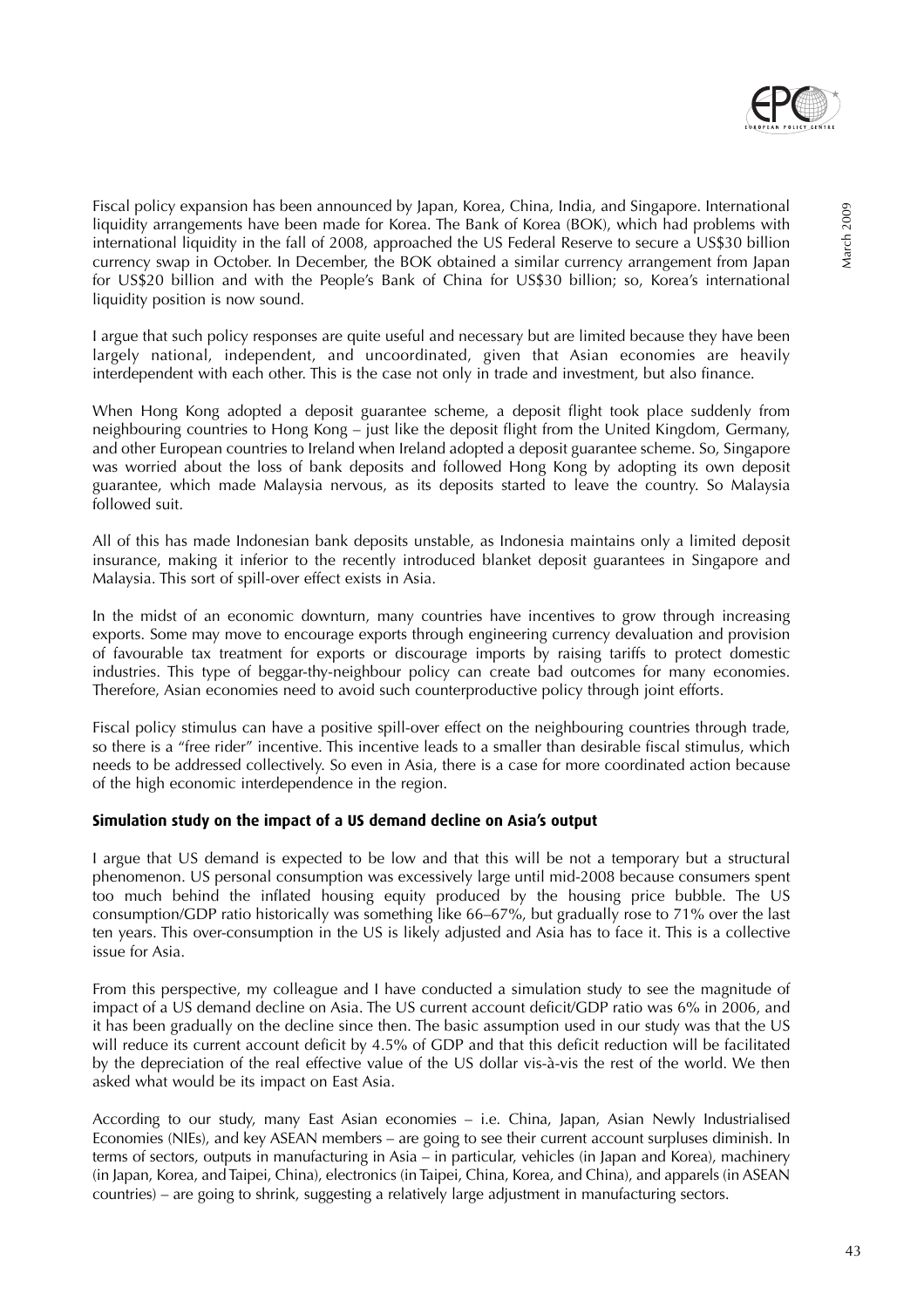

The output rise in the services sector will compensate this. The services sector expands in all Asian economies because growth driven by domestic demand is expected to take place. This whole adjustment will be facilitated by Asian currency appreciation vis-à-vis the US dollar stemming from the US decline in demand. Essentially, Asia is expected to see a semi-permanent decline in external demand and a rise in domestic demand through the development of the region's services sectors. Asian adjustment is going to be substantial, but this is something that Asia has to face.

#### **Recommendations for Asia's collective policy response**

Asia needs to adjust to the semi-permanent decline in US consumption, by rebalancing its sources of growth. More specifically, Asia should transform its economy into a "Consumer Asia" rather than simply trying to recreate "Factory Asia," as Asia can no longer rely on external (US and European) demand-driven growth but should move to a domestic or regional (Asian) demand-driven economy. That is, Asia needs to produce more goods and services and consume them within the region. This requires both substantial structural adjustment and regional economic and financial cooperation in Asia. I would like to provide some policy recommendations for this purpose, particularly from a collective perspective.

First, Asia should avoid beggar-thy-neighbour policy reactions – such as competitive currency depreciation, export promotion policy, and import restriction – and should produce policy synergy through concerted action, such as joint fiscal boosting.

Second, Asia's fiscal policy should be geared toward helping promote domestic or regional demand-oriented growth. In China, fiscal spending should be directed to strengthening social sector protection (through introducing comprehensive health, medical, job loss, and pension schemes) and reducing income inequality (through rural sector development) so that personal consumption can be stimulated on a permanent basis.

In India and ASEAN, fiscal resources should be directed to investment stimulus, particularly for infrastructure investment so that more opportunities for future economic growth are created. ADB, with an expanded capital base, together with other multilateral and bilateral development institutions, can provide fiscal support for Asian developing countries. An Asian Infrastructure Investment Fund can also be established with the support of ADB and other development organisations so that Asia's vast savings can be intermediated for infrastructure investment in the region.

Third, Asia needs to accelerate regional market integration in the real sector through the creation of a region-wide free trade area either in the form of an East Asia Free Trade Area (EAFTA), among ASEAN+3 countries, or a Comprehensive Economic Partnership in East Asia (CEPEA, among ASEAN+6 countries). Market integration can create a bigger, more internally-integrated regional market and greater regional business opportunities, thus helping stimulate regional demand.

The focus should be on services' sector development through the sector's structural reforms and liberalisation. This requires progress on ASEAN Economic Community-building as ASEAN is the core of market integration, as well as closer collaboration among China, Japan, and Korea.

Fourth, Asia needs greater regional financial cooperation and integration. The Chiang Mai Initiative (CMI), currently a network of bilateral currency swap arrangements, needs to be enhanced through multilateralisation, size increase (from the currently agreed US\$80 billion to more than US\$120 billion), delinking from IMF programmes, and greater flexibility in use (no conditionality, comparable to IMF's Short-term Liquidity Facility programme).

Regional economic surveillance needs to be improved by encouraging finance ministers and central bank governors to join forces and establish a professional secretariat that would serve a multilateral CMI and conduct effective economic surveillance. This would eventually lead to the creation of an "Asian Monetary Fund." In addition, an "Asian Financial Stability Forum" should be formed to promote the region's financial sector development, integration, coordination, and monitoring.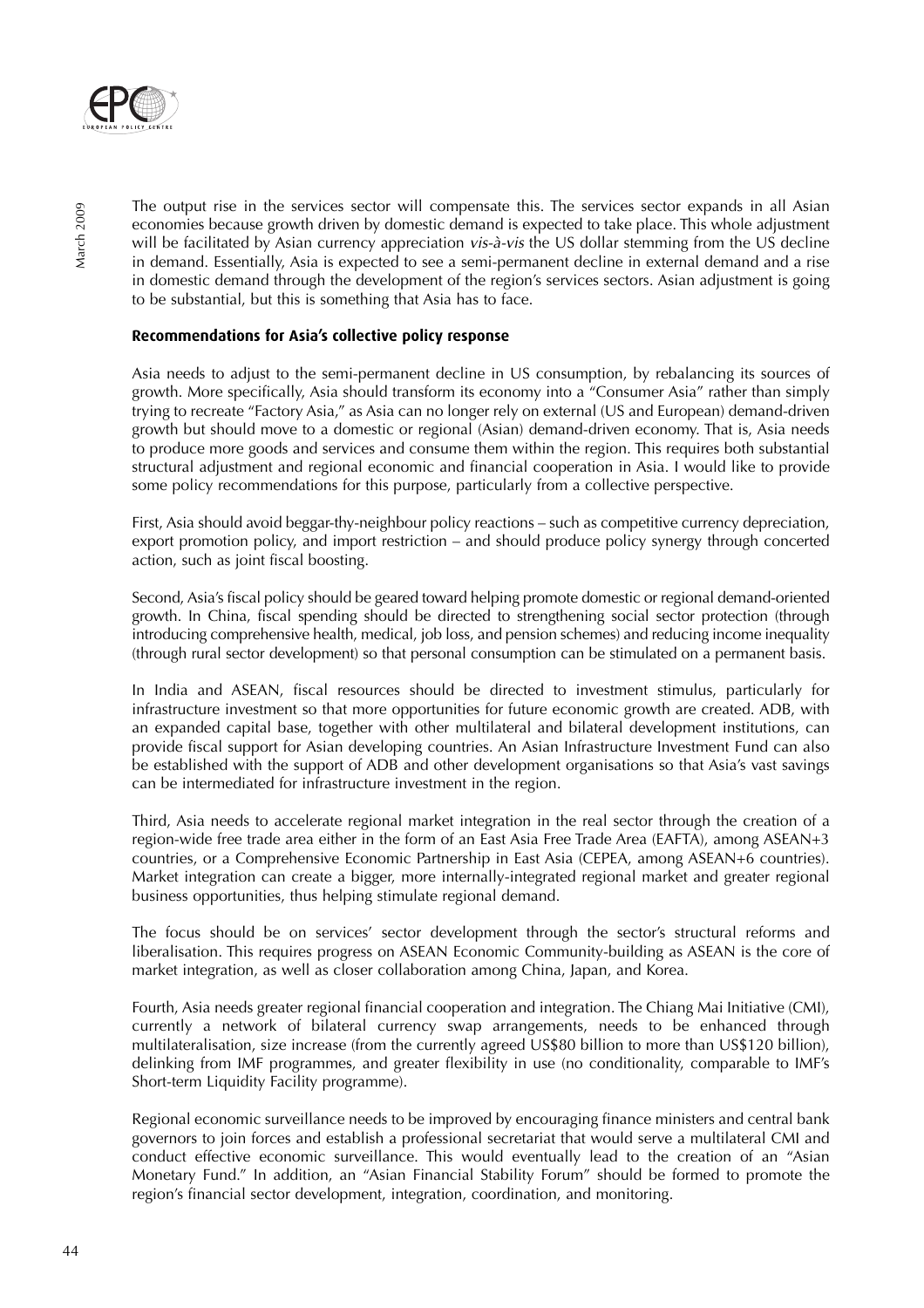

Fifth, exchange rate policy coordination is becoming increasingly important. Initially, avoiding competitive exchange rate devaluations and disorderly movements of intra-regional exchange rates would be a useful step. The next step is closer exchange rate policy coordination expecting that capital inflows to Asia will resume.

Once the current global financial crisis is stabilised, one can expect a massive influx of capital flows to Asia as US dollar hoarding will cease. If not managed properly, massive capital inflows can lead to expansion of domestic liquidity, excessive extension of credit by domestic financial institutions, creation of goods' price inflation and asset price bubbles, and macro-economic and financial sector vulnerabilities.

To manage inflows properly, Asian authorities should not resist, but rather accept, currency appreciation – including that of the Chinese yuan – as it allows Asian authorities to ensure macroeconomic and financial sector stability. It will also facilitate Asia's collective move to "Consumer Asia," a regional demand oriented economy.

Finally, Asia, being an increasingly important player in the global economy, needs to unite itself and raise its voice in international forums such as the IMF, World Bank, G20, and the like.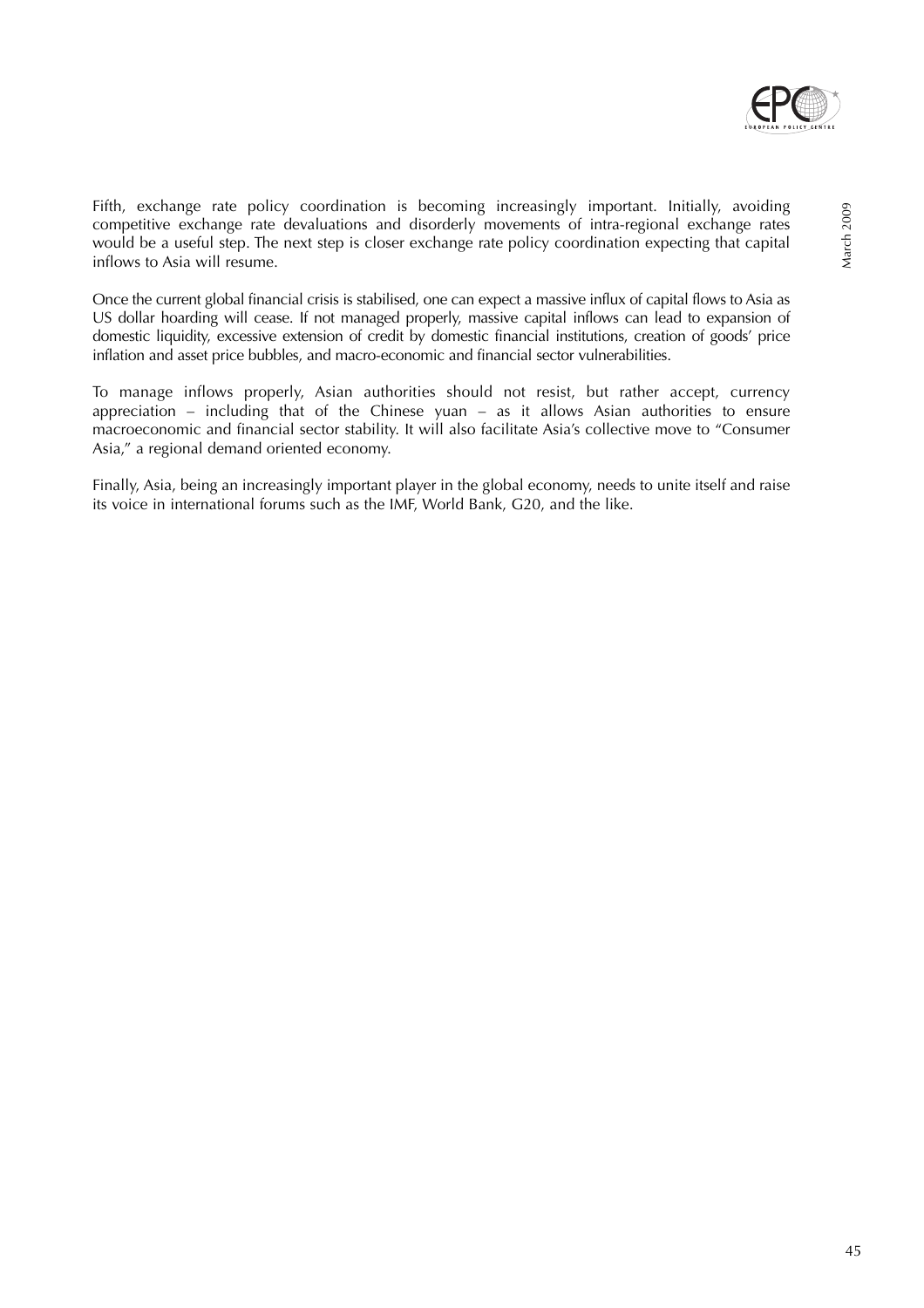

## **VI: India-Pakistan relations: from tension to cooperation?**

**February 17 2009: Pakistan and India need to overcome their mutual hostility and differences, and change national borders "from barbed-wire fences into gateways". The epicentre of global conflict is shifting to Afghanistan-Pakistan, so "bold, decisive action" is needed to return this area to normal – and this could be achieved with sensible, forward-looking and dynamic political leadership in India and Pakistan.** 

## **Event report**

Retired Major-General Dipankar Banerjee, Director, Institute of Peace and Conflict Studies, New Delhi, India, described South Asia as a "single geo-economic identity" that is home to a "bewildering diversity" of ethnic groups, languages, religions and cultures". It consists of independent nations bound together by geography, history and culture, which must learn to cooperate for a common, prosperous future.

Violence must be rooted out in South Asia, because if it is allowed to flourish in one country, it will take root in another and, today, terrorism is one of the biggest threats to this region.

The attacks in Mumbai slaughtered many innocent people, and while the intention may have been partly to protest against India's secularism and rapid economic expansion, the strategic target was Pakistan and its government and it was designed to ignite an India-Pakistan war.

Despite the original aim and terrible results, the attacks could provide an opportunity for hope, he said, since less than a week ago, the Pakistan government arrested a number of Pakistani nationals it believed were responsible. This paves the way for the beginning of genuine cooperation between India and Pakistan, as in addition to this, India's Foreign Secretary Shankar Menon said that India and Pakistan must not continue the hostilities that have lasted over 60 years.

In other positive moves in the region, a secular party won an overwhelming victory in the Bangladeshi elections; in Kashmir, more than 60% of the population ignored the terrorist call for a boycott of the elections; and the Maldives has recently elected a new President, after 30 years.

South Asia must make a new beginning based on a four-fold plan, he said:

- India and Pakistan must continue with the Composite Dialogue they have been holding over the last five years;
- the region's first moves towards cooperation must be based on trade and commerce and the building of a single economic community in South Asia by 2020;
- people-to-people movements and "getting to know each other" schemes must be promoted, changing national borders "from barbed-wire fences into gateways"; and
- regional political cooperation must be strengthened through the South Asian Association for Regional Cooperation (SAARC).

"We are at a very critical period in history," said Retired Major General Banerjee, for as the war in Iraq winds down, the epicentre of global conflict is shifting to Afghanistan-Pakistan, so "bold, decisive action" is needed to return this area to normal. This could be achievable with sensible, forward-looking and dynamic political leadership in India and Pakistan.

Retired Lieutenan- General Talat Masood,independent military and political analyst, Islamabad, Pakistan, said moving from confrontation to cooperation was "a huge task" for both India and Pakistan. The Mumbai attacks had shattered the peace process, undoing all the painstaking efforts of the last two years: while the Pakistani government might want peace, it is too weak to transform hopes into reality, and the India government has been too preoccupied with building its nuclear relationship with the US to concentrate on intra-regional peace.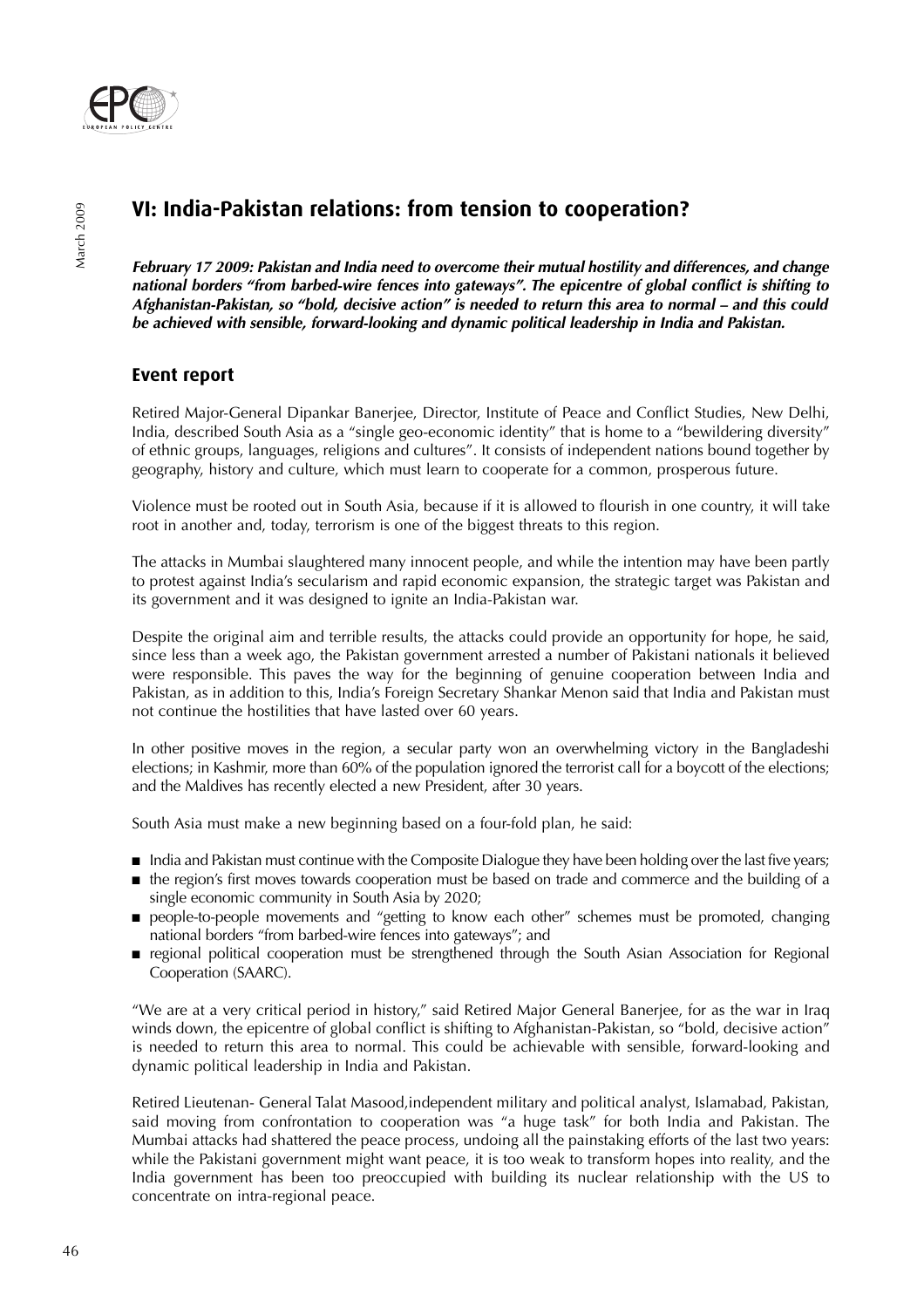

The Composite Dialogue has focused on confidence-building measures (CBM) such as opening up travel routes between India and Pakistan and bus travel across Kashmir. However, there has been little progress on the substantive political issues confronting Kashmir, Siachen and Sir Creek, and the proposed gas pipeline from Iran to both countries was stopped as a result of US pressure.

There is also a growing military imbalance between India and Pakistan, with Delhi adopting more global ambitions, spurred on by its nuclear cooperation and enhanced security deals with the US.

India's anguish after the Mumbai attacks was understandable, said Retired Lieutenant-General Masood, but it was unfortunate that Delhi accused Islamabad of being behind the attacks, and threatened surgical strikes or the 'Cold Start' doctrine operation against Pakistan. Attempting to isolate Pakistan is a poor strategy, he said, as, given Islamabad's inability to deal with the rising power of militants in the country's Federally Administered Tribal Areas (FATA), destabilising the country would have regional and global repercussions.

Pakistan is no ordinary country, he said. It is the world's second-largest Muslim country, a strategicallyplaced nuclear power, and a close US and NATO ally in combating terrorism. Besides this, it has close ties to Saudi Arabia, the United Arab Emirates and other Muslim countries, and a strategic partnership with China.

In the long run, India and Pakistan will have to resolve their differences, particularly given the ethnic overlap of Punjabis and Kashmiris in India and Pakistan and, if the problem of Kashmir is allowed to fester, it will encourage militancy. Both India and Pakistan should also stop using "proxies" to fight out their hostilities.

Seeking stability in Afghanistan must be a common vision, as stabilising the country will ultimately stabilise the entire region.

The region can learn lessons from the way France and Germany overcame their differences after the Second World War and joined together in the European Coal and Steel Community, as South Asia's shared geography, history and cultural ethos provide a suitable foundation for a similar economic and political union. A shared vision for the region is needed to optimise its potential.

Sajjad Karim MEP, Parliamentary Rapporteur on the EU-India Free Trade Agreement (FTA), was surprised by both India's and Pakistan's "lack of sincerity and trust" after the Mumbai attacks, with India calling for Pakistan to hand over the suspects, and Pakistan claiming that it was doing everything it could to clamp down on terrorists and training camps. "One must not let terrorists achieve by our reactions what they could not achieve by their actions," he said.

India is the EU's largest trading partner, and shares some similarities with the Union's social and political infrastructure: it is a democracy, a union of states and is based on the rule of law, supported by an independent judiciary.

An EU-India trading partnership could pave the way for closer political links between the two sides, he said, so he hoped that the EU-India FTA would still go ahead, despite growing protectionism in the light of the economic crisis.

As to EU-Pakistan relations, the Union wants to see a secure, stable Pakistan, so it should be more engaged. Turning to India-Pakistan relations, he said Kashmir is one of the main bones of contention between the two countries, and until this is resolved, there is unlikely to be any deepening of relations. In its dealings with both countries, the EU should push for the principle of self-determination for those in Kashmir.

India-Pakistan relations cannot be seen in isolation, said Mr Karim, as the dynamics between the two countries have a global affect. Given the US near foreign-policy vacuum over the last eight years, the EU should step in at a foreign policy level and be more engaged than it was in the past.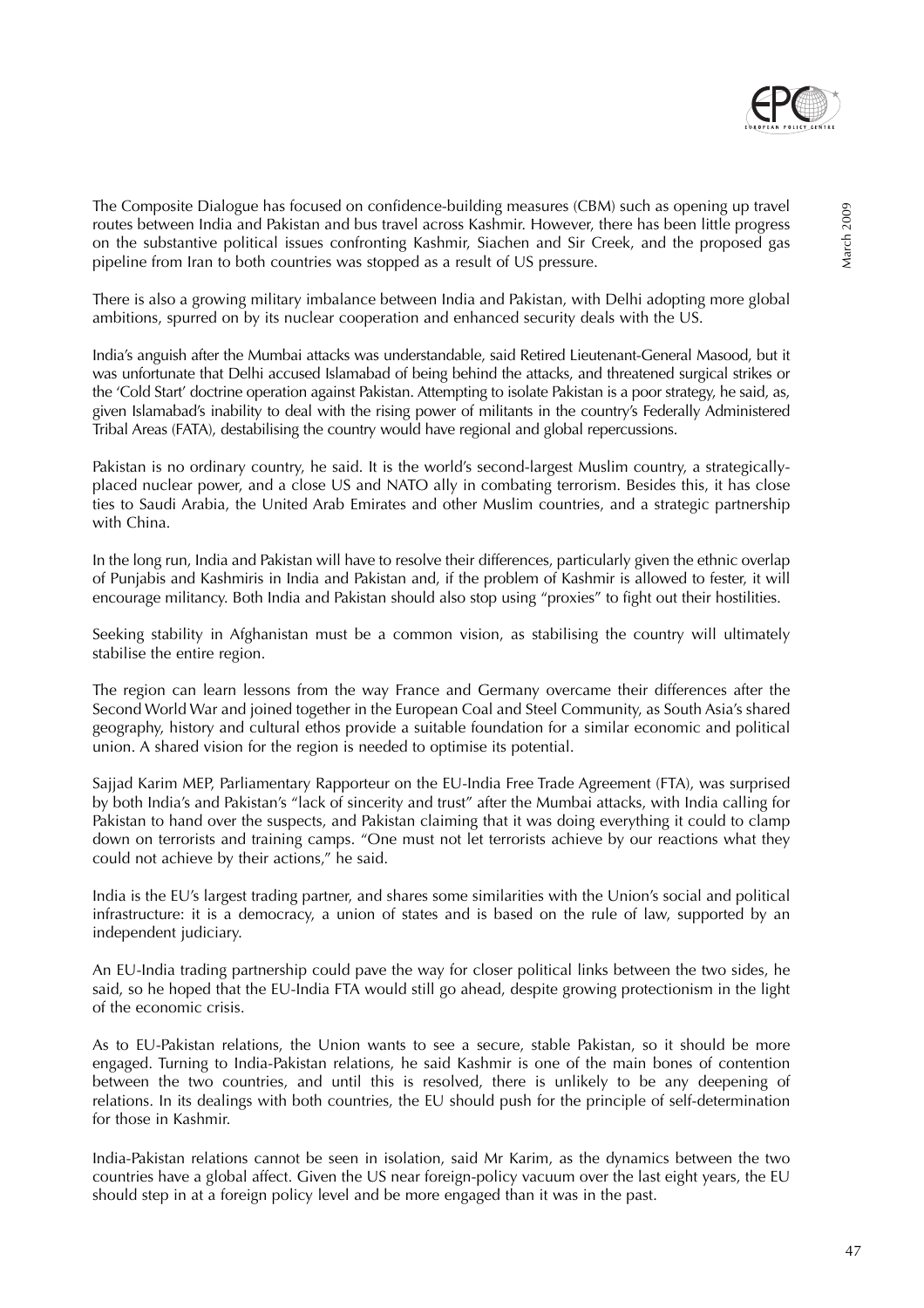

#### **Discussion**

Asked about resolving the problem in Kashmir, Retired Major-General Banerjee said outside governments, such as the UK, should approach the subject with more humility, as this issue cannot simply be resolved by applying the principle of self-determination – applying this principle could result in hundreds of separate states in South Asia. It has to be done through consensus with all those in Kashmir – Buddhist, Hindu and Muslim – and one cannot force this on people.

Retired Lieutenant-General Masood believed the problems could be resolved with political will and determination, but said none seemed to exist on either side.

Asked whether US-Pakistan relations will change under US President Barack Obama, Retired Lieutenant-General Masood hoped the US administration would put more emphasis on political engagement and economic development than on military support – particularly in the FATA, and was concerned about recent US strikes. He also welcomed the US administration's comments about needing to stabilise the situation in Afghanistan, as "Talibanisation" fills the political vacuum by providing security, governance and employment.

Mr Karim, emphasising that he was speaking in a personal capacity, said the lack of an adequate legal framework in Pakistan has created confusion in the country.

Asked whether the EU should be doing more in South Asia, he said some of the issues facing Pakistan must be resolved internally, but the country is receiving "external oxygen" to maintain the *status quo*, as it is an open secret that the US dictates how Islamabad uses its funds. The country can only deal with its internal challenges when it reduces its defence budget and pumps more money into the social structure. Unfortunately, countries in the region are unaware of the EU and the support it provides.

Asked about India-US relations, Mr Banerjee stressed that it is "a partnership, not an alliance", so India does not have to automatically accept US policies for the country or region if they do not coincide with Indian policies.

Asked about Pakistan's relationship with China, Mr Masood said Beijing takes a long-term view of the region, and has a strategic economic relationship and a very "prudent" international relations policy. Asked about India's relations with China, Mr Banerjee said these are moving in a positive direction, with agreement on issues such as climate change.

### **Keynote speech (I): India-Pakistan relations: From Confrontation to Cooperation an Agenda for the Future**

#### **By Retired Major-General Dipankar Banerjee, Director, Institute of Peace and Conflict Studies, New Delhi, India**

I speak to you entirely from my personal perspective with no connections at present with the government of India. As a former combat officer in the Indian military, I do of course have my own personal experiences. But, today it is time to look ahead to the future of the Indian sub-continent and the fate of nearly a quarter of the world's population. I will try and address you more as a concerned citizen of South Asia. As the Executive Director of the only regional South Asian Strategic Studies Institute a few years ago, I had the unique privilege to view issues from a regional and global perspective.

Right at the outset I would ask you to bear in mind three principal realities of South Asia. First, is that it is one single geo-economic identity. The Himalayas define its northern boundaries, the Indian Ocean the south. Low hills separate the sub-continent from Burma and the rest of South-east Asia. In the west, is Afghanistan now a member of the South Asian Association of Regional Cooperation.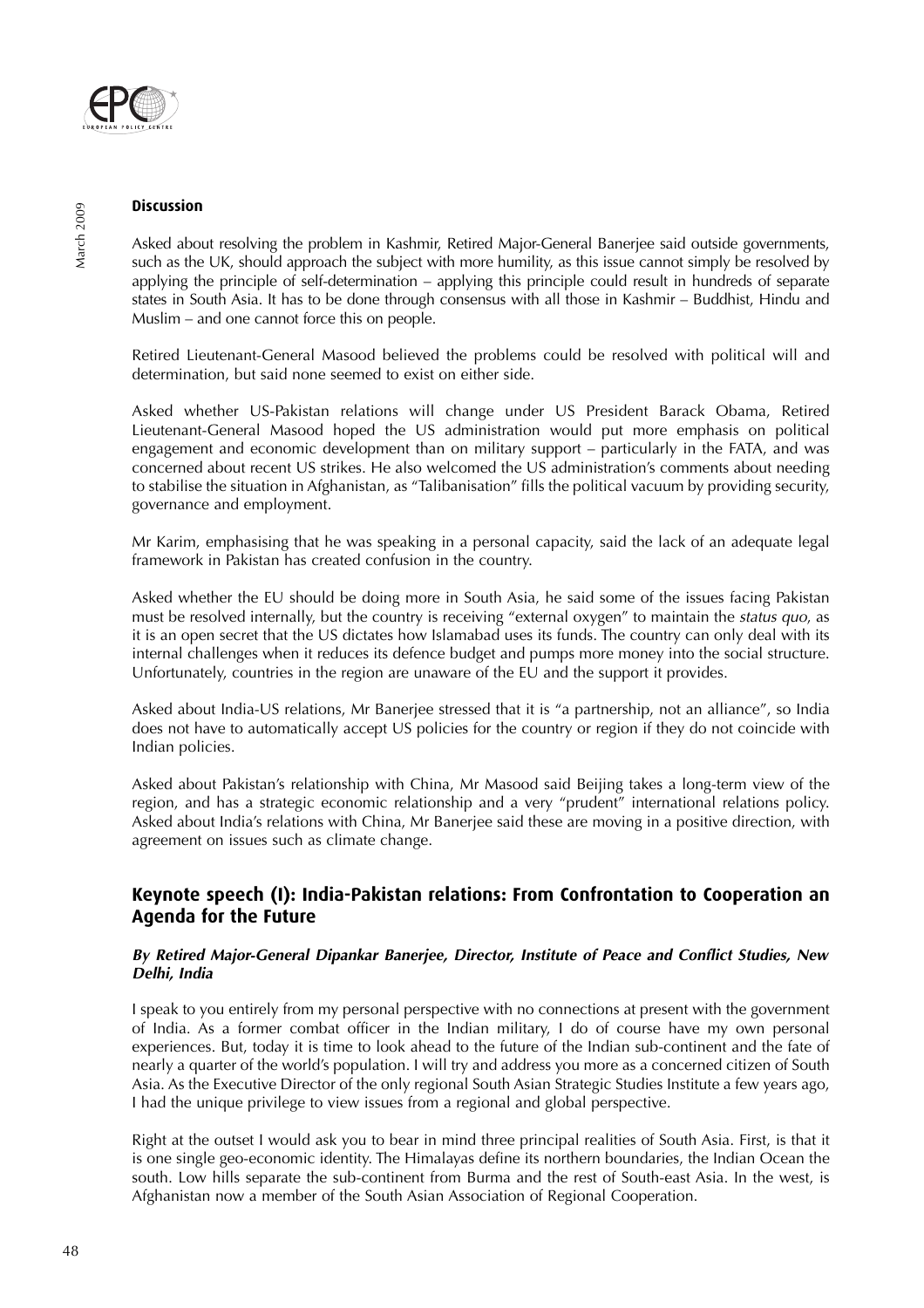The Himalayan river systems provide sustenance to the entire region and their valleys have been centres

The second and equally strong reality is of separate nations formed sixty years ago in South Asia. These independent nation states and their respective nationalisms cannot be wished away. Equally, we need to find new ways of cooperation and collaboration while respecting these national identities. This is precisely the lesson that we need to learn from the European Union.

of great civilisations. Yet, within these boundaries live a bewildering diversity of people of different

ethnicity, language, religion and culture, even more than in all of Europe.

The final reality is that the destination of South Asia is linked together. Geography, history and culture bind us together irrevocably. The future existence as well as prosperity of all are linked to each other and cannot be separated. But, a common and prosperous future can only be realised through cooperation, accommodation and tolerance accepting this enormous diversity and accommodating their different concerns. It is impossible to build prosperity or form a progressive society based on exclusion and narrow identities or on limited majoritarian principles, for that will exclude far too many and in turn will lead inevitably to greater violence.

Violence of any form and particularly mindless terrorist violence must have no place in South Asia. There is no excuse for terrorism, no alibi of 'root causes' can justify these heinous acts. It is evil pure and simple and must be rooted out from its deepest cores. If we allow one form of terrorism in one country, other forms will grow in the same soil or a neighbouring one. Counter organisations will take roots and violence will never end. Today, the world recognises this to be the biggest threat to planet earth and we can be no different.

The act of horror that was perpetuated in Mumbai in late November last year was perhaps an example of the worst form of this terrorist violence. Its execution was witnessed by the world for three long days. The slaughter of innocent women and children, specific targeting of people of certain foreign countries, and their mindless execution were all observed in real time on television screens around the world. Yet, this was not the only one. Several acts of terrorism were perpetrated on India earlier in 2008. Ten weeks after Mumbai another very similar strike occurred in Kabul killing 30 people.

Let us not forget that terrorism is a tactic, a technique, a weapon that fanatics, dictators, and warriors have resorted to through history. In paraphrasing Prussian soldier, military historian and military theorist Carl von Clausewitz: "If war is the continuation of politics by other means; terrorism is the continuation of war by other means". One thing South Asia cannot afford today is another war between us, because who can guarantee that this may not lead to an even more horrific nuclear catastrophe?

The immediate target of the Mumbai attack was of course India, perhaps because of its secular state and rapid economic emergence, but, let us not forget that the strategic target was Pakistan itself and its government. Pakistan's President recently more or less accepted this recently when he identified the Taliban as the biggest threat to his country. The immediate objective of the terrorists was to set-off an India-Pakistani war as they had attempted to do in December 2001 by attacking the Indian Parliament and by the same terrorist organisation. It does appear as of now that they have been defeated.

There is no catastrophe that does not also provide an opportunity and hope. And, I do see some possibilities as of now. Perhaps a phase of this confrontation has ended. Less than a week ago on 12 February, the Interior Minister of Pakistan, based on the dossier provided by the Indian government and the investigations of the Pakistan Federal Investigating Authority, accepted that the terrorists indeed came from Pakistan and that much of the planning and execution were indeed done by the Lashkar e Tayyaba from within its soil and arrested a number of persons associated with this. This bold and courageous statement by the Pakistan Government was a dramatic reversal of its earlier position of complete denial.

India and the international community now expect that Islamabad will now move forward and take the logical follow-up actions. First, to speedily complete the investigations and suitably punish all those found guilty.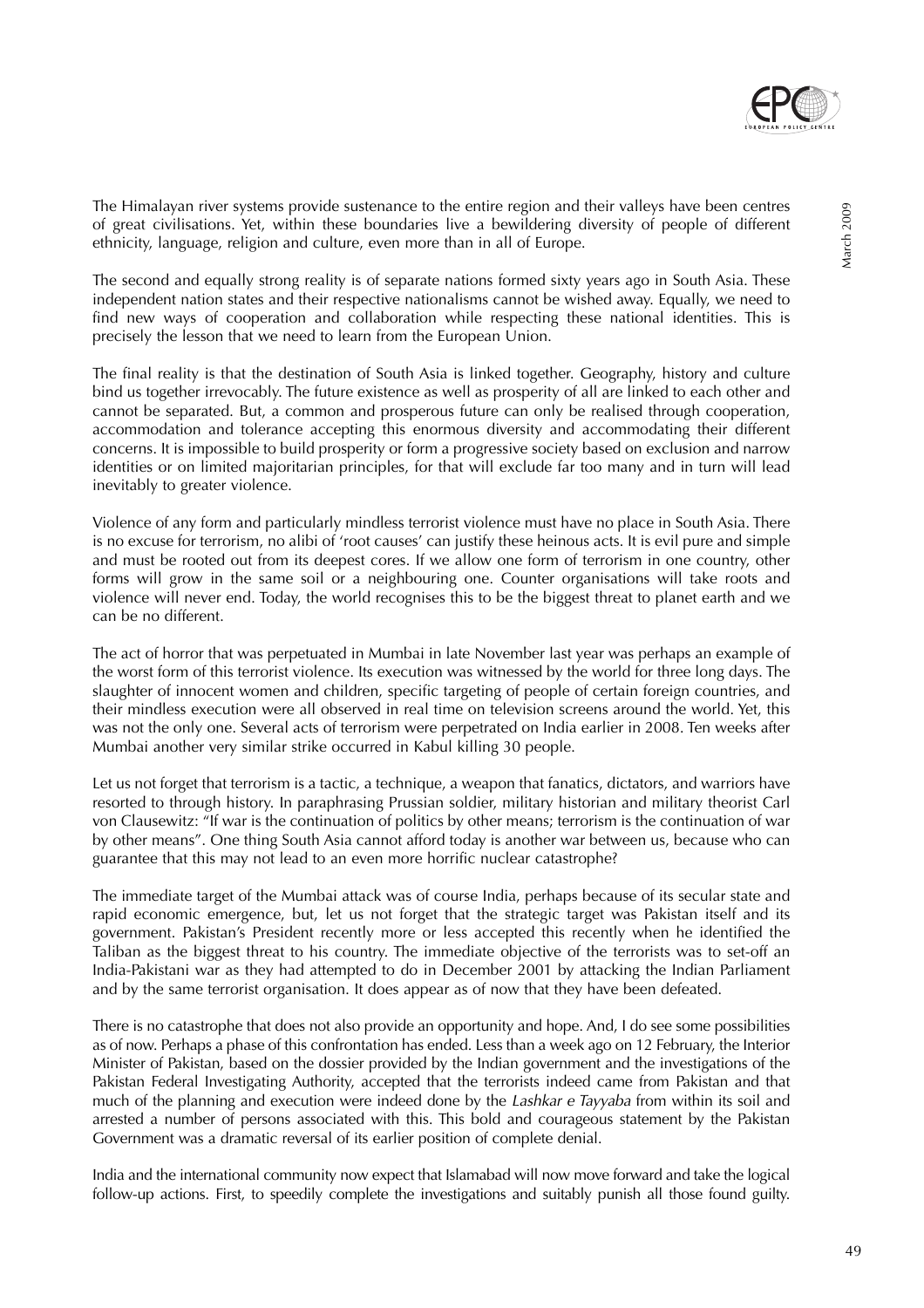

Second, to dismantle the terrorist infrastructure and networks so that such attacks are not repeated against India or any other country. These are formidable challenges and the entire international community needs to work together with Pakistan on this. This is also where genuine cooperation can begin between India and Pakistan.

Let me also briefly remind you of two other developments recently in South Asia. Barely a month ago in one of the freest elections in Bangladesh, the fourth largest Muslim country, a secular party came to power with an overwhelming majority. The Islamic Party was reduced to just two seats in 300. Again in Jammu and Kashmir in elections two months ago, over 60% of the people voted in spite of terrorist call to boycott. I wonder which country in Europe sees such participation in elections even under most favourable conditions? They voted for change and good governance, a fundamental demand of every human being. The climate is propitious in South Asia for a new beginning.

Once cross-border terrorism comes to en end, South Asia is indeed ready to make a new beginning. Let me list for you what I consider the immediate steps that both countries could take:-

First, is to pursue and continue with vigour the eight track Composite Dialogue process that is in progress now for some years. Actually much good work has been done and concrete results can be achieved if there is mutual confidence between both countries. A resolution of the Siachen glacier and the Sir Creek issues, both ripe for a solution, can generate the positive impetus that could be carried forward to other issues. Commenting on this recently, Shiv Shankar Menon, the Foreign Secretary of India said in Pakistan, "There would be nothing worse for India and Pakistan than to repeat in the future the sterile pattern of hostility of the last sixty years. Thanks to the peace process, we today have an opportunity to break out of this pattern. I do hope that we will take it."

Second, is the question of trade. The precursor of the EU process was the Coal and Steel Union that enabled a single market for these two critical items and led to this remarkable political endeavour. Commerce and trade in goods and later in services in South Asia can truly provide the same platform. Many have seriously considered the possibility of a single economic community in South Asia in the near future. This in turn will develop dependencies that cannot be easily broken without causing enormous hardships to all countries.

Third, is to increase people-to-people movements and 'getting to know each other' schemes. If there is an assurance that no terrorists will cross borders, the same borders can then become "gateways rather than the barbed wires that they are today". A major measure that facilitated the integration of Europe was the large scale exchange of students and scholars of all variety, even before the borders were fully opened.

Imagine what could be possible in South Asia if there are no fears that Mumbai style terrorists might take advantage of this? Familiarity erodes the enemy image and one can see each other as human beings and not as monsters that many extremists would like to depict the other.

Fourth, is to strengthen regional cooperation through the mechanism of SAARC. Indeed a lot is beginning to happen other than the free trade agreement. Burma may join in the near future, major countries have joined recently as observers and the organisation looks forward to a meaningful cooperative future. This is where the example of the European Union will be enormously beneficial and we look forward to learning from it. I was privileged to lead a delegation of directors of ten South Asian think tanks to the EU only just last year and this was an enriching experience for all of us.

Finally, let us remind ourselves we are today at a very critical period in world history. In a period where world economy is facing the worst crisis in a hundred years, it is also poised in bitter conflict and division. Even as the war in Iraq hopefully winds down, it remains delicately balanced in Afghanistan, with no certainty as to who or what will win.

The epicentre of the current global conflict has shifted according to the US and many world leaders to Afghanistan and Pakistan. It will require many bold and decisive actions at all levels and enormous political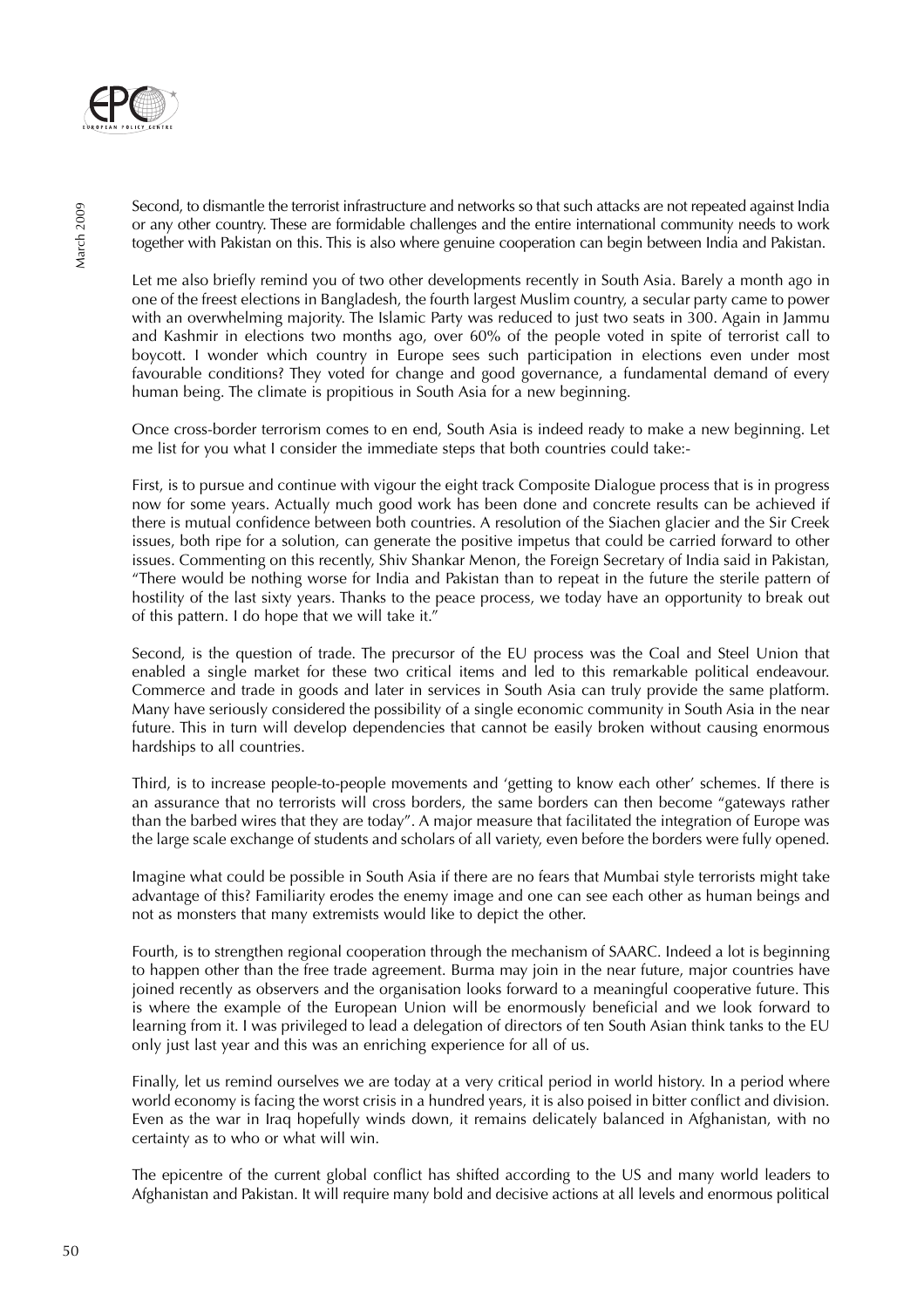

will to bring the situation to normality. It will require a major global effort. But the principal work will have to be done in South Asia. I am hopeful, given sensible political leadership this is indeed possible.

## **Keynote Speech (II): India-Pakistan relations: From Confrontation to Cooperation**

#### **By retired Lieutenant-General Talat Masood, independent military and political analyst, Islamabad, Pakistan**

The Mumbai terrorist attack once again brought to fore the fragility of India-Pakistan relations, shattered the prospects of peace in the region and has diverted the attention of the two countries from the main challenges facing their people. With the peace process frozen, painstaking efforts of last five years by the two governments and their civil societies to build architecture of peace have fallen apart.

No doubt during the last two years the peace process had already lost momentum as India remained preoccupied embracing US in a strategic partnership and Pakistan was beset with a host of domestic problems. Although the Composite Dialogue did help in improving the political environment and several useful military, economic and cultural confidence building measures (CBMs) were introduced.

These include advance notification of ballistic missiles flight tests, establishment of a dedicated fiber optic communication link between the foreign secretaries of two countries to serve as a nuclear risk reduction measure. CBMs covering bus travel between both sides of Kashmir and developing air and rail links between India and Pakistan have allowed the people to involve and benefit from the peace process in a limited way.

There has, however, been a lot of bureaucratic inertia and mistrust that did not allow the full benefits of the CBMs. Trade and commerce that has a lot of potential to bring the people together was picking up, but like travel and other positive developments has slowed down. There was no real progress on the concrete issues of Kashmir, Siachen and Sir Creek.

The prospects of a gas pipeline from Iran to meet the growing energy demands of India and Pakistan also were thwarted due to American pressure. Agreement on energy pipelines would have had a positive influence on the strategic thinking and strengthened the cause of bilateral and regional integration.

Another major factor of instability is the growing conventional military imbalance between India and Pakistan that could have a destabilising effect on their relationship. India's military plans and ambitious modernisation programme are gradually acquiring a far wider regional and global dimension, much beyond the India-Pakistan security dynamic. The US-India nuclear deal and enhanced cooperation in defence cooperation, civil space and high technology commerce has altered the power dynamics in the region.

Pakistan, for its part, had shown enormous flexibility on the Kashmir issue and was prepared to go half way on Siachen and even Sir Creek which has to be resolved by 2009, being mandatory due to Law of Sea Conference. India's reticent attitude and absence of political will are largely responsible for the lack of progress. Success on any of these issues would have given a huge impetus to the peace process and pushed back the forces that have vested interest in confrontation rather than cooperation.

India's initial sense of deep anguish after the Mumbai incident is understandable, but making unsubstantiated allegations and whipping up frenzy has been most unfortunate.

New Delhi's earlier implied threats of keeping all options open and launching a massive diplomatic campaign to isolate Pakistan made little sense. Surgical strikes or a 'Cold Start' operation would have invariably escalated into a full fledged war with dire consequences for both countries. The death and destruction caused by war on both sides would have far outweighed the damage and loss of life wrought by the militants in Mumbai.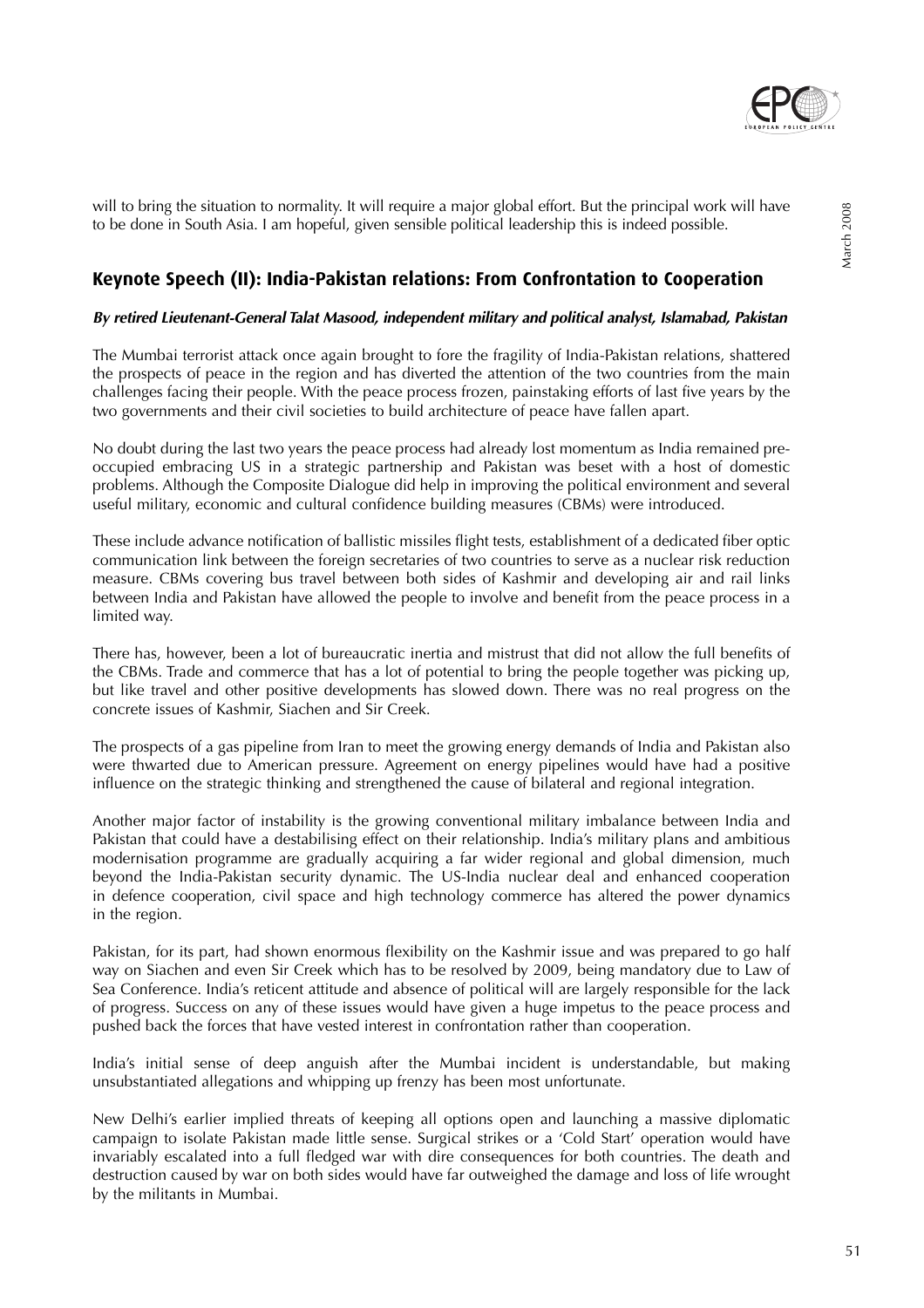

Similarly, India's design of isolating Pakistan, which still remains to be its primary aim besides being a non-starter, is also poor strategy. Expanding insurgency and the rising power of militants in Pakistan's tribal belt are posing a huge challenge for which maximum support by the international community is imperative. Pakistan's instability will not only have regional but global fall-out. It is therefore surprising to think what India would try to achieve by isolating Pakistan and whether it expects any country to support it.

A few hard facts also need to be remembered: Pakistan is the second largest Muslim country with a population of 170 million people, a nuclear power, strategically located and close ally of US and NATO in combating insurgency and terrorism, notwithstanding the expedient nature of that relationship. Pakistan also has a strategic partnership with China and close ties with Saudi Arabia, UAE and other Muslim countries.

The question then arises about India's motive in launching the diplomatic offensive besides wanting to isolate Pakistan. Was it meant to divert world attention from Kashmir's indigenous uprising and also undermine President Obama's proposal of adopting a more holistic policy that could lead to finding a resolution to the dispute and greater stability in the region?

The world has to be cognisant that besides the religious, cultural and political bonds there is also an ethnic overlap of people of Kashmir, similar to the Pashtun one on the Afghan border. The Punjabis of Kashmiri origin, apart from people from Azad Kashmir, have close affiliation with the Kashmiris on the other side. It is true that Pakistan in the past has been supportive of militant organisations like Lashkar-e-Tayaba and Jamaat-u-Dawa, but has abandoned the policy in the changed geo-political scenario.

Some of these organisations or their splinter groups have now acquired an autonomous character and are creating serious security problems for Pakistan and in the region. It is more the reason that India should take a long term view and try to move toward resolution of Kashmir dispute. Kashmir being a live and dynamic problem is not going to go away and if allowed to fester it would continue to promote militancy.

Now that the Pakistan government has partly owned that perpetrators of the crime were mostly Pakistani and detained leaders of *Lashkar-e-Tayaba* and *Jamaat-ud-Daawa* and demonstrated its sincerity and commitment to prosecute them, there is no reason why the Indian government and media should not calm down. India should get past the 'blame game' as only a credible investigation to determine the facts will bring the perpetrators of crime to justice.

It is important to establish a mechanism that can jointly put in place more creative thinking about responses to terror. There also has to be an institutional mechanism for crisis management between India and Pakistan. With increasing radicalism in both countries it is not possible to rule out future attacks. The current practice of using terrorist incidents for whipping up nationalist sentiment or gaining domestic political advantage is highly counter productive.

The role of the intelligence agencies of India and Pakistan in each others countries has to change from confrontation to cooperation if a qualitative improvement in their relationship is desired.

With India's elections due in April or May of 2009, relations with Pakistan will be a major issue and it would be unfortunate if Congress and BJP use the narrative of hate and conflict for short term political gains. This will exacerbate tensions and give a further impetus to religious bigotry and nationalist jingoism. Keeping forces of the two countries in a semi-mobilised state fuels militancy and religious extremism and will push the two countries further into a narrow lane.

Irrespective of whichever party comes to power in India it should resume the Composite Dialogue with Pakistan. India and Pakistan have to get back to the negotiating table and resume the peace process. The great tragedy of Mumbai should be turned into an opportunity.